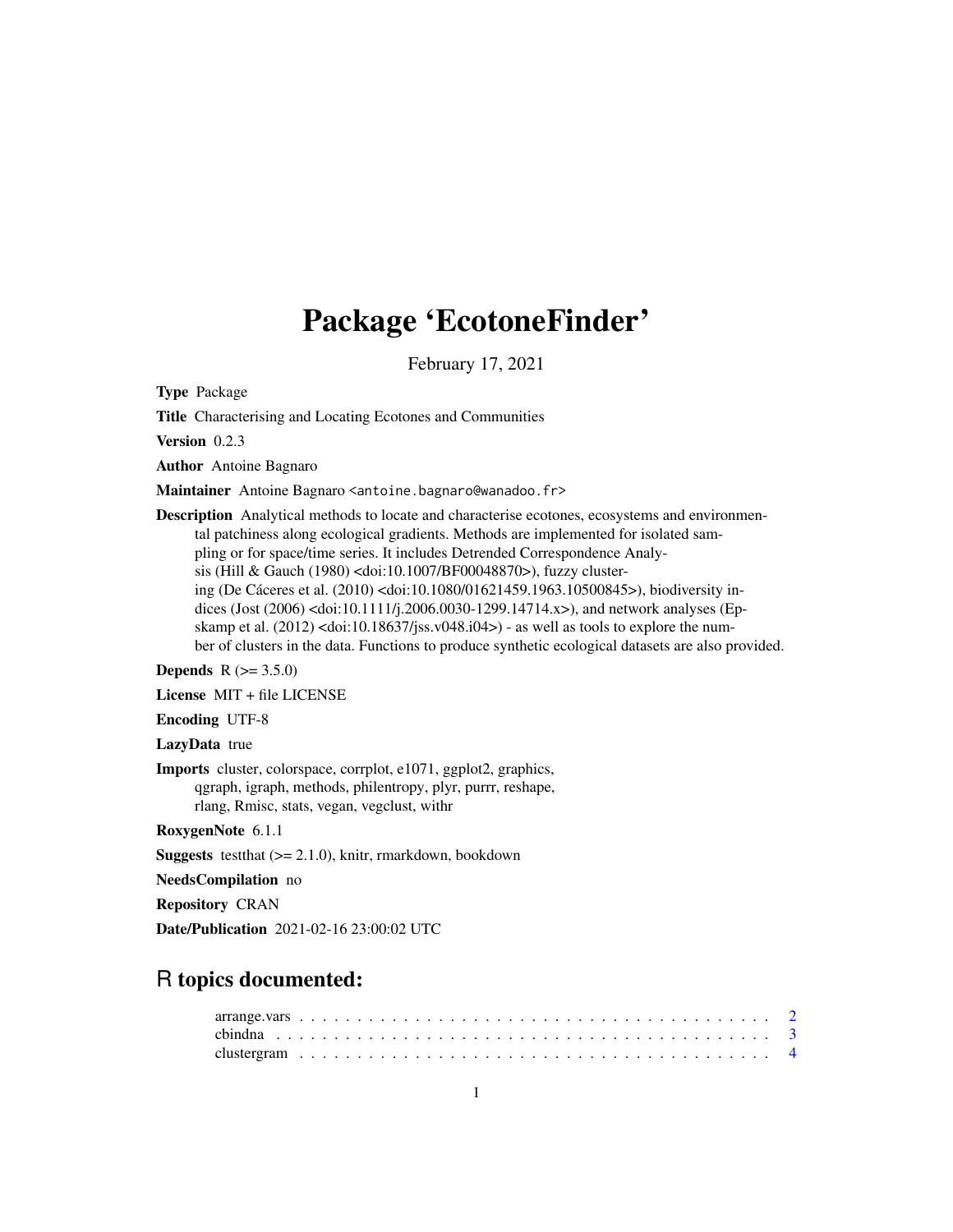<span id="page-1-0"></span>

| 5              |
|----------------|
| 6              |
| $\overline{7}$ |
| 8              |
| 9              |
| 10             |
| <b>11</b>      |
| 13             |
| 14             |
| 15             |
| <b>16</b>      |
| 18             |
| 20             |
| 22             |
| 23             |
|                |
|                |
|                |
| 31             |
| 33             |
| 35             |
| 36             |
| 38             |
| 39             |
| 40             |
| 42             |
|                |

#### **Index** [45](#page-44-0)

arrange.vars *Re-ordering columns in dataframes:*

## Description

Re-ordering columns in dataframes:

## Usage

arrange.vars(data, vars)

| data | dataframe to be ordered                       |  |
|------|-----------------------------------------------|--|
| vars | nammed vectors of new positions. See details. |  |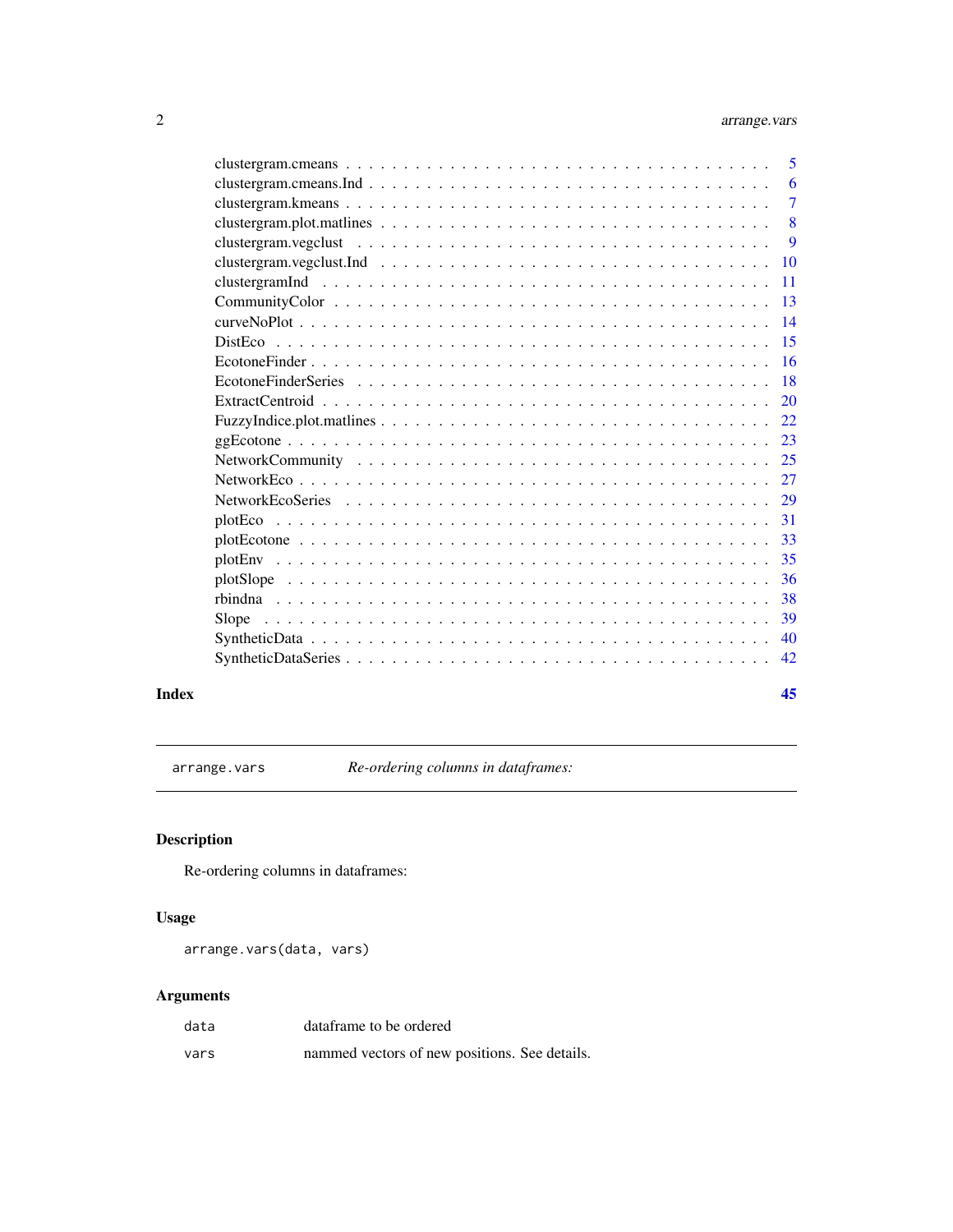#### <span id="page-2-0"></span>cbindna 3

## Details

This function provides an easy way to re-order the columns of a dataframe. The "vars" parameter must be a nammed numeric vectors with the names corresponding to the targeted columns and the numbers corresponding to their desired new positions.

## Value

The dataframe with the desired colum order.

## Examples

```
#### Dummy data:
dat <- data.frame("Fac1" = c(rep("A", 6), rep("B", 6)),
                  "Var1" = rnorm(12, mean = 20, sd = 1),
                  "Fac2" = rep(c("Low", "High", "Low", "High"),
                               each=3),
                  "Var2" = c(rnorm(3,7), rnorm(3,9),rnorm(3,12), rnorm(3,15)))
# factor columns at the begining.
arrange.vars(dat, vars =c("Fac2" = 2))
# factor columns at the end.
arrange.vars(dat, vars =c("Fac1" = 3, "Fac2" = 4))
```
cbindna *qpcR cbind.na method.*

## Description

qpcR cbind.na method.

#### Usage

```
cbindna(..., deparse.level = 1)
```
## Arguments

| $\cdot$ $\cdot$ $\cdot$ | (generalized) vectors or matrices. See base::cbind                                                                           |
|-------------------------|------------------------------------------------------------------------------------------------------------------------------|
|                         | deparse. level integer controlling the construction of labels in the case of non-matrix-like ar-<br>guments. See base::cbind |

#### Value

a matrix combining the ... arguments column-wise.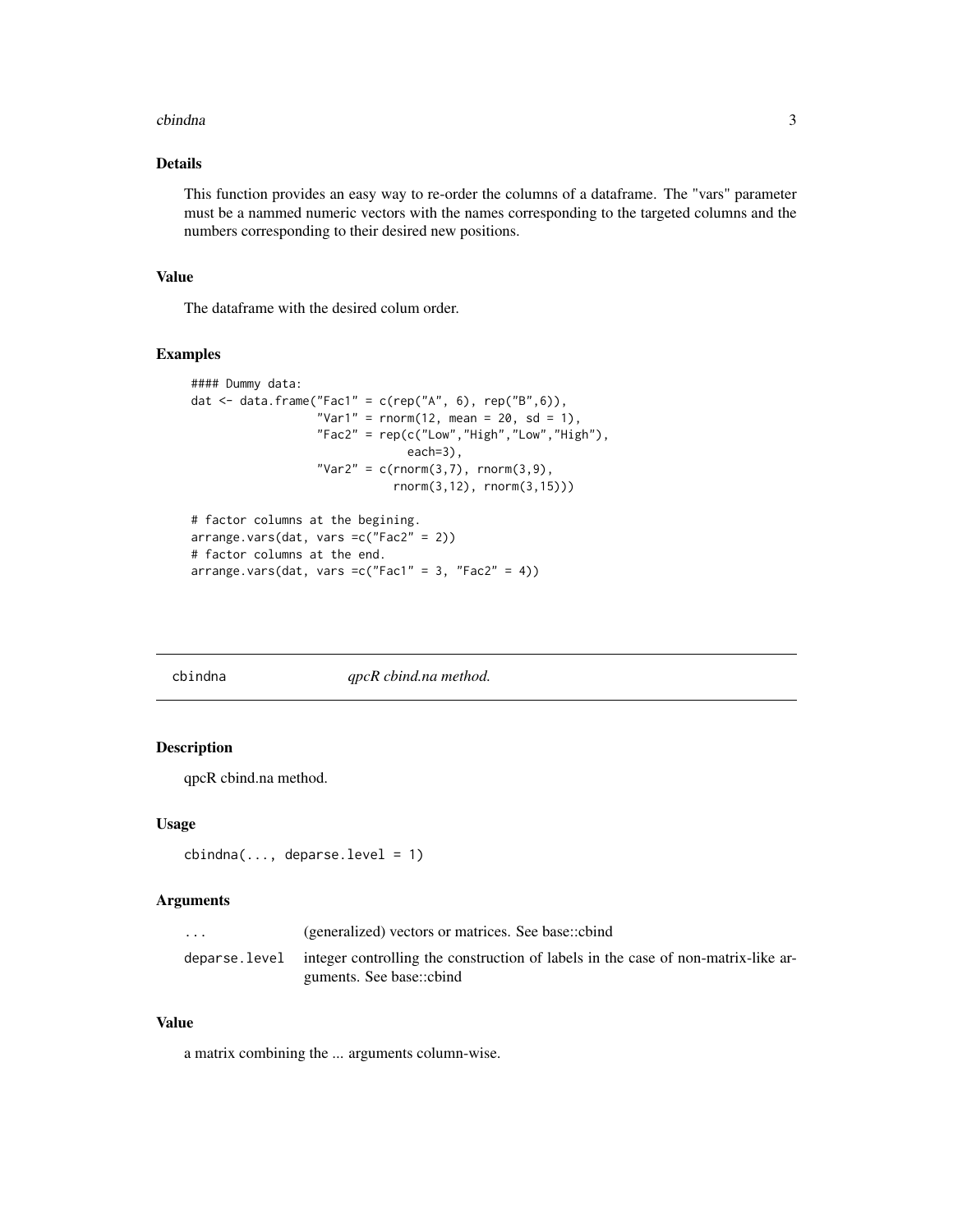## Examples

```
### Vectors:
a \leftarrow c(rep(1, 5), NA, seq(1:5))b \leq c(\text{rep}(1, 4), \text{NA}, \text{seq}(1:7))# Complete shorter vector with NAs:
cbindna(a,b)
```
clustergram *Clustergram base function*

## Description

Clustergram base function

## Usage

```
clustergram(Data, k.range = 2:10,
  clustering.function = clustergram.kmeans,
  clustergram.plot = clustergram.plot.matlines, line.width = 0.004,
  add.center.points = TRUE, ...)
```
## Arguments

| Data                | Should be a scales matrix. Where each column belongs to a different dimension<br>of the observations               |  |  |  |  |  |
|---------------------|--------------------------------------------------------------------------------------------------------------------|--|--|--|--|--|
| k.range             | A vector with the number of clusters to plot the clustergram for.                                                  |  |  |  |  |  |
| clustering.function |                                                                                                                    |  |  |  |  |  |
|                     | Which clustering method to be used. Default is k-means. Can be FCM is set to<br>clustergram. vegclust. See details |  |  |  |  |  |
| clustergram.plot    |                                                                                                                    |  |  |  |  |  |
|                     | Type of plot for the output. See details.                                                                          |  |  |  |  |  |
| line.width          | Graphical parameter. Width of the lines.                                                                           |  |  |  |  |  |
| add.center.points   |                                                                                                                    |  |  |  |  |  |
|                     | Logical. Should the cluster means be plotted (as points).                                                          |  |  |  |  |  |
|                     | Additional arguments to be passed to the clustering function.                                                      |  |  |  |  |  |
|                     |                                                                                                                    |  |  |  |  |  |

#### Details

This is the clustergram function created by Matthias Schonlau. See: Schonlau M. The clustergram: A graph for visualizing hierarchical and nonhierarchical cluster analyses. The Stata Journal. 2002;2:391–402.

It is reproduced in this package for convenience. This package also provide extensions of the clustergram method for fuzzy-c-means clustering and for the evolution of the main fuzzy indices. These

<span id="page-3-0"></span>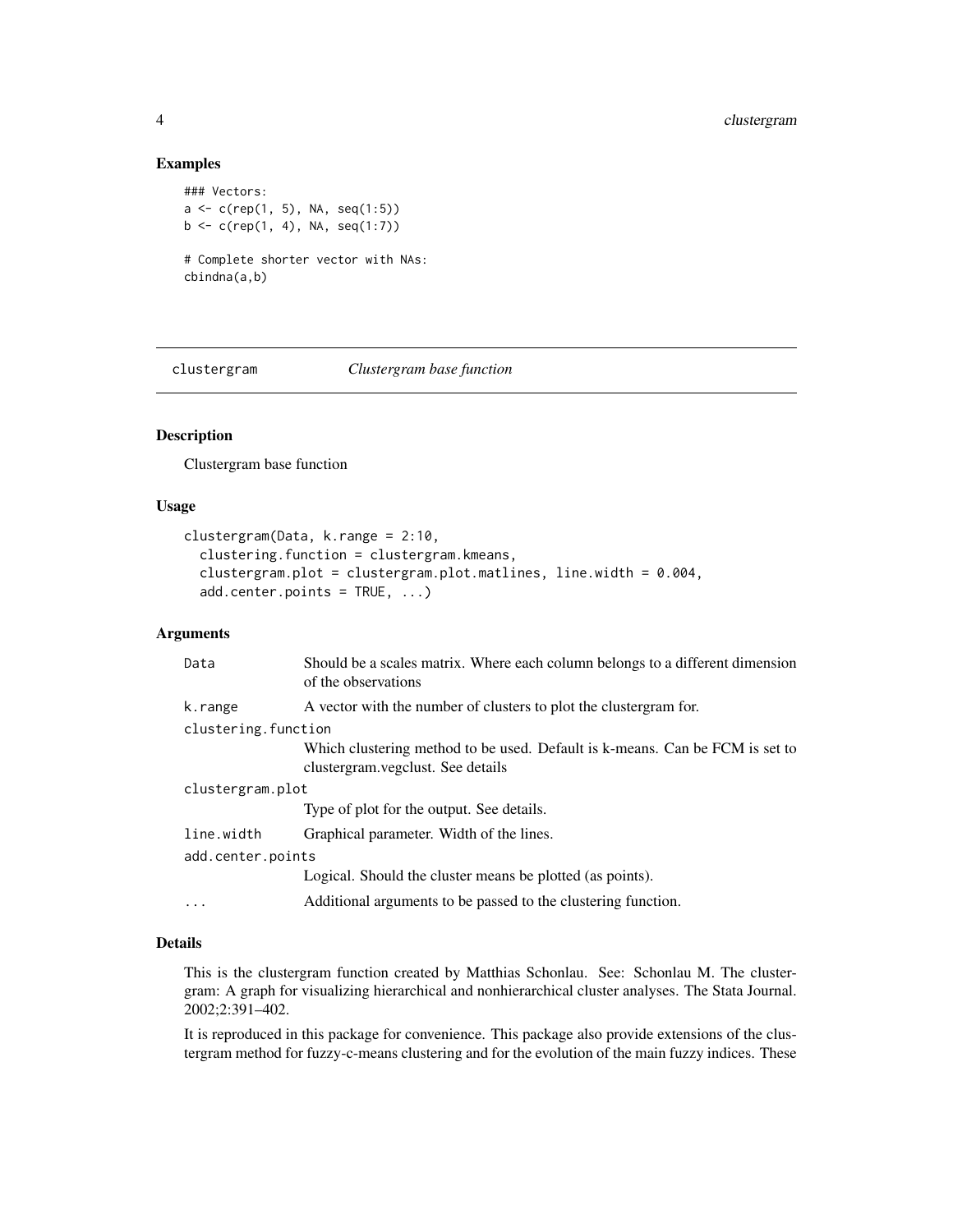## <span id="page-4-0"></span>clustergram.cmeans 5

extensions take the form of additional options to be passed in the clustering.function argument and the clustergram.plot argument.

It is also recommended to run the clustergram analysis several times and compare the obtained outputs, as they may vary significantly.

#### Value

A clustergram plot of the inputed data

#### Examples

```
####### Example data:
SyntheticTrial <- SyntheticData(SpeciesNum = 100,
                                CommunityNum = 3, SpCo = NULL,
                                Length = 500,
                                Parameters = list(a=c(40, 80, 50)),
                                                  b=c(100,250,400),
                                                  c=rep(0.03,3)),
                              dev.c = .015, pal = c("#008585", "#FBF2C4", "#C7522B"))
######## 6 clustergram plots
for (i in 1:6) clustergram(as.matrix(SyntheticTrial[,2:ncol(SyntheticTrial)]),
                           k.range = 2:10, line.width = .2)
```
clustergram.cmeans *cmeans function for clustergram*

#### Description

cmeans function for clustergram

## Usage

```
clustergram.cmeans(Data, k, method = "cmeans", ...)
```
#### Arguments

| Data   | Should be a scales matrix. Where each column belongs to a different dimension<br>of the observations. |
|--------|-------------------------------------------------------------------------------------------------------|
| k      | Number of desired groups for the c-means clustering.                                                  |
| method | Clustering method for the cmeans function.                                                            |
| .      | Additional parameters to be passed to the cmeans function.                                            |

## Details

This is an implementation of Fuzzy c-means clustering (with the cmeans function of the e1071 package) for the clustergram function. The return list is internally used by the clustergram to build the clustergram plot.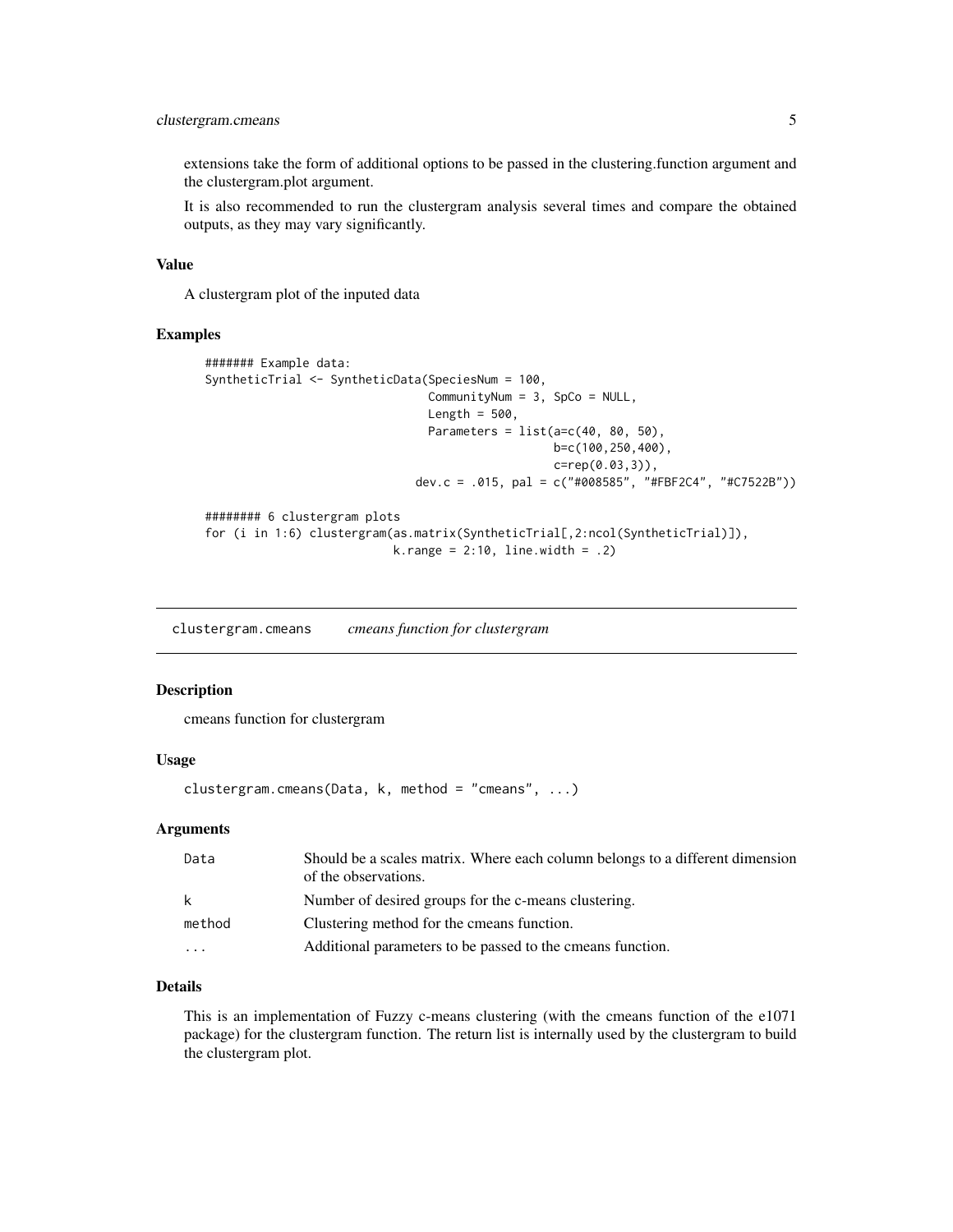## <span id="page-5-0"></span>Value

A list containing the cluster vector and the centers matrix (see cmeans function).

#### Examples

```
####### Example data:
   SyntheticTrial <- SyntheticData(SpeciesNum = 100,
                                   CommunityNum = 3, SpCo = NULL,
                                   Length = 500,
                                   Parameters = list(a=c(40, 80, 50)),
                                                     b=c(100,250,400),
                                                     c=rep(0.03,3)),
                                 dev.c = .015, pal = c("#008585", "#FBF2C4", "#C7522B"))
   ######## 6 clustergram plots
   for (i in 1:6) clustergram(as.matrix(SyntheticTrial[,2:ncol(SyntheticTrial)]),
                              clustering.function = clustergram.cmeans,
                              k.random = 2:10, line-width = .2)
```
clustergram.cmeans.Ind

*cmeans clustering with fuzzy indices computation for clustergram*

## Description

cmeans clustering with fuzzy indices computation for clustergram

## Usage

clustergram.cmeans.Ind(Data, k, method = "cmeans", ...)

## Arguments

| Data                    | Should be a scales matrix. Where each column belongs to a different dimension<br>of the observations. |
|-------------------------|-------------------------------------------------------------------------------------------------------|
| k                       | Number of desired groups for the FCM clustering.                                                      |
| method                  | Clustering method for the cmeans function.                                                            |
| $\cdot$ $\cdot$ $\cdot$ | Additional parameters to be passed to the cmeans function.                                            |

## Details

Additionally to the FCM clustering with the cmeans function (e1071 package), the function compute the main fuzzy indices to help with the decision on the optimal number of cluster in the data. The indices are computed with the vegclustIndex function of the vegclust package. Maximum values of PCN or minimum values of PEN can be used as criteria to choose the number of clusters.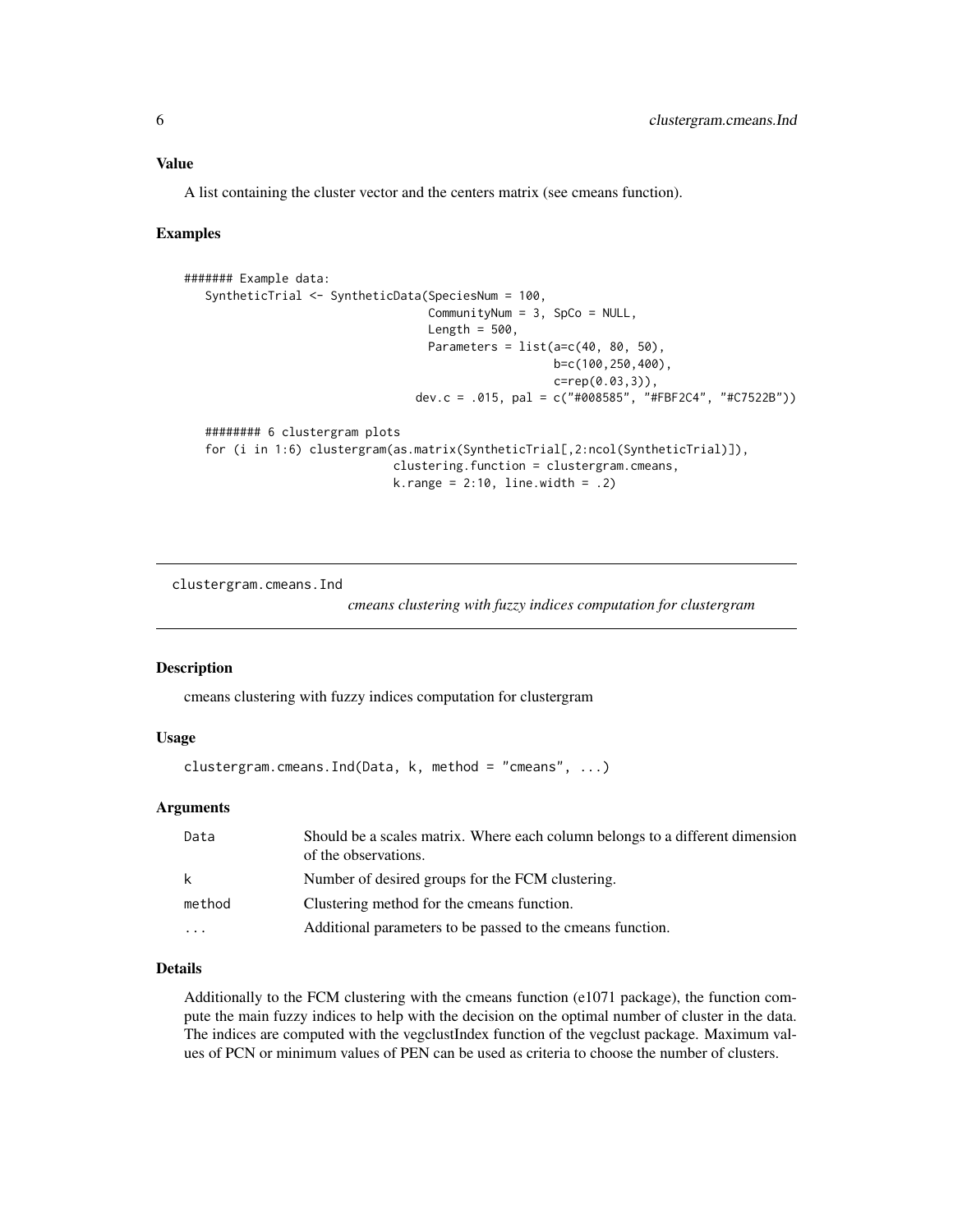## <span id="page-6-0"></span>clustergram.kmeans 7

## Value

A list containing the cluster vector, the centers matrix and a vector of four fuzzy indices (partition coefficient (PC), normalized partition coefficient (PCN), partition entropy (PE) and normalized partition entropy (PEN)). See vegclust and veclustIndex functions.

#### Examples

```
####### Example data:
 SyntheticTrial <- SyntheticData(SpeciesNum = 100,
                                 CommunityNum = 3, SpCo = NULL,
                                 Length = 500,
                                 Parameters = list(a=c(40, 80, 50),
                                                   b=c(100,250,400),
                                                   c=rep(0.03,3)),
                               dev.c = .015, pal = c("#008585", "#FBF2C4", "#C7522B"))
 ######## clustergram plots with fuzzy indices plots:
 clustergramInd(as.matrix(SyntheticTrial[,2:ncol(SyntheticTrial)]),
                               clustering.function = clustergram.cmeans.Ind,
                               clustergram.plot = clustergram.plot.matlines,
                               FuzzyIndice.plot = FuzzyIndice.plot.matlines,
                               k.random = 2:10, line.width = .2)
```
clustergram.kmeans *Type function that clustergram takes for clustering.*

#### **Description**

Type function that clustergram takes for clustering.

#### Usage

```
clustergram.kmeans(Data, k, ...)
```
#### Arguments

| Data                    | Should be a scales matrix. Where each column belongs to a different dimension<br>of the observations |
|-------------------------|------------------------------------------------------------------------------------------------------|
| k                       | Number of desired groups for the k-means clustering.                                                 |
| $\cdot$ $\cdot$ $\cdot$ | Additional parameters to be passed in the kmeans function (from the stats pack-<br>age).             |

## Details

This is the type of function that the clustergram function uses for clustering. The return list is internally used by the clustergram to build the clustergram plot.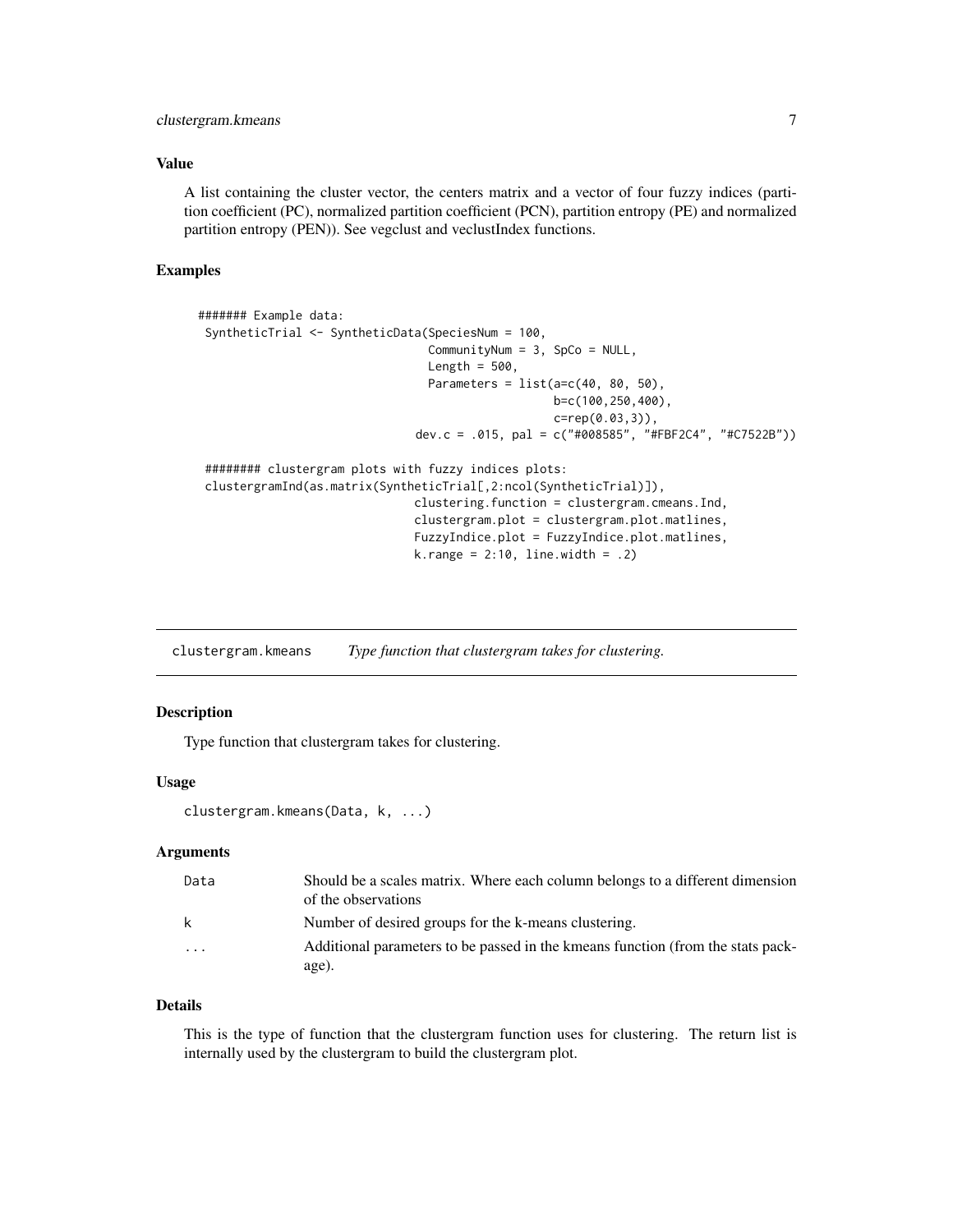## <span id="page-7-0"></span>Value

A list containing the cluster vector and the centers matrix (see kmeans function).

#### Examples

```
####### Example data:
 SyntheticTrial <- SyntheticData(SpeciesNum = 100,
                                 CommunityNum = 3, SpCo = NULL,
                                 Length = 500,
                                 Parameters = list(a=c(40, 80, 50)),
                                                   b=c(100,250,400),
                                                   c=rep(0.03,3)),
                               dev.c = .015, pal = c("#008585", "#FBF2C4", "#C7522B"))
 ######## 6 clustergram plots
 for (i in 1:6) clustergram(as.matrix(SyntheticTrial[,2:ncol(SyntheticTrial)]),
                            clustering.function = clustergram.kmeans,
                            k.random = 2:10, line-width = .2)
```

```
clustergram.plot.matlines
                         Plot function for clustergram
```
## Description

Plot function for clustergram

## Usage

```
clustergram.plot.matlines(X, Y, k.range, x.range, y.range, COL,
  add.center.points, centers.points)
```

| $\mathsf{x}$      | vector of the k number of cluster for the x-axis           |  |  |  |  |  |
|-------------------|------------------------------------------------------------|--|--|--|--|--|
| Y                 | corrdinates of the cluster centers on the y-axis           |  |  |  |  |  |
| k.range           | x axis breaks.                                             |  |  |  |  |  |
| x.range           | x axis range.                                              |  |  |  |  |  |
| y.range           | y axis range (PCA scores).                                 |  |  |  |  |  |
| <b>COL</b>        | colour palette.                                            |  |  |  |  |  |
| add.center.points |                                                            |  |  |  |  |  |
|                   | Should the centers be plotted as points. (see clustergram) |  |  |  |  |  |
|                   | centers points matrix of centers position.                 |  |  |  |  |  |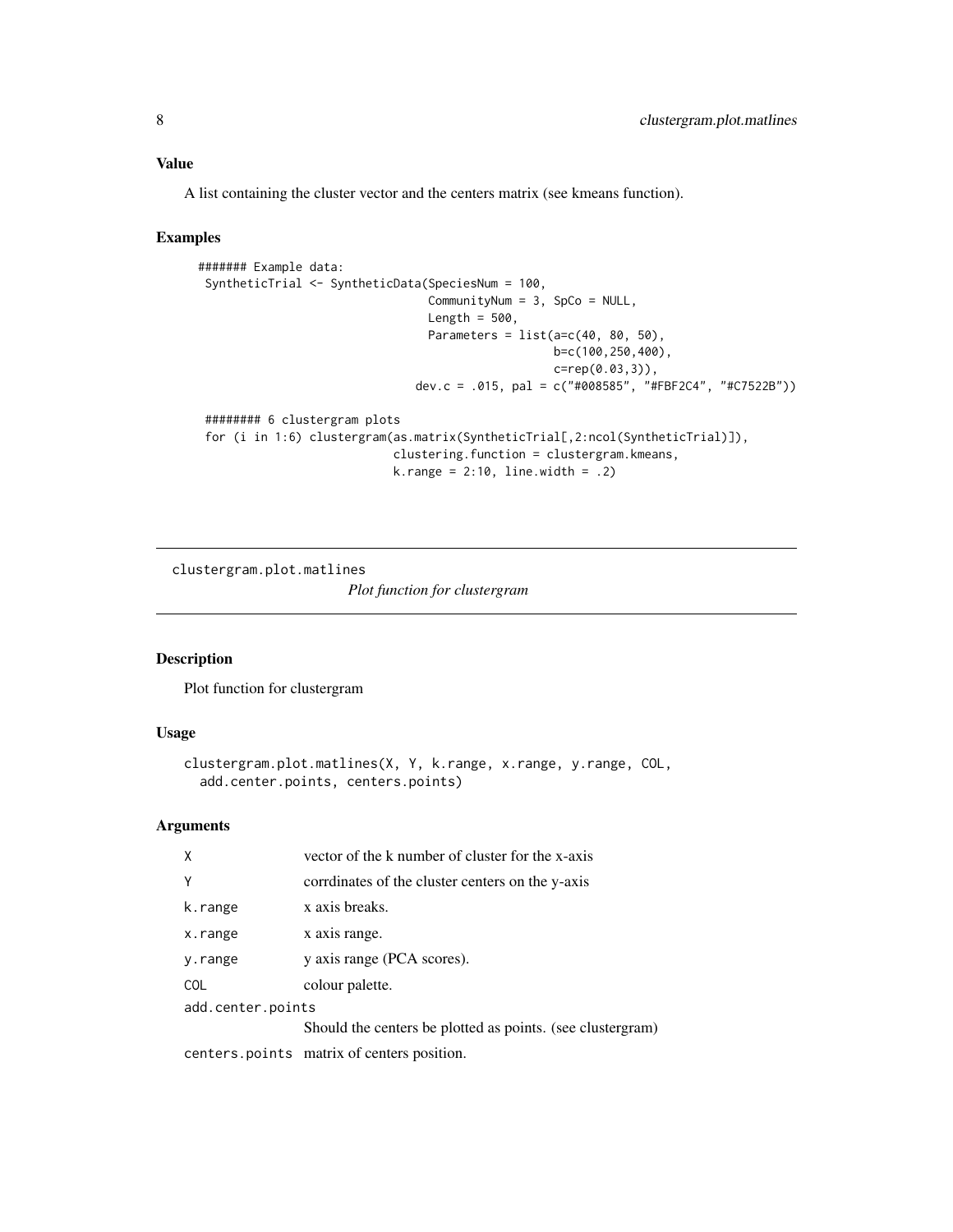```
clustergram.vegclust 9
```
Internal clustergram plot function. The input arguments are computed by the clustergram function directly.

## Value

A clustergram plot.

#### Examples

```
####### Example data:
  SyntheticTrial <- SyntheticData(SpeciesNum = 100,
                                   CommunityNum = 3, SpCo = NULL,
                                   Length = 500,
                                   Parameters = list(a=c(40, 80, 50)),
                                                     b=c(100,250,400),
                                                     c=rep(0.03,3)),
                                 dev.c = .015, pal = c("#008585", "#FBF2C4", "#C7522B"))
  ######## 6 clustergram plots
  for (i in 1:6) clustergram(as.matrix(SyntheticTrial[,2:ncol(SyntheticTrial)]),
                              clustering.function = clustergram.kmeans,
                              clustergram.plot = clustergram.plot.matlines,
                              k.random = 2:10, line-width = .2)
```
clustergram.vegclust *Vegclust function for clustergram*

## Description

Vegclust function for clustergram

#### Usage

```
clustergram.vegclust(Data, k, method = method, ...)
```

| Data   | Should be a scales matrix. Where each column belongs to a different dimension<br>of the observations. |
|--------|-------------------------------------------------------------------------------------------------------|
| k      | Number of desired groups for the FCM clustering.                                                      |
| method | Clustering method for the vegclust function.                                                          |
| .      | Additional parameters to be passed to the vegelust function.                                          |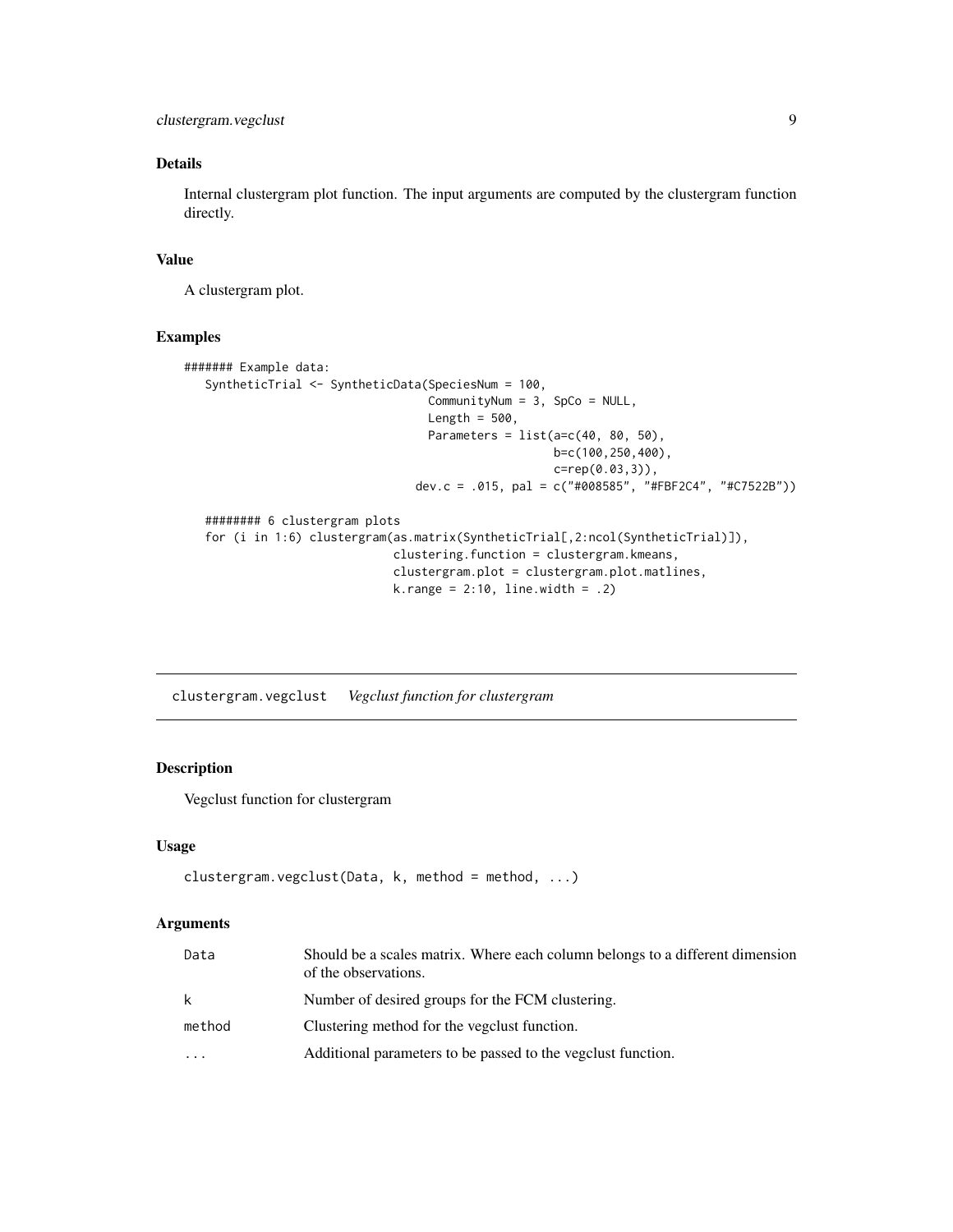<span id="page-9-0"></span>This is an implementation of Fuzzy c-means clustering (with the vegclust function of the vegclust package) for the clustergram function. The return list is internally used by the clustergram to build the clustergram plot.

#### Value

A list containing the cluster vector and the centers matrix (see vegclust function).

## Examples

```
####### Example data:
SyntheticTrial <- SyntheticData(SpeciesNum = 100,
                                 CommunityNum = 3, SpCo = NULL,
                                 Length = 500,
                                 Parameters = list(a=c(40, 80, 50)),
                                                   b=c(100,250,400),
                                                   c=rep(0.03,3)),
                               dev.c = .015, pal = c("#008585", "#FBF2C4", "#C7522B"))
 ######## clustergram plot
 clustergram(as.matrix(SyntheticTrial[,2:ncol(SyntheticTrial)]),
                            clustering.function = clustergram.vegclust,
                            k.random = 2:10, line.width = .2)
```
clustergram.vegclust.Ind *Vegclust clustering with fuzzy indices computation for clustergram*

## Description

Vegclust clustering with fuzzy indices computation for clustergram

#### Usage

```
clustergram.vegclust.Ind(Data, k, method = "FCM", ...)
```

| Data   | Should be a scales matrix. Where each column belongs to a different dimension<br>of the observations. |
|--------|-------------------------------------------------------------------------------------------------------|
| k      | Number of desired groups for the FCM clustering.                                                      |
| method | Clustering method for the vegclust function.                                                          |
| .      | Additional parameters to be passed to the vegelust function.                                          |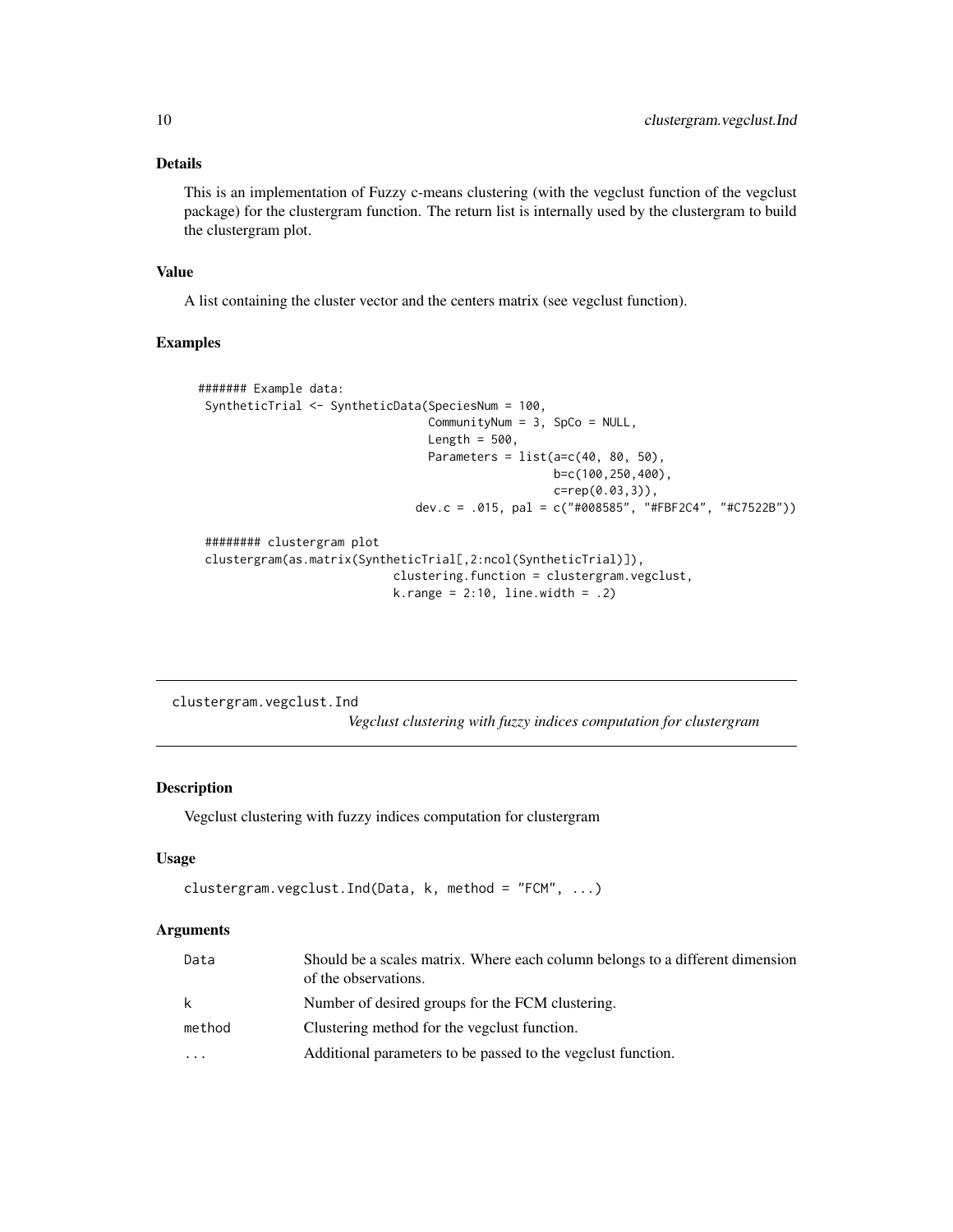#### <span id="page-10-0"></span>clustergramInd 11

## Details

Additionally to the FCM clustering, the function compute the main fuzzy indices to help with the decision on the optimal number of cluster in the data. Maximum values of PCN or minimum values of PEN can be used as criteria to choose the number of clusters.

## Value

A list containing the cluster vector, the centers matrix and a vector of four fuzzy indices (partition coefficient (PC), normalized partition coefficient (PCN), partition entropy (PE) and normalized partition entropy (PEN)). See vegclust and veclustIndex functions.

#### Examples

```
####### Example data:
 SyntheticTrial <- SyntheticData(SpeciesNum = 100,
                                 CommunityNum = 3, SpCo = NULL,
                                 Length = 500,
                                 Parameters = list(a=c(40, 80, 50),
                                                   b=c(100,250,400),
                                                   c=rep(0.03,3)),
                               dev.c = .015, pal = c("#008585", "#FBF2C4", "#C7522B"))
 ######## clustergram plots with fuzzy indices plots:
 clustergramInd(as.matrix(SyntheticTrial[,2:ncol(SyntheticTrial)]),
                               clustering.function = clustergram.vegclust.Ind,
                               clustergram.plot = clustergram.plot.matlines,
                               FuzzyIndice.plot = FuzzyIndice.plot.matlines,
                               k.random = 2:10, line-width = .2)
```
clustergramInd *Clustergram with fuzzy indices plot*

## **Description**

Clustergram with fuzzy indices plot

#### Usage

```
clustergramInd(Data, k.range = 2:10,
  clustering.function = clustergram.kmeans,
  clustergram.plot = clustergram.plot.matlines,
  FuzzyIndice.plot = FuzzyIndice.plot.matlines, line.width = 0.004,
  add.center.points = TRUE, ...)
```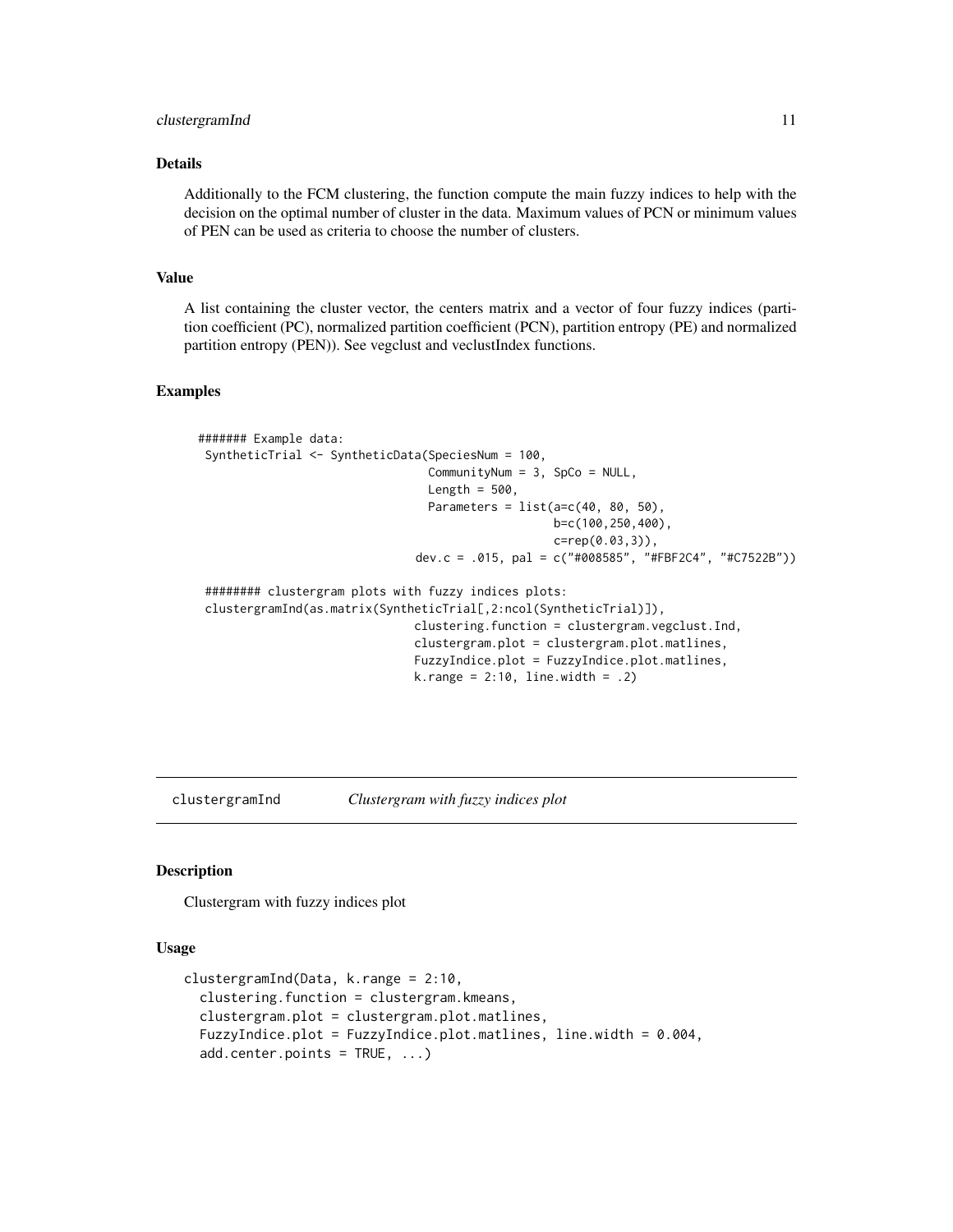## Arguments

| Data                | Should be a scales matrix. Where each column belongs to a different dimension<br>of the observations.             |
|---------------------|-------------------------------------------------------------------------------------------------------------------|
| k.range             | A vector with the number of clusters to plot the clustergram for.                                                 |
| clustering.function |                                                                                                                   |
|                     | Which clustering method to be used. Default is k-means. Can be FCM is set to<br>clustergram.vegclust. See details |
| clustergram.plot    |                                                                                                                   |
|                     | Type of plot for the clustergram output. See details.                                                             |
| FuzzyIndice.plot    |                                                                                                                   |
|                     | Type of plot for the fuzzy indices output. See details.                                                           |
| line.width          | Graphical parameter. Width of the lines.                                                                          |
| add.center.points   |                                                                                                                   |
|                     | Logical. Should the cluster means be plotted (as points).                                                         |
| $\cdots$            | Additional arguments to be passed to the clustering function.                                                     |

## Details

This clustergram fuction produces an additional plot with the evolution of the main fuzzy indices (normalized partition coefficient (PCN) and normalized partition entropy (PEN)). Maximum values of PCN or minimum values of PEN can be used as criteria to choose the number of clusters.

## Value

A clustergram plot and a fuzzy indices evolution plot of the inputed data

```
####### Example data:
  SyntheticTrial <- SyntheticData(SpeciesNum = 100,
                                   CommunityNum = 3, SpCo = NULL,
                                   Length = 500,
                                   Parameters = list(a=c(40, 80, 50)),
                                                     b=c(100,250,400),
                                                     c=rep(0.03,3)),
                                 dev.c = .015, pal = c("#008585", "#FBF2C4", "#C7522B"))
  ######## clustergram plots with fuzzy indices plots:
  clustergramInd(as.matrix(SyntheticTrial[,2:ncol(SyntheticTrial)]),
                                 clustering.function = clustergram.vegclust.Ind,
                                 clustergram.plot = clustergram.plot.matlines,
                                 FuzzyIndice.plot = FuzzyIndice.plot.matlines,
                                 k.range = 2:10, line.width = .2)
```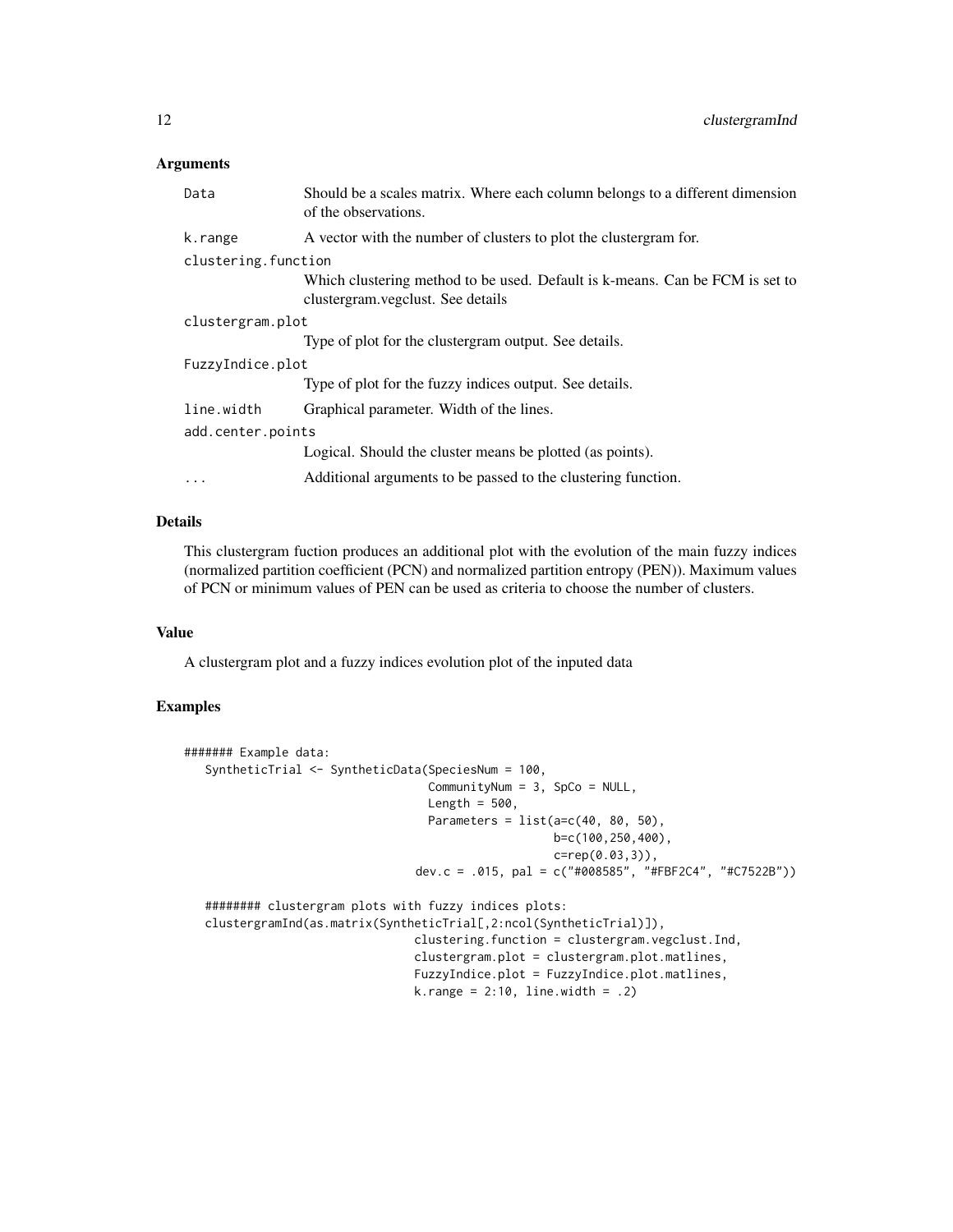<span id="page-12-0"></span>

#### **Description**

Tool to assign color to species distribution plots given fuzzy clustering results.

#### Usage

```
CommunityColor(ecotonefinder, method = c("vegclust", "cmeans"),
 pal = c("diverge_hcl", "terrain_hcl", "sequential_hcl", "rainbow_hcl"))
```
#### Arguments

| ecotonefinder | A list containing elements named in the same way than Ecotone Finder function |
|---------------|-------------------------------------------------------------------------------|
|               | outcomes. Must contain at least one of vegclust or cmeans results.            |
| method        | Which fuzzy clustering to use. Either vegelust or cmeans.                     |
| pal           | Which palette to use for color picking. Chosen from the colorspace package.   |

## Details

CommunityColor creates a color vector that can be used by plotting functions. It assigns colors to species of a community matrix given the results of vegclust or cmeans analyses (using cmeans\$centers or vegclust\$mobileCenters). Species are assigned to a color according to the cluster centroid for which they have their highest membership value (see Bandelj et al., 2012).

The palette must be one of the colorspace package.

## Value

A vector of color names from the palette in the pal argument, of the same length and in the same order than the species columns of the provided data.

```
######## Artificial dataset & analysis:
SyntheticTrial <- SyntheticData(SpeciesNum = 27, CommunityNum = 3,
                                SpCo = NULL, Length = 500,
                                Parameters = list(a=rep(60, 3),
                                                  b=c(0,250,500),
                                                  c=rep(0.03,3)),
                                dev.c = .015,
                                pal = c("#008585", "#FBF2C4", "#C7522B"))
SyntheticEcoFinder <- EcotoneFinder(SyntheticTrial[,-1],
                                    dist = SyntheticTrial$Distance,
                                    method = "all", groups = 3,
                                    standardize = "hellinger",
```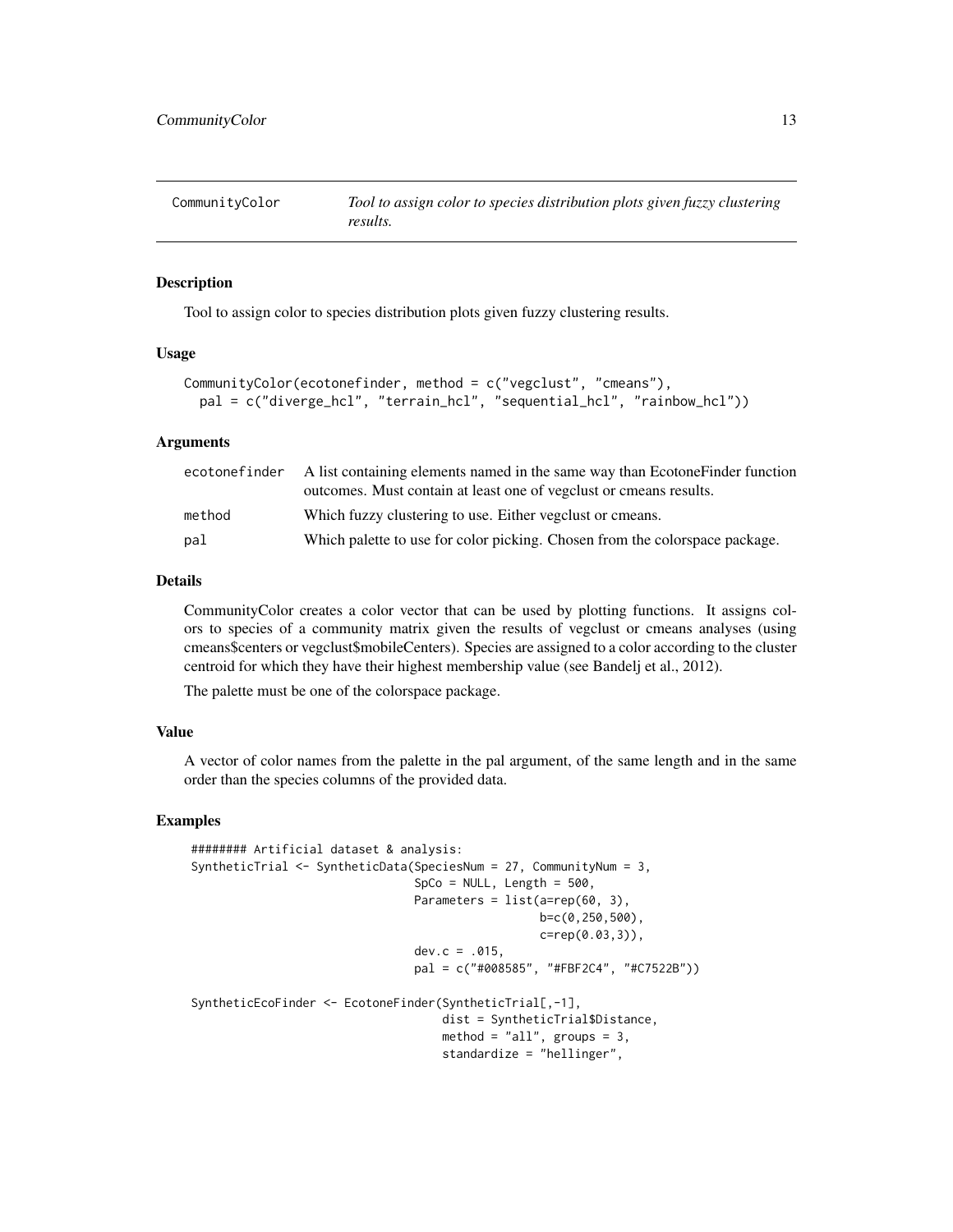```
##### Assigning colors to communities:
SyntheticColor <- CommunityColor(SyntheticEcoFinder, pal = "diverge_hcl",
                 method = "cmeans")
#### Plotting:
plotEcotone(data = SyntheticEcoFinder, plot.data = TRUE, plot.method = "none",
```
## curveNoPlot *Adaptation of the curve function (without plot).*

 $diversity = "all")$ 

## Description

Adaptation of the curve function (without plot).

col.data = SyntheticColor)

## Usage

```
curveNoPlot(expr, from = NULL, to = NULL, n = 101, add = FALSE,
  type = "1", xname = "x", xlab = xname, ylab = NULL, log = NULL,
  xlim = NULL, ...
```

| expr     | The name of a function, or a call or an expression written as a function of x<br>which will evaluate to an object of the same length as x.                                                                                                                                 |
|----------|----------------------------------------------------------------------------------------------------------------------------------------------------------------------------------------------------------------------------------------------------------------------------|
| from     | the range over which the function will be plotted (start).                                                                                                                                                                                                                 |
| to       | the range over which the function will be plotted (end).                                                                                                                                                                                                                   |
| n        | integer; the number of x values at which to evaluate.                                                                                                                                                                                                                      |
| add      | logical; if TRUE add to an already existing plot; if NA start a new plot taking<br>the defaults for the limits and log-scaling of the x-axis from the previous plot.<br>Taken as FALSE (with a warning if a different value is supplied) if no graphics<br>device is open. |
| type     | plot type: see plot.default.                                                                                                                                                                                                                                               |
| xname    | character string giving the name to be used for the x axis.                                                                                                                                                                                                                |
| xlab     | labels and graphical parameters.                                                                                                                                                                                                                                           |
| ylab     | labels and graphical parameters.                                                                                                                                                                                                                                           |
| log      | labels and graphical parameters. See 'Details' for the interpretation of the de-<br>fault for log.                                                                                                                                                                         |
| xlim     | NULL or a numeric vector of length 2; if non-NULL it provides the defaults<br>for c(from, to) and, unless add = TRUE, selects the x-limits of the plot – see<br>plot.window.                                                                                               |
| $\cdots$ | Additional graphical arguments.                                                                                                                                                                                                                                            |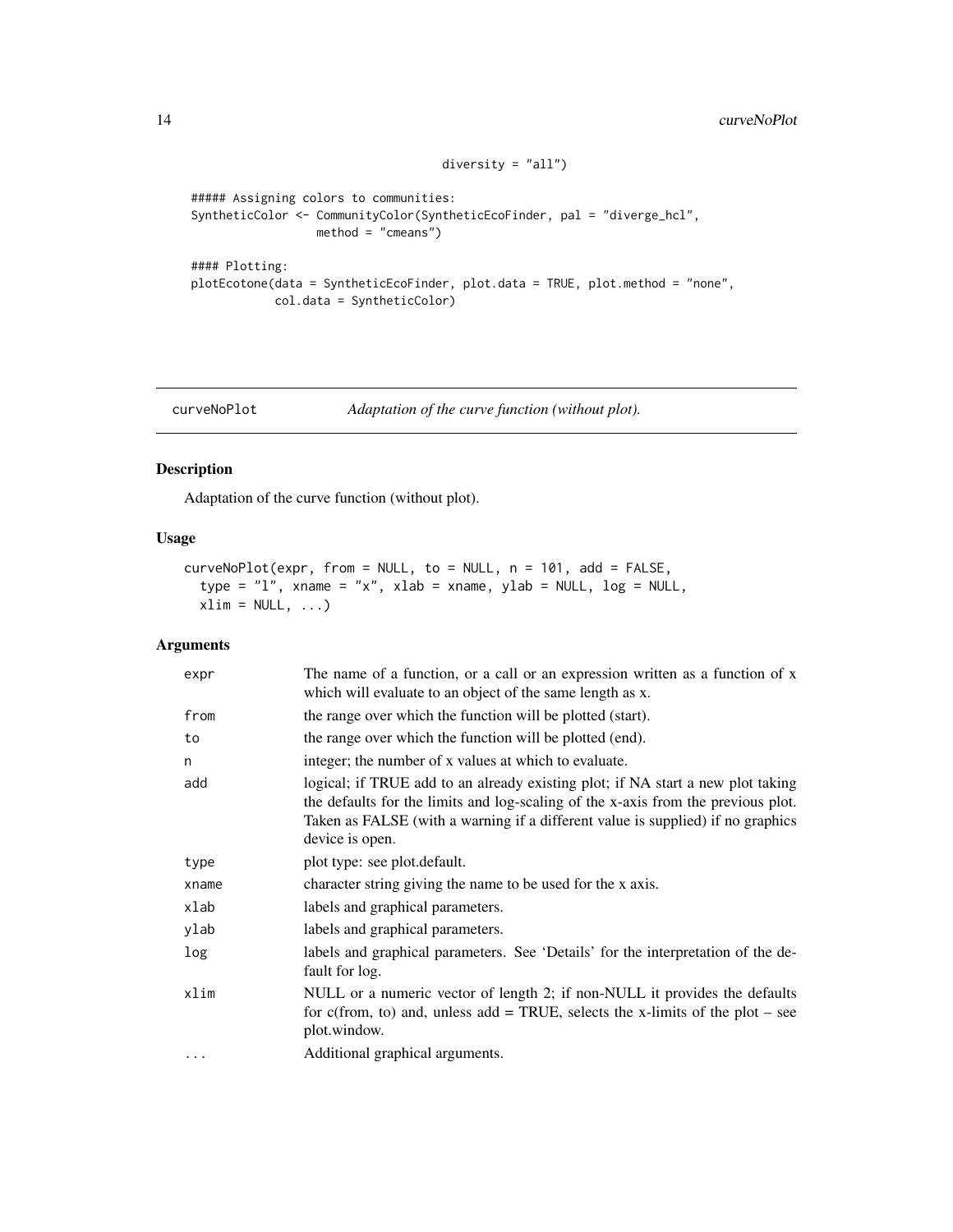#### <span id="page-14-0"></span>DistEco 15

## Details

Silently used by SyntheticData and SyntheticDataSeries. Equivalent to the curve function of the graphics package. See the details of the curve function in graphics package for more details.

#### Value

A vector containing the y values of the gaussian along the gradient.

## Examples

```
gaussian <- function(x) a*exp(-(((x-b)^2)/2*((c^2)))a < - 60b \le -250c \le -0.4Curve=curveNoPlot(gaussian, from = 1, to = 500, n = 500)
Curve$y
```
DistEco *Tools for internal data structure exploration*

## Description

Tools for internal data structure exploration

### Usage

```
DistEco(data, distance.method = "inner_product", transpose = TRUE,
  symm = FALSE, plot = c("heatmap", "network"),
 palette = "colorblind", spinglass = TRUE, run = 10,
  spinglass.groups = c("rounded", "raw"), manual.groups = NULL,
 return.nextwork = TRUE, ...)
```

| data            | A community or environmental matrix, containing species or variables as columns<br>and sites as rows.                       |
|-----------------|-----------------------------------------------------------------------------------------------------------------------------|
| distance.method |                                                                                                                             |
|                 | The distance method to be used for the calculation of the distance matrix. Must<br>be one of philentropy::distance          |
| transpose       | Logical. If TRUE, the distance matrix is calculated between species. If FALSE,<br>it is calculated between sites.           |
| Symm            | Logical indicating if x should be treated symmetrically; can only be true when<br>x is a square matrix. See stats::heatmap. |
| plot            | The kind of plot produced by the function. Can be "heatmap" or "network".                                                   |
|                 |                                                                                                                             |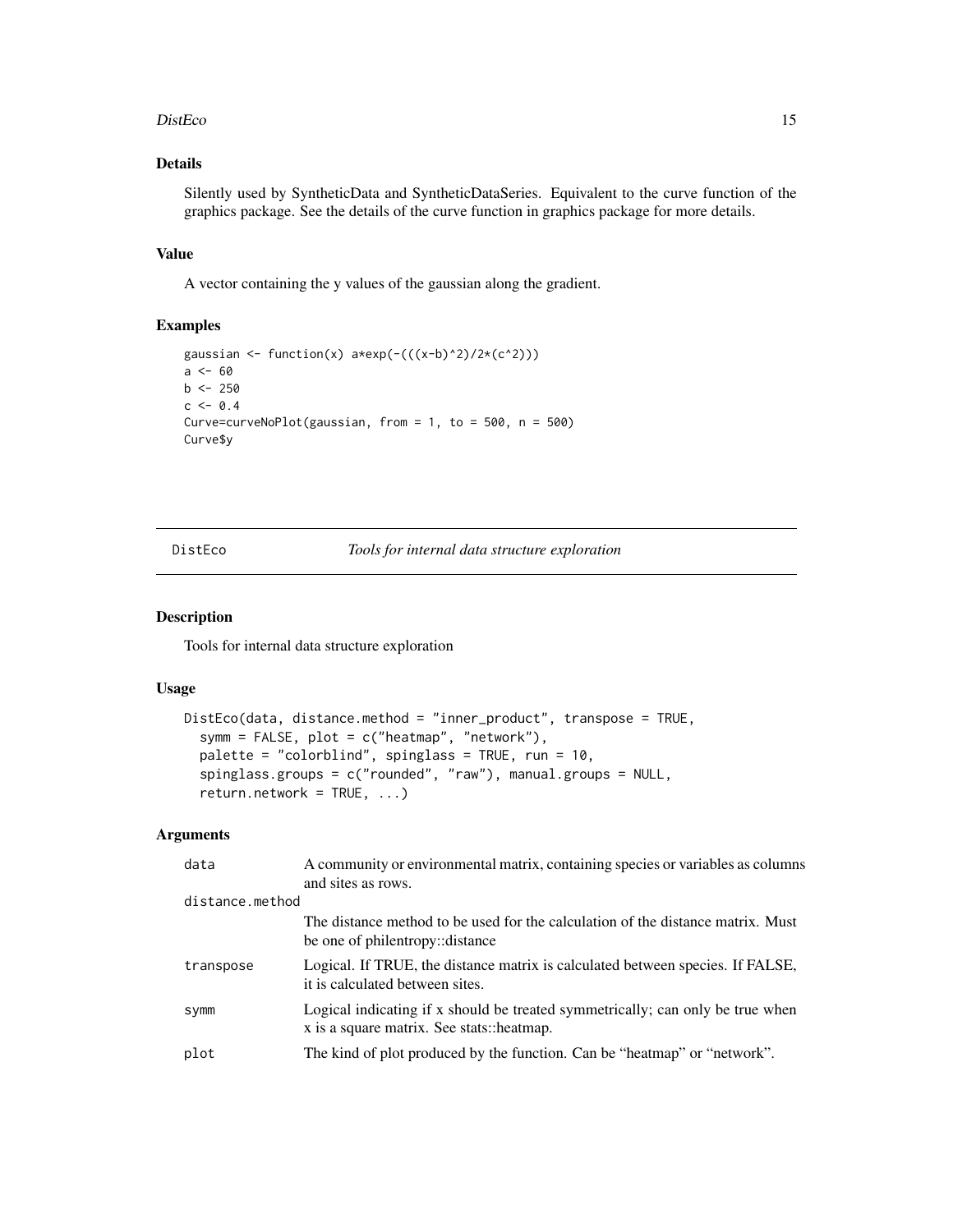<span id="page-15-0"></span>

| spinglass<br>munityNetwork function.<br>run<br>trustable results but rapidly increase computation time. Default to 10.<br>spinglass.groups<br>algorithm. See Details.<br>manual.groups<br>the nodes that belong together, or a factor. | palette | The colour palette for the network, if spinglass $=$ TRUE. Must be one of the<br>palettes supported by qgraph. Default to "colorblind".                               |  |
|----------------------------------------------------------------------------------------------------------------------------------------------------------------------------------------------------------------------------------------|---------|-----------------------------------------------------------------------------------------------------------------------------------------------------------------------|--|
|                                                                                                                                                                                                                                        |         | Logical. Whether or not to run a spinglass algorithm to produce statistical<br>groups for the network. The spinglass algorithm is performed with the Com-             |  |
|                                                                                                                                                                                                                                        |         | Number of runs for the spinglass algorithm. Higher numbers produce more                                                                                               |  |
|                                                                                                                                                                                                                                        |         |                                                                                                                                                                       |  |
|                                                                                                                                                                                                                                        |         | If spinglass $=$ TRUE, the type of grouping to use from the results of the spinglass                                                                                  |  |
|                                                                                                                                                                                                                                        |         | If spinglass = FALSE, an object that indicates which nodes belong together. Can<br>be a list in which each element is a vector of integers identifying the numbers of |  |
| return.network Logical. If TRUE, the qgraph object is returned as output of the function.                                                                                                                                              |         |                                                                                                                                                                       |  |
| Additionnal parameters for heatmap or qgraph.<br>$\cdots$                                                                                                                                                                              |         |                                                                                                                                                                       |  |

## Value

A plot corresponding to the plot argument.

#### Examples

```
### Artificial data:
SyntheticTrial <- SyntheticData(SpeciesNum = 21, CommunityNum = 3,
                                SpCo = NULL, Length = 500,
                                Parameters = list(a=rep(60, 3),
                                                b=c(0,250,500),
                                                c=rep(0.01,3)),
                                pal = c("#008585", "#FBF2C4", "#C7522B"))
## Network of species, with raw spinglass groups:
DistEco(SyntheticTrial[,2:ncol(SyntheticTrial)], transpose = TRUE,
        plot = c("network"), spinglass = TRUE, run = 10,
        spinglass.groups = c("raw"))
## Heatmap of species:
DistEco(SyntheticTrial[,2:ncol(SyntheticTrial)], transpose = TRUE,
        symm = FALSE, plot = c("heatmap")
```
EcotoneFinder *Wraper function to perform ecological gradient analysis*

## Description

Wraper function to perform ecological gradient analysis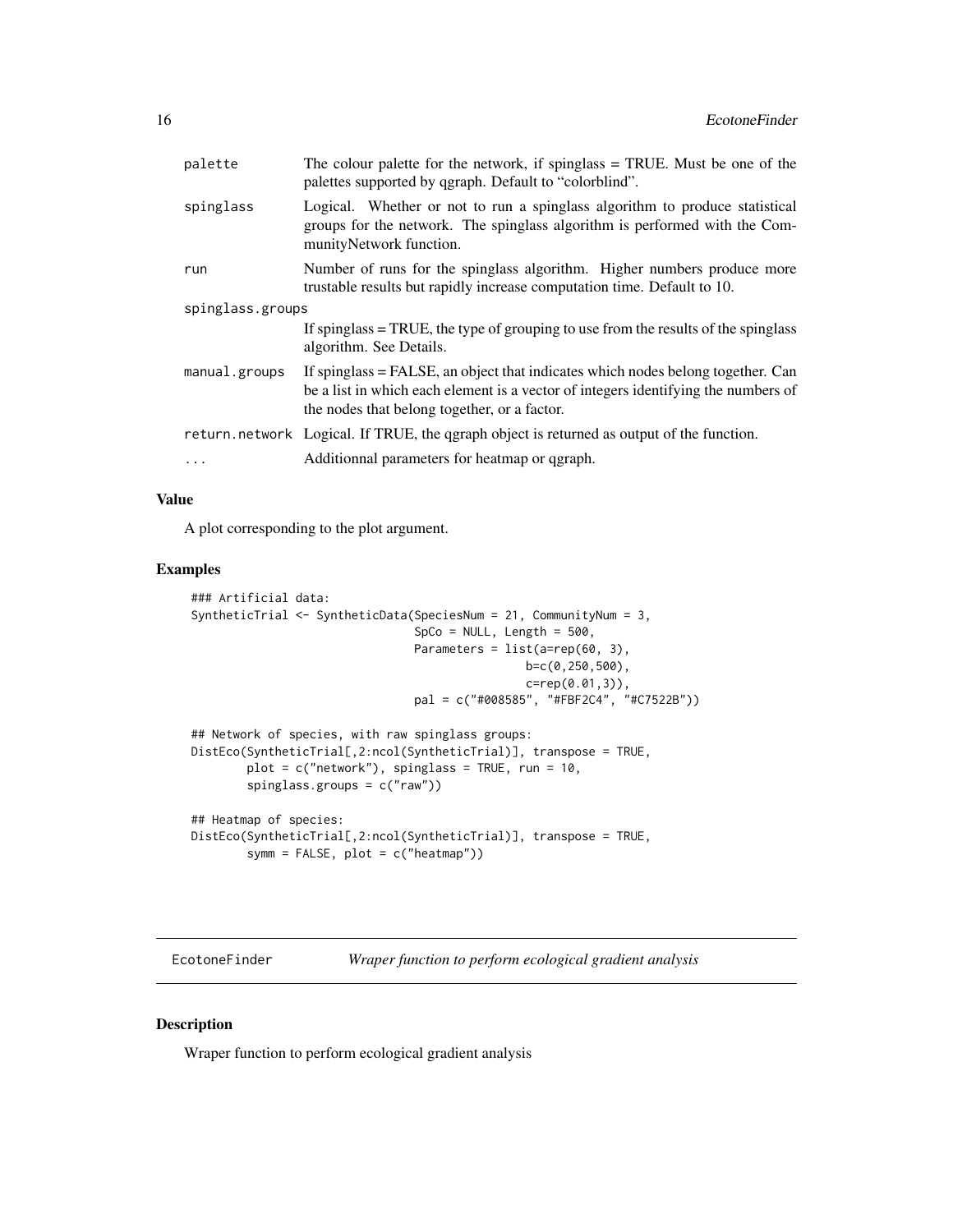## EcotoneFinder 17

#### Usage

```
EcotoneFinder(data, dist, method = c("dca", "fanny", "vegclust",
  "diversity", "cmeans", "all"), groups = NULL, m.exp = 2,
  standardize = NULL, seed = 1, diversity = c("shannon", "richness",
  "expShannon", "pielou", "all"), na.rm = FALSE)
```
## Arguments

| data        | A data frame containing species as columns and sites as rows. May also contain<br>environmental parameters, as long as the parameters are as columns and the site<br>as rows.                                              |
|-------------|----------------------------------------------------------------------------------------------------------------------------------------------------------------------------------------------------------------------------|
| dist        | A vector or column containing the gradient along which the analysis will be<br>done. Must be of the same lenght as data.                                                                                                   |
| method      | One of c("dca", "fanny", "vegclust", "diversity", "cmeans", "all"). Tell the func-<br>tion which analysis to perform. See details.                                                                                         |
| groups      | Interger. The desired number of clusters if any of the clustering method is se-<br>lected.                                                                                                                                 |
| m.exp       | Integer. The membership exponent for any of the clustering method.                                                                                                                                                         |
| standardize | Standardize method to apply to the data before further analysis (for fanny and<br>cmeans). Must be one of decostand methods (see decostand).                                                                               |
| seed        | Integer or NULL. Set a seed for initial membership matrix for cmeans and veg-<br>clust algorithms. Recomended for time series, to keep a more consistent la-<br>belling of fuzzy clusters along the gradient. See Details. |
| diversity   | diversity indice to be calculated. See details.                                                                                                                                                                            |
| na.rm       | Logical. Should NAs be removed.                                                                                                                                                                                            |
|             |                                                                                                                                                                                                                            |

#### Details

EcotoneFinder is a wraper function to perform multiple ecological gradient analysis at once. The implemented methods are Detrended Correspondance Analysis (DCA) - see Brownstein et al. 2013 - Fuzzy C-Means (FCM) - see DeCaceres et al., 2010 - and the calculation of diversity indices see Jost, 2007. The DCA is intenally performed by the decorana function of the vegan package. The FCM analyses can be performed by the fanny function (cluster package), the vegclust function (vegclust package) and the cmeans function (e1071 package) - for comparison purposes as the outcome of the analyses might differ. The vegclust and cmeans algorithms use random number generators to create a matrix of initial centers. Setting a seed with the *seed* argument guaranty the reproducibility of the outputs. This argument can also be set to NULL, to preserve the randomness of initial centres.

It is recommended to stadardize data before applying fanny or cmeans analysis. See decostand documentation (vegan package) for information on standardisation methods. Must be one of: "total","max","freq","normalize","range","pa","chi.square","hellinger","log". If "log" is chosen, the user will be asked to provide the base to be used upon launching the function.

Several diversity incides have been implemented, as they are supposed to react to ecological gradients. It includes the Shannon index, the Pielou eveness and species richness - computed with the diversity function of the vegan package. expShannon corresponds to the shannon index in terms of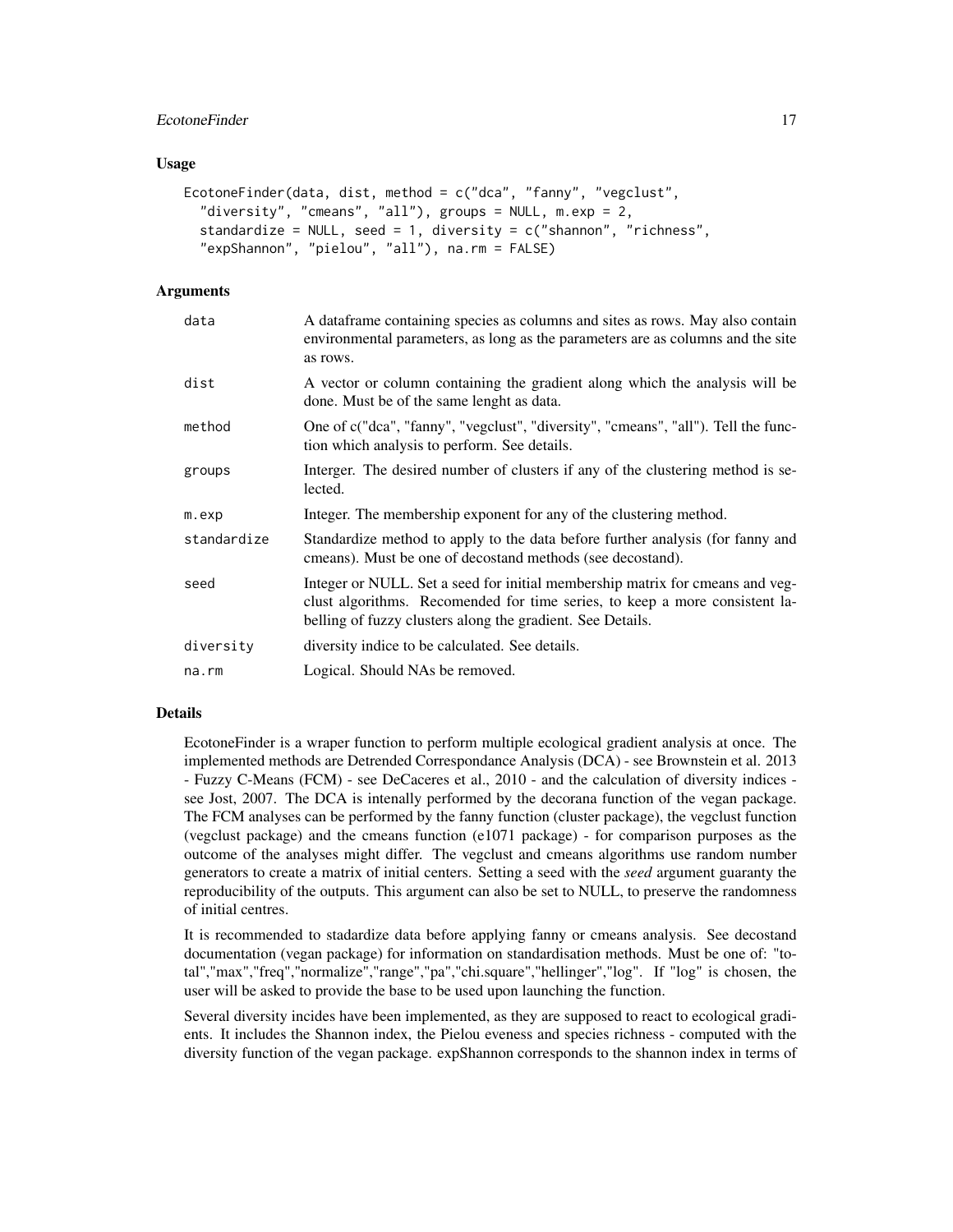effective number of species (see Jost, 2007). If "all" is selected, all the implemented indices will be calculated.

If "all" is selected in the method argument, all the implemented methods will be applied.

#### Value

Ecofinder returns a list containing the original data, the value of the main arguments used in the function and the outcome of the selected analyses.

## Examples

```
#### Artificial dataset:
SyntheticTrial <- SyntheticData(SpeciesNum = 21, CommunityNum = 3,
                                SpCo = NULL, Length = 500,
                                Parameters = list(a=rep(60, 3),b=c(0,250,500),
                                                  c=rep(0.015,3)),
                                pal = c("#008585", "#FBF2C4", "#C7522B"))
## Analyses:
SyntheticEcoFinder <- EcotoneFinder(data = SyntheticTrial[,-1],
                                    dist = SyntheticTrial$Distance,
                                    method = "all",groups = 3, standardize = "hellinger",
                                    diversity = "all")
```
EcotoneFinderSeries *Extension of EcotoneFinder for space/time series*

#### Description

Extension of EcotoneFinder for space/time series

## Usage

```
EcotoneFinderSeries(data, dist, series = NULL, method = c("dca",
  "fanny", "vegclust", "diversity", "cmeans", "all"), groups = NULL,
 m.exp = 2, standardize = NULL, diversity = c("shannon", "richness",
  "expShannon", "pielou", "all"), na.rm = FALSE)
```
<span id="page-17-0"></span>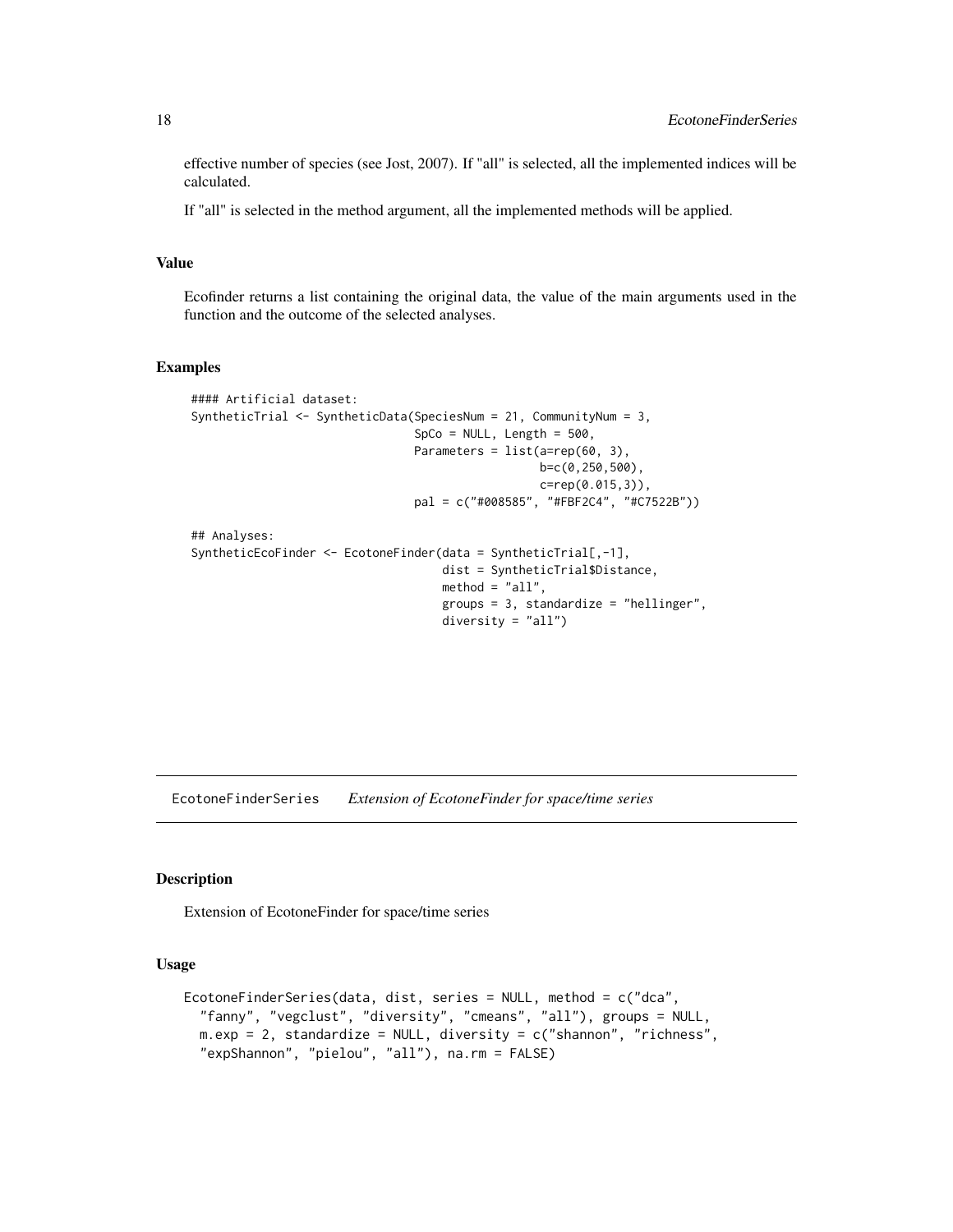#### Arguments

| data        | A list of data frames corresponding to the series or a single data frame with a<br>series factor. Species must appear as columns.            |
|-------------|----------------------------------------------------------------------------------------------------------------------------------------------|
| dist        | A vector or column containing the gradient along which the analysis will be<br>done. Must be of the same lenght as data.                     |
| series      | If data is a single data frame, must be the name or the number of the factor<br>column identifying the series.                               |
| method      | One of c("dca", "fanny", "vegclust", "diversity", "cmeans", "all"). Tell the func-<br>tion which analysis to perform. See details.           |
| groups      | Interger. The desired number of clusters if any of the clustering method is se-<br>lected.                                                   |
| m. exp      | Integer. The membership exponent for any of the clustering method.                                                                           |
| standardize | Standardize method to apply to the data before further analysis (for fanny and<br>cmeans). Must be one of decostand methods (see decostand). |
| diversity   | diversity indice to be calculated. See details.                                                                                              |
| na.rm       | Logical. Should NAs be removed.                                                                                                              |

## Details

EcotoneFinderSeries is a generalisation of the EcotoneFinder function to handle space/time series of data. If a dataframe is provided, it will convert it internally to a named list according to the factor provided by the series argument. The methods of analysis and standardizations, as well as the diversity indices are the same as those of the EcotoneFinder function.

#### Value

A list of lists containing the outcomes of the EcotoneFinder function for each series.

```
############# Synthetic time series data:
SyntheticTrialSeries <- SyntheticDataSeries(CommunityPool = 40,
                                            CommunityNum = 4, SpCo = NULL,
                                            Length = 500, SeriesNum = 5,
                                            Parameters = list(a=rep(60, 4),b=c(0,200,350,500),
                                                              c=rep(0.03,4)),
                                            dev.c = .015,
                                    pal = c("#008585", "#B8CDAE", "#E6C186", "#C7522B"),
                                            replacement = FALSE,
                                            Parameters.repl = TRUE)
EcoTimeSeriesTrial <- EcotoneFinderSeries(data = SyntheticTrialSeries,
                                          dist = "Distance", method = "cmeans",
                                          series = "Time", groups = 4,
                                          standardize = "hellinger", na.rm = TRUE)
```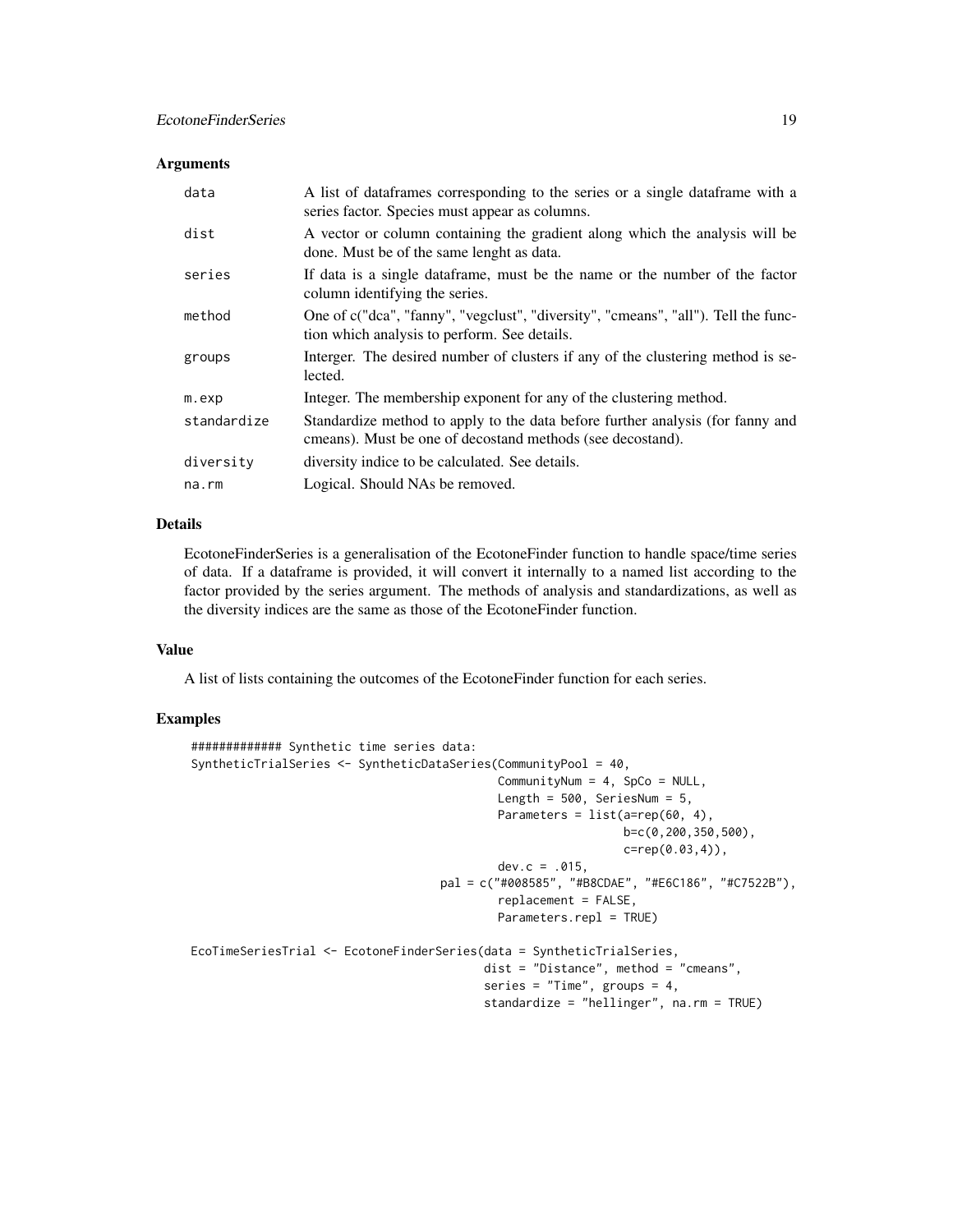<span id="page-19-0"></span>

## Description

Visualisation of fuzzy centroids:

## Usage

```
ExtractCentroid(ecotonefinder, method = c("fanny", "cmeans", "vegclust"),
  normalized = c("species", "cluster", "none"), position = "dodge",
  threshold = 0, plot = TRUE, col = NULL, return.plot = TRUE,
  labels = ggplot2::waiver(), main = "Community composition",
  xlab = "species", ylab = "Centroid contribution", cex.x = 12)
```

| ecotonefinder | A list containing elements named in the same way than Ecotone Finder function<br>outcomes. Must contain "cmeans", "fanny" or "vegclust" results.              |
|---------------|---------------------------------------------------------------------------------------------------------------------------------------------------------------|
| method        | The fuzzy clustering results from which the centroids will be extracted.                                                                                      |
| normalized    | Method to normalise the centroid values, either by "species" or "cluster". If<br>"none", the centroids are plotted without transformation. See details.       |
| position      | Set the positions of the bars for the barchart. This is passed down to the geom_bar<br>function of ggplot. Default is set to "dodge".                         |
| threshold     | Threshold for centroid contribution value under which the species will not be<br>plotted. Can be used to simplify plots containing many species. See Details. |
| plot          | Logical. Should the plot be displayed. If FALSE, the centroids matrix is re-<br>turned without plotting.                                                      |
| col           | Colour vector for the plot. Should be of the same length that the number of<br>fuzzy clusters.                                                                |
| return.plot   | Logical. Should the GGplot object be stored internally (e.g. for multi-ploting).<br>Default is TRUE.                                                          |
| labels        | Character vectors of labels for the legend. Must be of the same length that the<br>number of fuzzy clusters.                                                  |
| main          | Main title for the plot. See plot.                                                                                                                            |
| xlab          | A title for the x-axis. See plot.                                                                                                                             |
| ylab          | A title for the y-axis. See plot.                                                                                                                             |
| cex.x         | cex for the x-axis labels.                                                                                                                                    |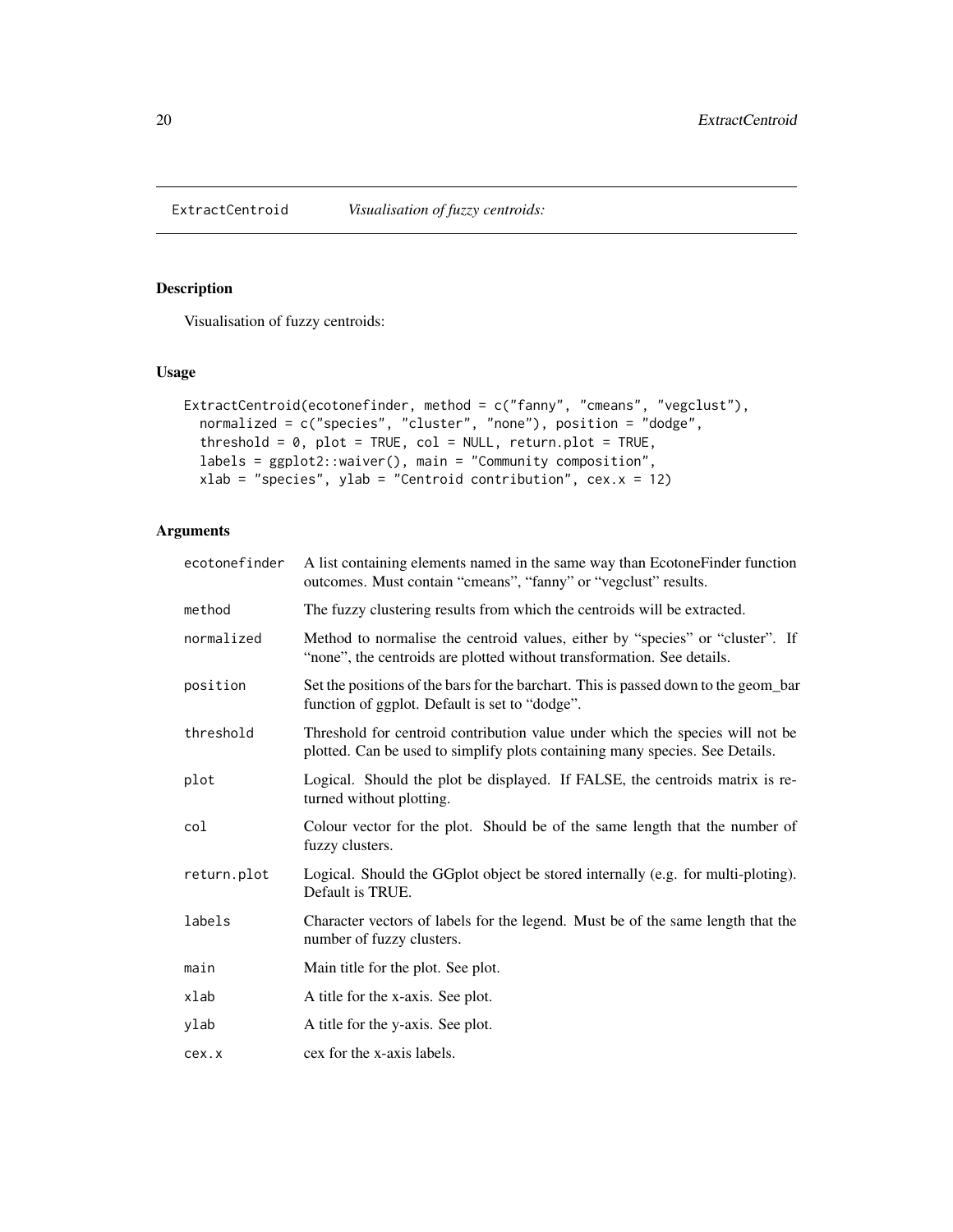## ExtractCentroid 21

#### Details

This function extracts and plots the fuzzy centroids species contributions, according to user-defined normalisation steps and threshold value. The contributions of the different species in the fuzzy centroids may be used as a proxy for community compositions. The cmeans function (cmeans package) and vegclust function (vegclust package) internally compute the centroid compositions and their outputs are directly used by the ExtractCentroid function. The fanny function (cluster package), however, does not provide internal centroids calculation. They are computed here as:

$$
Centroid[clusterj] = \sum [ij] (Membership[ij]xObservation[ij]) / \sum [j] Membership[j]
$$

Where the centroid of a cluster is the mean of all observations, weighted by their degree of belonging to the cluster. The obtained species contributions to the centroids of the fuzzy clusters can then be plotted as they are, if normalised = "none". To obtain more intuitive units for the interpretation of the species contributions, two normalisation methods are proposed. If normalised = "cluster", the species contributions are given in percent per clusters (i.e. the sum of all species contributions in each cluster centroid equals 100). If normalised = "species", each species has its contributions summed to 100 (i.e. each species is in percent per cluster). For normalised = "none" and normalised = "cluster", a threshold value can be specified. Species that do not score above this threshold will not be displayed on the resulting plot. This can be used to simplify the outputs, for dataset containing large number of species.

## Value

A matrix containing the cluster centroids.

```
##### Artificial dataset & analyses:
SyntheticTrial <- SyntheticData(SpeciesNum = 20, CommunityNum = 4,
                                 SpCo = NULL, Length = 500,
                                 Parameters=list(a = rep(60, 4),
                                                 b = c(0.150.350.500),
                                                 c = rep(0.015, 4),
                                 dev.c = 0.007,
                                 pal = c("#008585", "#B8CDAE", "#E6C186", "#C7522B"))
EcoFinder <- EcotoneFinder(SyntheticTrial[,-1],
                            dist = SyntheticTrial$Distance,
                            method = "all", groups=4,
                            standardize = "hellinger",
                            diversity="all")
##### Centroid plot without normalisation:
Centroid <- ExtractCentroid(EcoFinder, method = "fanny",
                             normalized = "none", threshold = 0,
                             plot = TRUE, position = "dodge",
                             col = colorspace::heat_hcl(4))##### Centroid plot normalised by clusters:
Centroid <- ExtractCentroid(EcoFinder, method = "fanny",
                             normalized = "cluster", threshold = 0,
```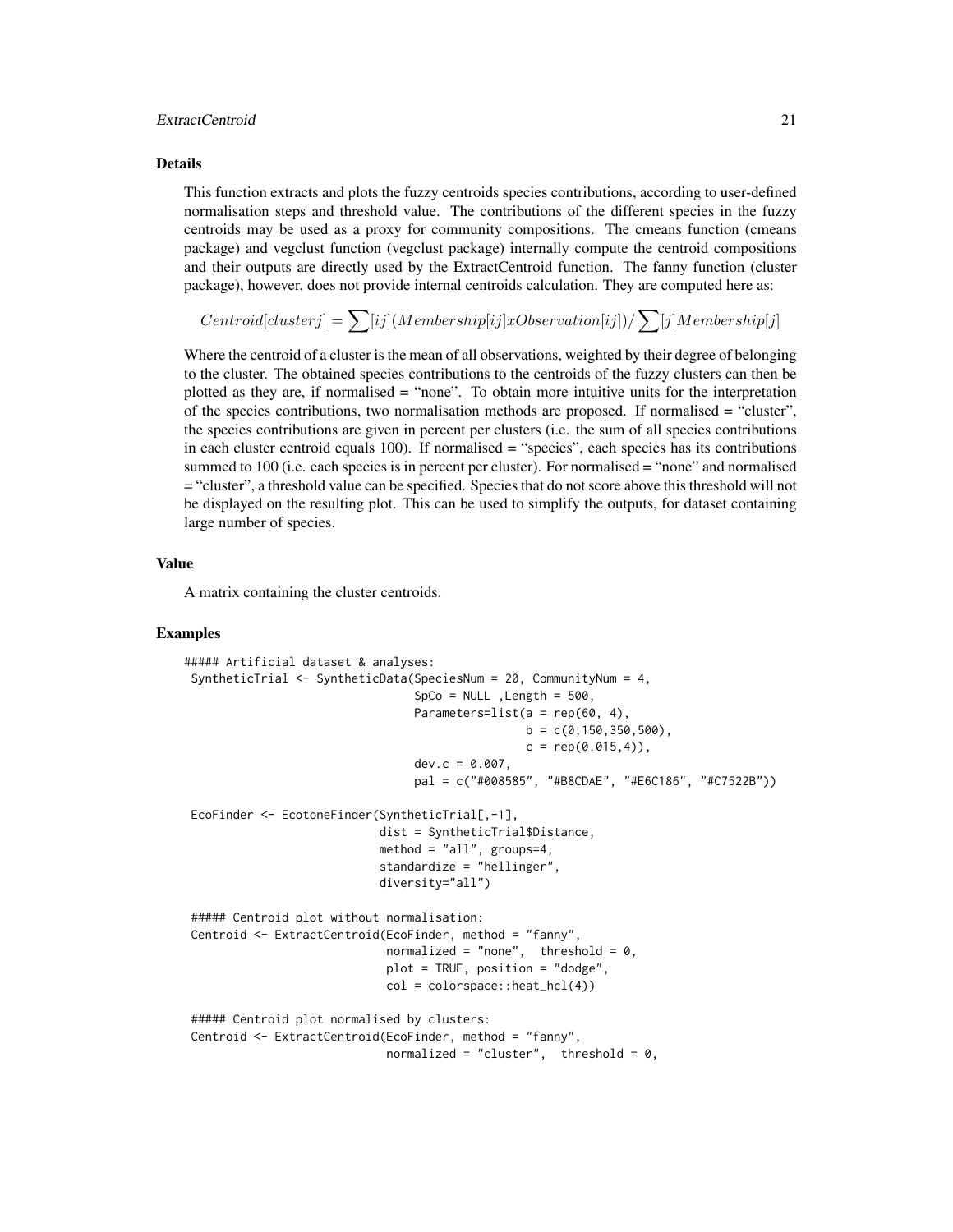```
plot = TRUE, position = "dodge",
col = colorspace::heat_hcl(4))
```
<span id="page-21-0"></span>FuzzyIndice.plot.matlines

*Plot function for fuzzy indices with clustergram.*

#### Description

Plot function for fuzzy indices with clustergram.

#### Usage

```
FuzzyIndice.plot.matlines(Z, k.range, x.range, z.range)
```
## Arguments

|         | Fuzzy indices matrix.               |
|---------|-------------------------------------|
| k.range | x axis breaks.                      |
| x.range | x axis range.                       |
| z.range | y axis range for the fuzzy indices. |

#### Details

This function provide the tools to add a fuzzy indices evolution plot together with the normal clustegram plot with the evolution of the relative positions of the cluster centers.

## Value

A plot with the evolution of the fuzzy indices given the number of fuzzy clusters that were applied to the data.

```
####### Example data:
  SyntheticTrial <- SyntheticData(SpeciesNum = 100,
                                   CommunityNum = 3, SpCo = NULL,
                                   Length = 500,
                                   Parameters = list(a=c(40, 80, 50)),
                                                     b=c(100,250,400),
                                                     c=rep(0.03,3)),
                                 dev.c = .015, pal = c("#008585", "#FBF2C4", "#C7522B"))
   ######## clustergram plots with fuzzy indices plots:
  clustergramInd(as.matrix(SyntheticTrial[,2:ncol(SyntheticTrial)]),
```

```
clustering.function = clustergram.vegclust.Ind,
```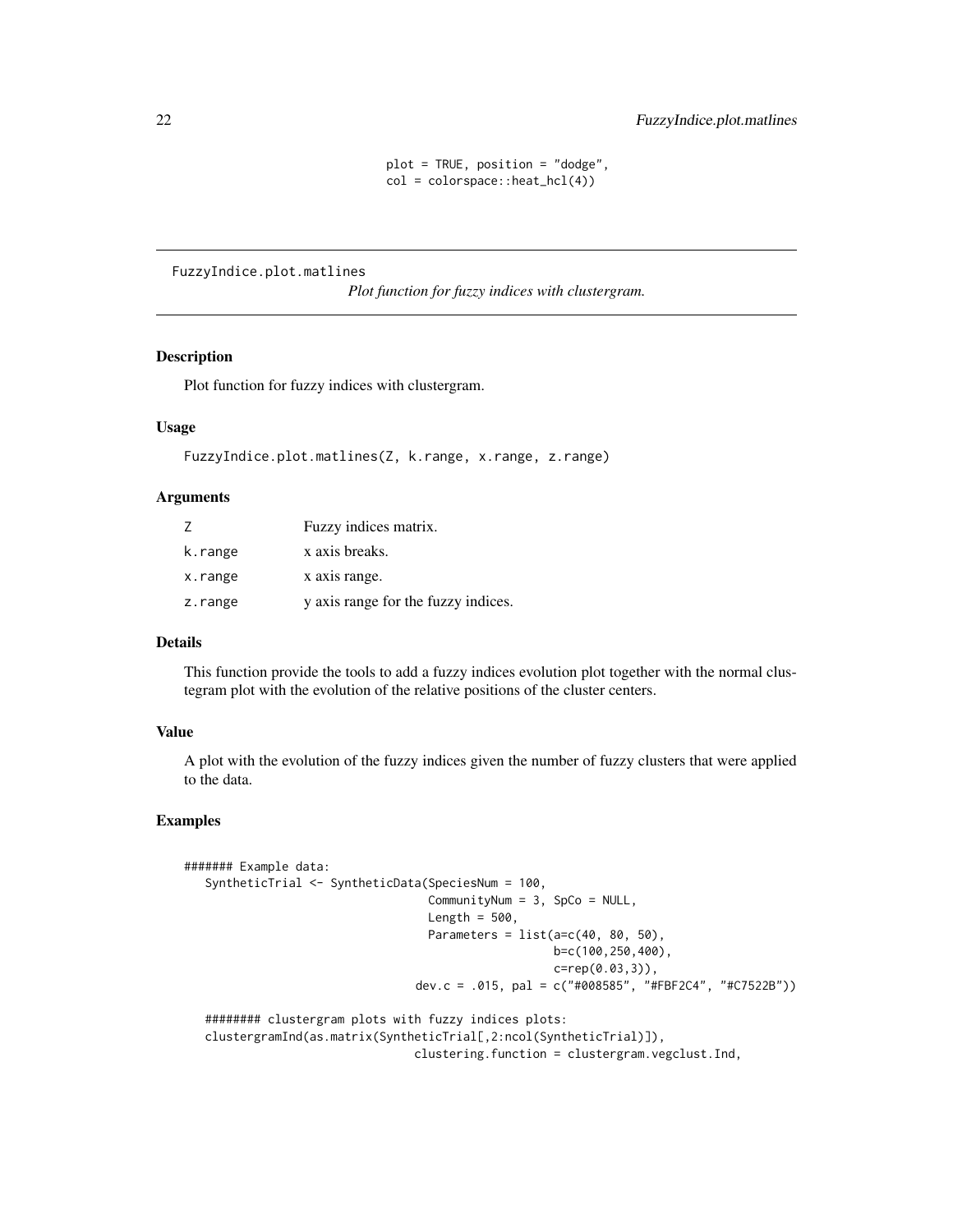```
clustergram.plot = clustergram.plot.matlines,
FuzzyIndice.plot = FuzzyIndice.plot.matlines,
k.random = 2:10, line-width = .2)
```
<span id="page-22-0"></span>ggEcotone *GGplot method for EcotoneFinder*

## Description

GGplot method for EcotoneFinder

## Usage

```
ggEcotone(ecotonefinder, slope = NULL, plot.data = FALSE,
 method = c("none", "dca", "fanny", "vegclust", "cmeans", "diversity",
  "dca_slope", "fanny_slope", "vegclust_slope", "cmeans_slope",
  "diversity_slope"), axis.number = 1, diversity = c("Shannon",
  "SpeciesRichness", "ExpShannon", "Pielou", "SpeciesRichness_slope",
  "Shannon_slope", "ExpShannon_slope", "Pielou_slope"), facet = NULL,
  col = "black", title = NULL, xlab = NULL, ylab = NULL,return.plot = TRUE)
```

| ecotonefinder | list containing elements named in the same way than the Ecotone Finder function<br>outcomes.                                                                                                                                                                                                          |
|---------------|-------------------------------------------------------------------------------------------------------------------------------------------------------------------------------------------------------------------------------------------------------------------------------------------------------|
| slope         | list containing elements named in the same way than the Slope function out-<br>comes.                                                                                                                                                                                                                 |
| plot.data     | Logical. Should the data be plotted? Default to FALSE.                                                                                                                                                                                                                                                |
| method        | Analysis method to be plotted from the Ecotone Finder results or the Slope re-<br>sults. Must be one or several of "none","dca","fanny","vegclust", "cmeans","diversity",<br>"dca_slope","fanny_slope","vegclust_slope", "cmeans_slope" or "diversity_slope".                                         |
| axis.number   | Number of DCA axis to be plotted. Must be between 1 and 4. Default to 1.                                                                                                                                                                                                                              |
| diversity     | diversity indice to be plotted, if the method argument contains "diversity" or<br>"diversity_slope". Must be one or several of "Shannon", "SpeciesRichness",<br>"ExpShannon", "Pielou", "all"                                                                                                         |
| facet         | Character vector of method names indicating how the plot should be facetted.<br>Can be provided as a list if several methods are to be plotted on the same facets.<br>Can contain "data" if plot.data = T. If NULL, no facets are returned. See details.                                              |
| col           | Color palette to be used for plotting. Must be either of length 1, of the same<br>lenght than the number of facets (when provided), or of the same length than the<br>number of species (if plot.data = TRUE), or than the number of groups or axis<br>plotted with the method argument. See details. |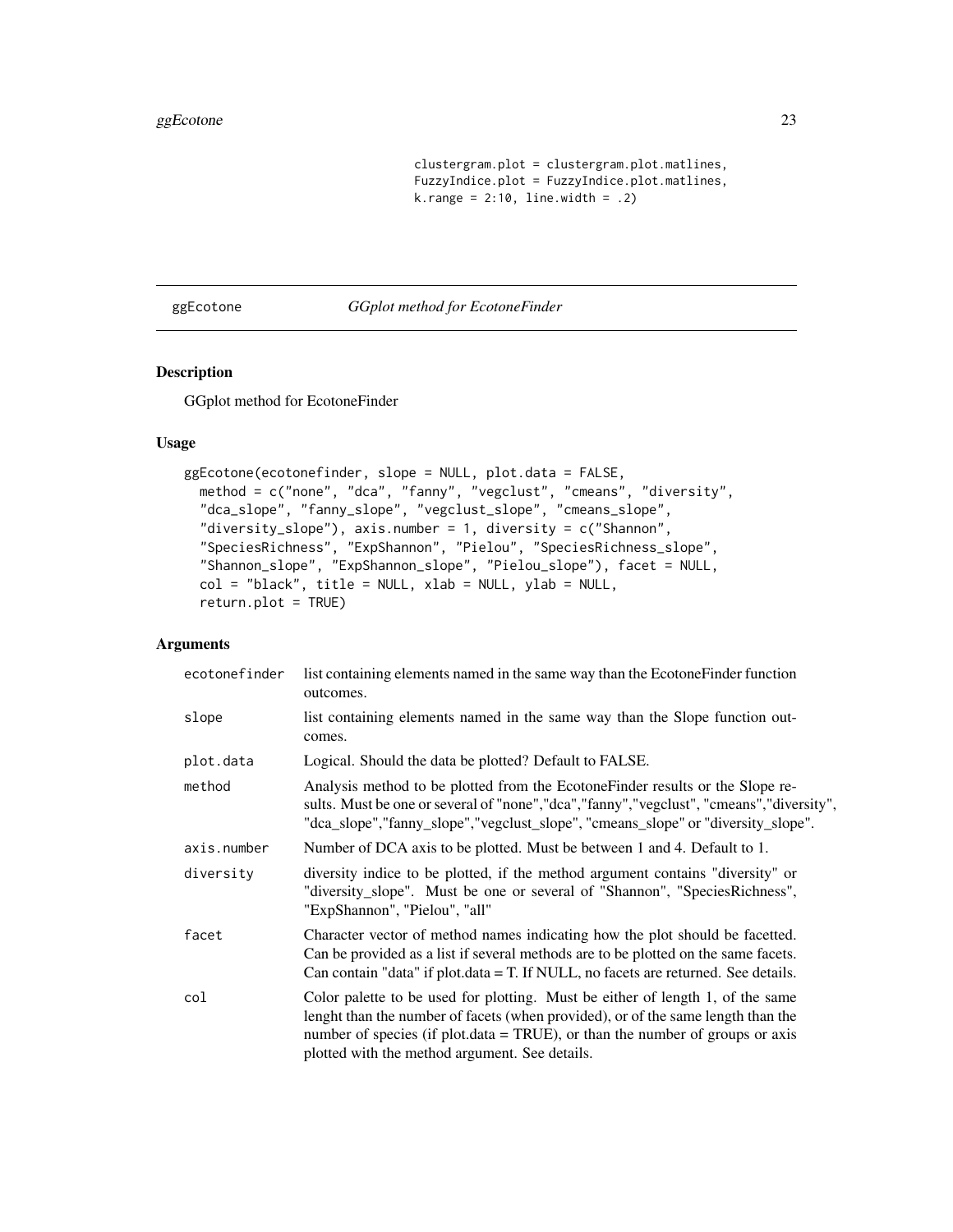| title       | Main title for the plot                                                                                                            |
|-------------|------------------------------------------------------------------------------------------------------------------------------------|
| xlab        | A title for the x-axis. See plot.                                                                                                  |
| vlab        | A title for the y-axis. See plot.                                                                                                  |
| return.plot | Logical. If TRUE, the plot is directly plotted. If FALSE, the plot is stored as a<br>ggplot object. Default to FALSE. See details. |

The ggEcotone function is intended to facilitate the plotting of EcotoneFinder lists with the use of the ggplot2 grammar. It either directly print its outputs (if plot = TRUE), or returns a ggplot object that can be further modified (if plot = FALSE). The latter allows for the addition of other ggplot2 layers to personalise graphical outputs (see examples).

Facetting options are implemented to allow for the separation of the different method outputs and facilitate comparisons. The facet parameter accepts lists, with each element of the list corresponding to a facet and consisting of the names of the methods to be plotted on that facet.

The col parameter allows for basic control over the colors of the lines. ggplot internally recycles colour vectors for each new facets, making it difficult to precisely control colours in facetted plots. Plotting the outputs on several graphs and arranging them on a grid is the best way to produce "facetted" plots with different coulour schemes. See examples.

## Value

A ggplot object.

```
#### Artificial dataset:
SyntheticTrial <- SyntheticData(SpeciesNum = 21, CommunityNum = 3,
                                 SpCo = NULL, Length = 500,
                                 Parameters = list(a=rep(60, 3)),
                                                   b=c(0,250,500),
                                                   c=rep(0.015,3)),
                                 pal = c("#008585", "#FBF2C4", "#C7522B"))
## Analyses:
EcoFinder <- EcotoneFinder(data = SyntheticTrial[,-1],
                            dist = SyntheticTrial$Distance,
                            method = "all", groups = 3,
                            standardize = "hellinger", diversity = "all")
## Slope calculation:
EcoSlope <- Slope(EcoFinder, method = "all", axis.number = 2,
                  diversity = "all")
## Plots:
require(ggplot2)
require(colorspace)
# Species Distributions and Fuzzy clusters:
Plot <- ggEcotone(EcoFinder, slope = EcoSlope, plot.data = TRUE,
```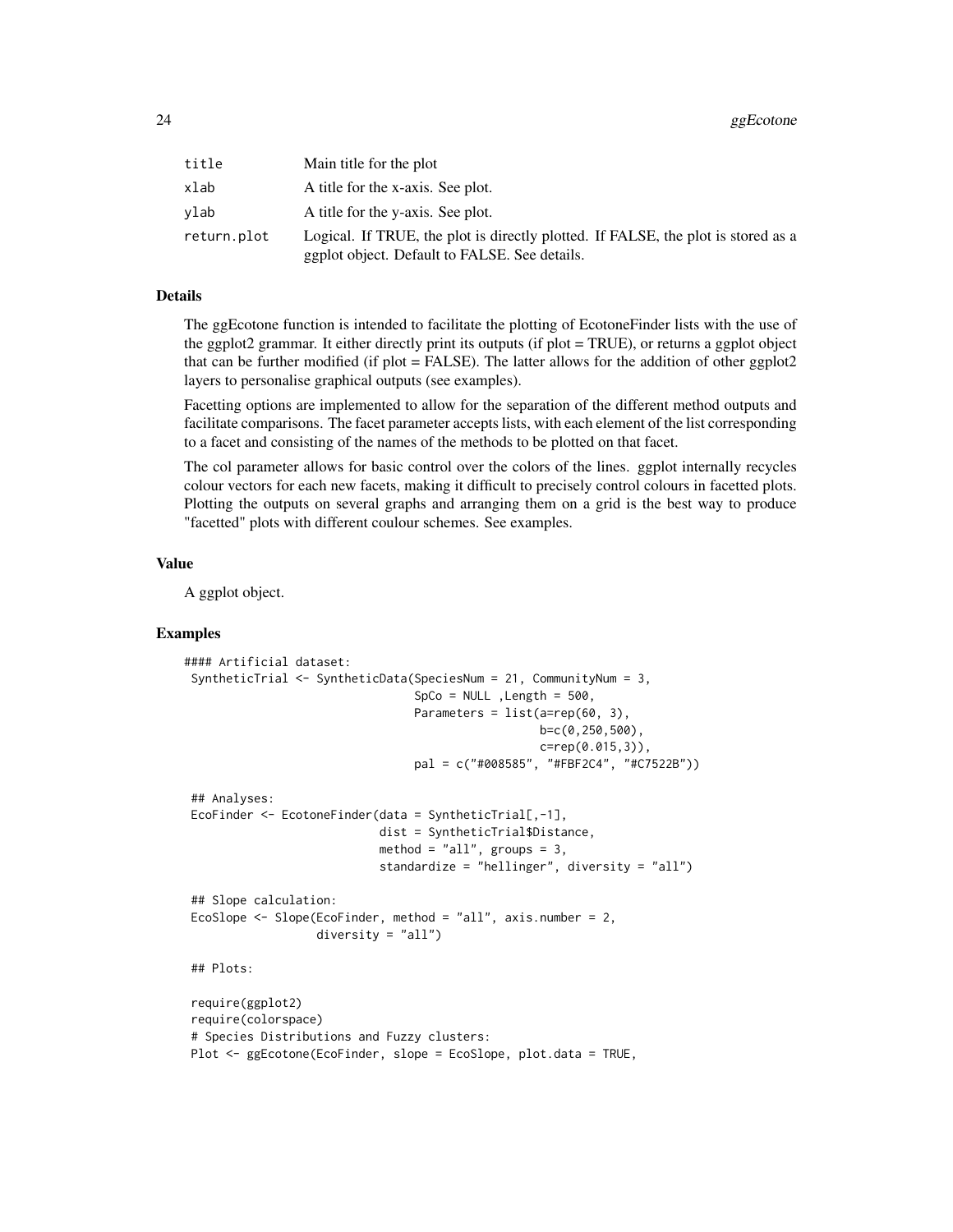```
method = c("cmeans", "fanny"),col = c("#D33F6A", "#E99A2C", "#E2E6BD"),
                  facet = list(c("data"), c("cmeans", "fanny")),
                  title = "Species distribution and fuzzy clusters",
                  xlab = "Gradient", ylab = "Membership grades") +
  theme(plot.title = element_text(hjust = 0.5, face="bold")) +
  theme_bw()
Plot
# Fuzzy clusters & derivatives:
Plot <- ggEcotone(EcoFinder, slope = EcoSlope, plot.data = FALSE,
                 method = c("cmeans", "cmeans_slope"),
                  col = c("#D33F6A", "#E99A2C", "#E2E6BD"),
                  facet = c("cmeans", "cmeans_slope"),
                  title = "fuzzy clusters and derivatives",
                  xlab = "Gradient", ylab = "Membership grades") +
  theme(plot.title = element_text(hjust = 0.5, face="bold")) +
  theme_bw()
Plot
# Multiplot layout:
GG1 <- ggEcotone(EcoFinder, slope = EcoSlope, plot.data = TRUE,
                method = c("none"), col = heat_hcl(21), facet = NULL,title = "Species distributions", xlab = NULL,
                 ylab = "Abundances") +
  theme(plot.title = element_text(hjust = 0.5, face="bold")) +
  theme_bw()
GG2 <- ggEcotone(EcoFinder, slope = EcoSlope, plot.data = FALSE,
                 method = c("cmeans"), col = c("#023FA5", "#BEC1D4", "#D6BCC0"),
                 facet = NULL, title = "Fuzzy clusters", xlab = NULL,
                 ylab = "Membership grades") +
  theme(plot.title = element_text(hjust = 0.5, face="bold")) +
  theme_bw()
GG3 <- ggEcotone(EcoFinder, slope = EcoSlope, plot.data = FALSE,
                 method = c("diversity"),
                 col = c("#26A63A", "#B4B61A"), facet = NULL,diversity=c("SpeciesRichness", "ExpShannon"),
                 title = "diversity indices", xlab = "Gradient",
                 ylab = "Index scores") +
  theme(plot.title = element_text(hjust = 0.5, face="bold")) +
 theme_bw()
require(Rmisc)
Rmisc::multiplot(GG1,GG2,GG3)
```
NetworkCommunity *Perform Spinglass algorythm and find networks communities*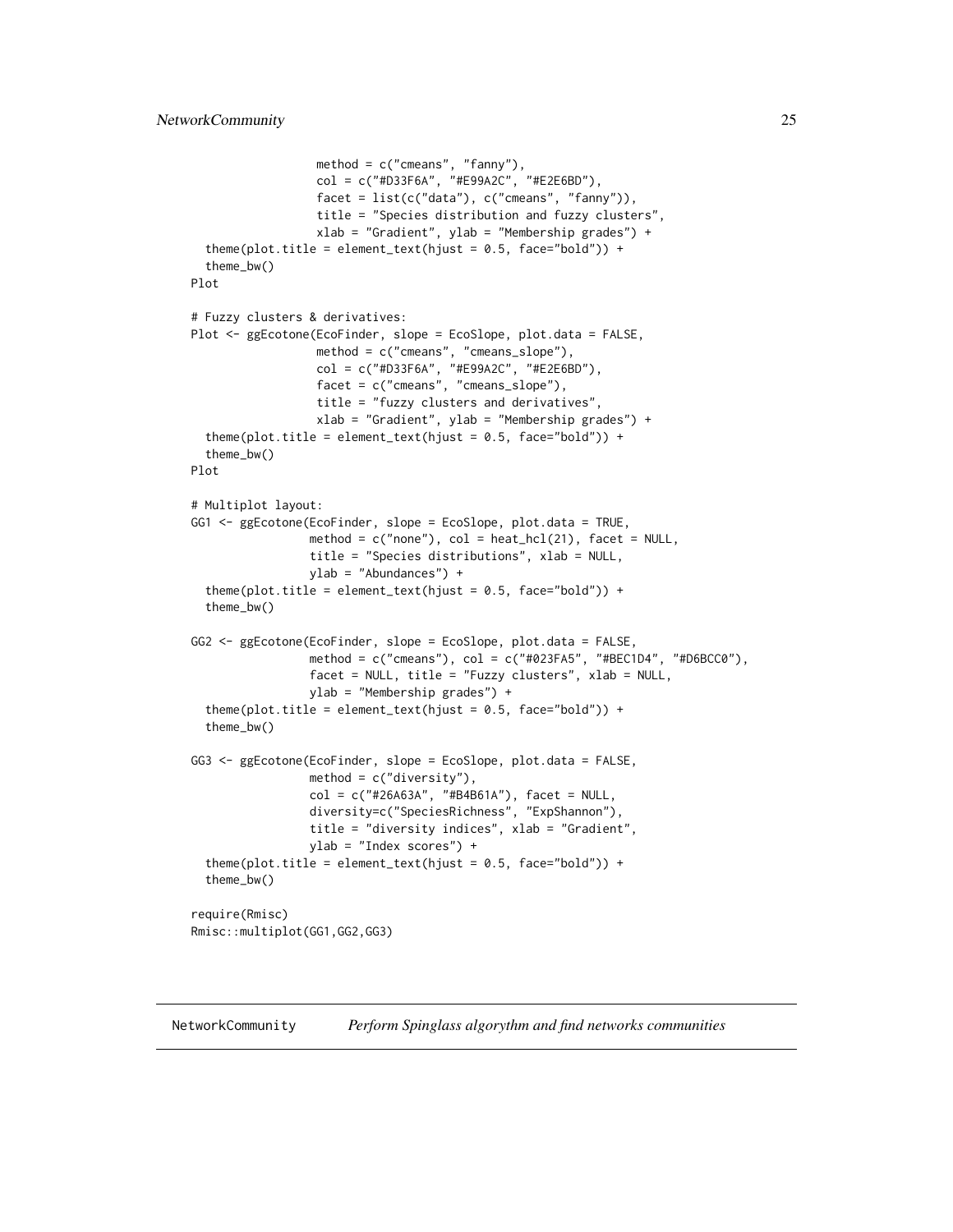#### Description

Perform Spinglass algorythm and find networks communities

#### Usage

```
NetworkCommunity(networkeco, run = 100)
```
#### Arguments

| networkeco | A network object (either qgraph or igraph) or a list created by the NetworkEco<br>or NetworkEcoSeries functions. |
|------------|------------------------------------------------------------------------------------------------------------------|
| run        | Number of runs for the spinglass algorithm. Computation may be heavy for high<br>numbers.                        |

## **Details**

The function perform spinglass algorithm on the provided network. (see spinglass.community() function of the igraph package for more details) The provided graph is internally transformed into a igraph object if needed. The function returns a number of summary statistics from the n runs of the spinglass algorithm. Each run of the spinglass algorithm is done with a different seed, to ensure different outputs. The seeds are internally recycled by the *with\_seed* fuction of the *withr* package, so that the global environment is not modified. The frequencies at which a number of communities are recognised in the network and the average assignements (rounded or not) of the nodes into these communities are returned by the function. The latter can help to statistically define groups for network graphical representations.

#### Value

A list containing the number of runs, the number of possible communities defined by the spinglass algorithm (with frequencies) and the mean and rounded mean of the assignement of the nodes of the network to these communities.

```
#### Artificial data:
SyntheticTrial <- SyntheticData(SpeciesNum = 21, CommunityNum = 3,
                                SpCo = NULL, Length = 500,
                                Parameters = list(a=rep(60, 3)),
                                                  b=c(0,250,500),
                                                  c=rep(0.01,3)),
                                pal = c("#008585", "#FBF2C4", "#C7522B"))
# Building first network:
Network <- DistEco(SyntheticTrial[,2:ncol(SyntheticTrial)],
                   transpose = TRUE, plot = c("network"), spinglass = FALSE,
                   return.network = TRUE)
### Spinglass algorithm (increase number of run for better accuracy):
SpinglassTrial <- NetworkCommunity(Network, run = 5)
```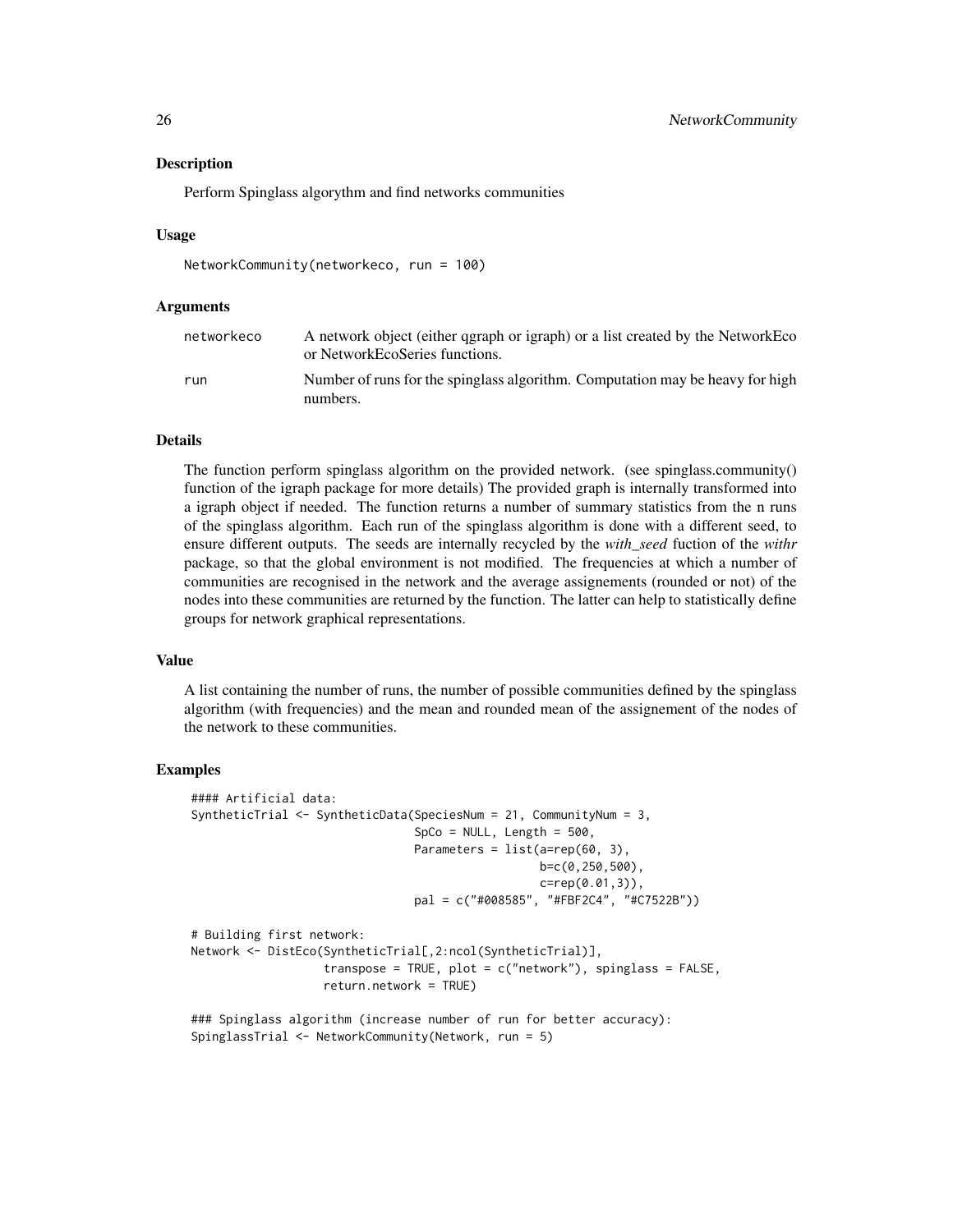```
### Network with spinglass groups:
DistEco(SyntheticTrial[,2:ncol(SyntheticTrial)], transpose = TRUE,
       plot = c("network"), spinglass = FALSE, return.network = FALSE,
       manual.groups = as.factor(SpinglassTrial$Memberships$RoundedMean))
```
NetworkEco *Networks for ecotones and communities*

#### Description

Networks for ecotones and communities

## Usage

```
NetworkEco(ecotonefinder, threshold = 0.8, plot.type = c("percentage",
 "corrplot", "heatmap", "network"), method = c("cmeans", "vegclust"),
 dist.method = "inner_product", plot = c("species", "community"),
 order.sp = NULL, dist = c("count", "relative", "raw"),
 no.plot = FALSE, network.group = NULL, ...)
```

| ecotonefinder | A list containing elements named in the same way than Ecotone Finder function<br>outcomes. Must contain cmeans results or vegclust results.                                                                                                                                                                                                                                                                                                                                                                                      |
|---------------|----------------------------------------------------------------------------------------------------------------------------------------------------------------------------------------------------------------------------------------------------------------------------------------------------------------------------------------------------------------------------------------------------------------------------------------------------------------------------------------------------------------------------------|
| threshold     | If count $=$ T, the membership grade threshold used to sort the species in the<br>different clusters.                                                                                                                                                                                                                                                                                                                                                                                                                            |
| plot.type     | Which graphical representation to be plotted. Among "percentage", "corrplot",<br>"heatmap","network".                                                                                                                                                                                                                                                                                                                                                                                                                            |
| method        | The membership computation method to be used. One of "cmeans" or "veg-<br>clust". Must be present in the ecotonefinder list.                                                                                                                                                                                                                                                                                                                                                                                                     |
| dist.method   | Distance method for the computation of a distance matrix, when $dist = "raw"$<br>and $dist = "relative".$                                                                                                                                                                                                                                                                                                                                                                                                                        |
| plot          | If $plot = "species", the distances are computed between the species in the data. If$<br>plot = "community", the distances are computed between the cluster centroids.                                                                                                                                                                                                                                                                                                                                                           |
| order.sp      | Vector providing the order in which to arrange the species. If NULL, the column<br>order will be kept.                                                                                                                                                                                                                                                                                                                                                                                                                           |
| dist          | The type of data on which distance calculations are made from. If $dist = "raw",$<br>the distance matrix is computed from the membership matrix directly. if dist $=$<br>"relative", the distance matrix is computed from the relative memberships grades<br>of each species in the clusters (between 0 and 1). If dist $=$ "count", the species<br>are assigned to clusters according to the threshold and the distance matrix is<br>computed from the number of common species between the different clusters.<br>See details. |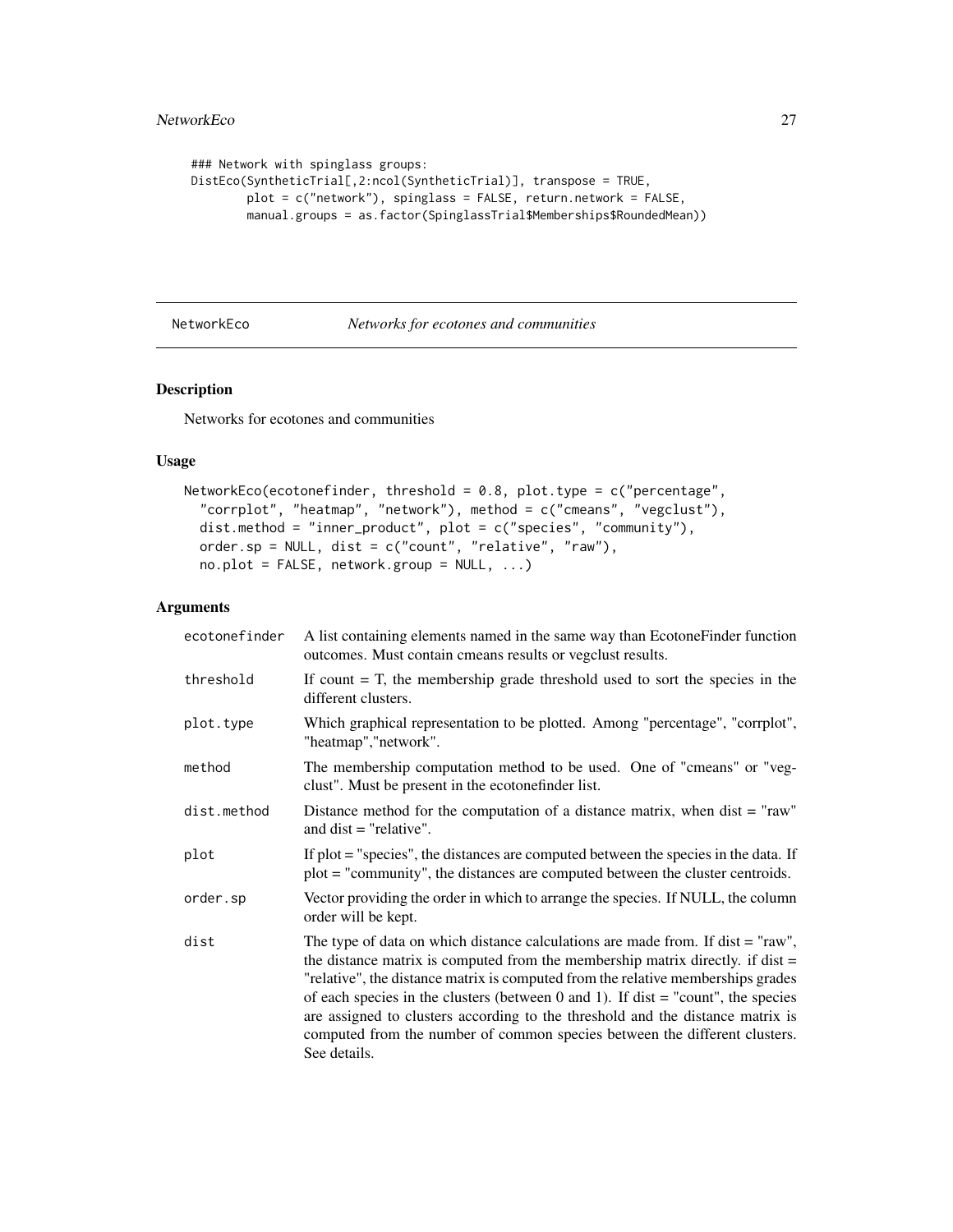| no.plot       | Logical. Should the plot be displayed?. Set to TRUE to gain computation time<br>with large community matrix.                                                              |
|---------------|---------------------------------------------------------------------------------------------------------------------------------------------------------------------------|
| network.group | Grouping parameter for the network. Can be user defined (see ggraph documen-<br>tation for details) but must be a factor of the same lenght as the nodes of the<br>graph. |
| $\ddots$      | Additional arguments to be passed to the plotting functions, see details.                                                                                                 |

The NetworkEco function provides wqys to explore the relations between fuzzy clusters. Several options are implemented. If dist = "raw", it computes a distance matrix from the membership grade matrix directly. If dist = "relative", the membership grades are standardized so that the sum of the membership grades of a given species equals to 1 for every points along the gradient (which corresponds to a percentage ot membership in each cluster). If dist = "count", the standardized membership grades of the are used to assign species in the community to a unique cluster and the number of common species between pairs of clusters is counted. The assignement of species to clusters is done by listing all the species that score a membership grade higher than the specified threshold in a cluster. The resulting list of species are then compared to one another.

The function also allows the computation of distances between species rather than between clusters, when plot = "species". This can only be done from the memberships grades (raw or relative) and this argument will be disregarded if dist = "count".

Several methods of visualisation are implemented: "percentage", "corrplot", "heatmap" and "network". If "percentage", a barplot (using ggplot2) of the standardized memberships grades per fuzzy cluster is plotted. It always plot the standardized membership grades regardless of the chosen dist option, but if dist = "count" or dist = "raw" are chosen, the function still compute the corresponding distance matrices and return them ti the output list. For time efficiency, it is not recommended to plot it when the number of species in the community is large (>100). "corrplot" and "heatmap" produce correlation matrix and heat map. The "network" is based on the qgraph function of the qgraph package. The ... argument may be used to pass additional arguments to the plotting functions (for graphical purposes).

#### Value

A list containing the percentage matrix, the distance matrix and the network object (depending of the arguments passed to the function)

```
#### Artificial dataset:
SyntheticTrial <- SyntheticData(SpeciesNum = 21, CommunityNum = 3,
                                SpCo = NULL, Length = 500,
                                Parameters = list(a=rep(60, 3)),
                                                  b=c(0,250,500),
                                                  c=rep(0.015,3)),
                                pal = c("#008585", "#FBF2C4", "#C7522B"))
## Analyses:
SyntheticEcoFinder <- EcotoneFinder(data = SyntheticTrial[,-1],
                                    dist = SyntheticTrial$Distance,
```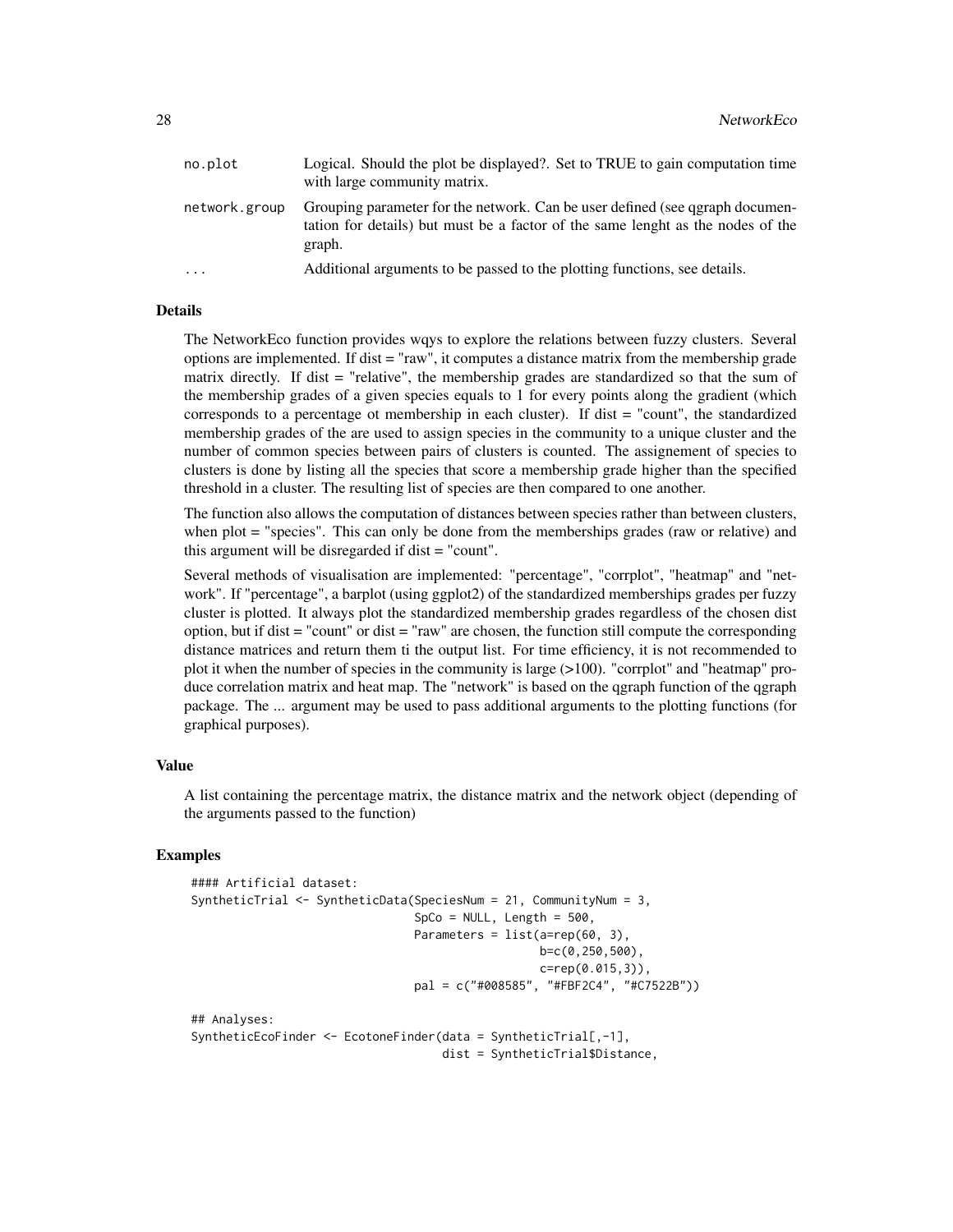## <span id="page-28-0"></span>NetworkEcoSeries 29

```
method = "all",groups = 3, standardize = "hellinger",
                                    diversity = "all")
## Percentage plot:
SyntheticNetwork <- NetworkEco(SyntheticEcoFinder, threshold = .3, method = "cmeans",
                               plot.type = "percentage", dist = "count")
## Heatmap plot:
SyntheticNetwork <- NetworkEco(SyntheticEcoFinder, plot.type = "heatmap",
                               method = "cmeans", dist = "raw", plot = "species")
## Network:
# From raw membership grades:
SyntheticNetwork <- NetworkEco(SyntheticEcoFinder, plot.type = "network",
                               method = "cmeans", dist = "raw", plot = "species")
# From number of species per clusters:
SyntheticNetwork <- NetworkEco(SyntheticEcoFinder, plot.type = "network", threshold = .3,
                               method = "cmeans", dist = "count", plot = "community",
                               layout = "spring")
```
NetworkEcoSeries *Networkeco for data series*

#### Description

Networkeco for data series

## Usage

```
NetworkEcoSeries(ecotonefinder, threshold = 0.8, method = c("cmeans","vegclust"), plot.type = c("percentage", "heatmap", "corrplot",
  "network"), plot = c("species", "community"), no.plot = FALSE,
 order.sp = NULL, dist.method = "inner_product", dist = c("count",
  "relative", "raw"), network.group = c("site", "cluster"),
 method.corr = "number", \dots)
```

| ecotonefinder | A list containing elements named in the same way than EcotoneFinderSeries<br>function outcomes. Must contain cmeans results or vegclust results. |
|---------------|--------------------------------------------------------------------------------------------------------------------------------------------------|
| threshold     | If dist $=$ "count", the membership grade threshold used to sort the species in the<br>different clusters.                                       |
| method        | The membership computation method to be used. Must be present in the eco-<br>tonefinder list.                                                    |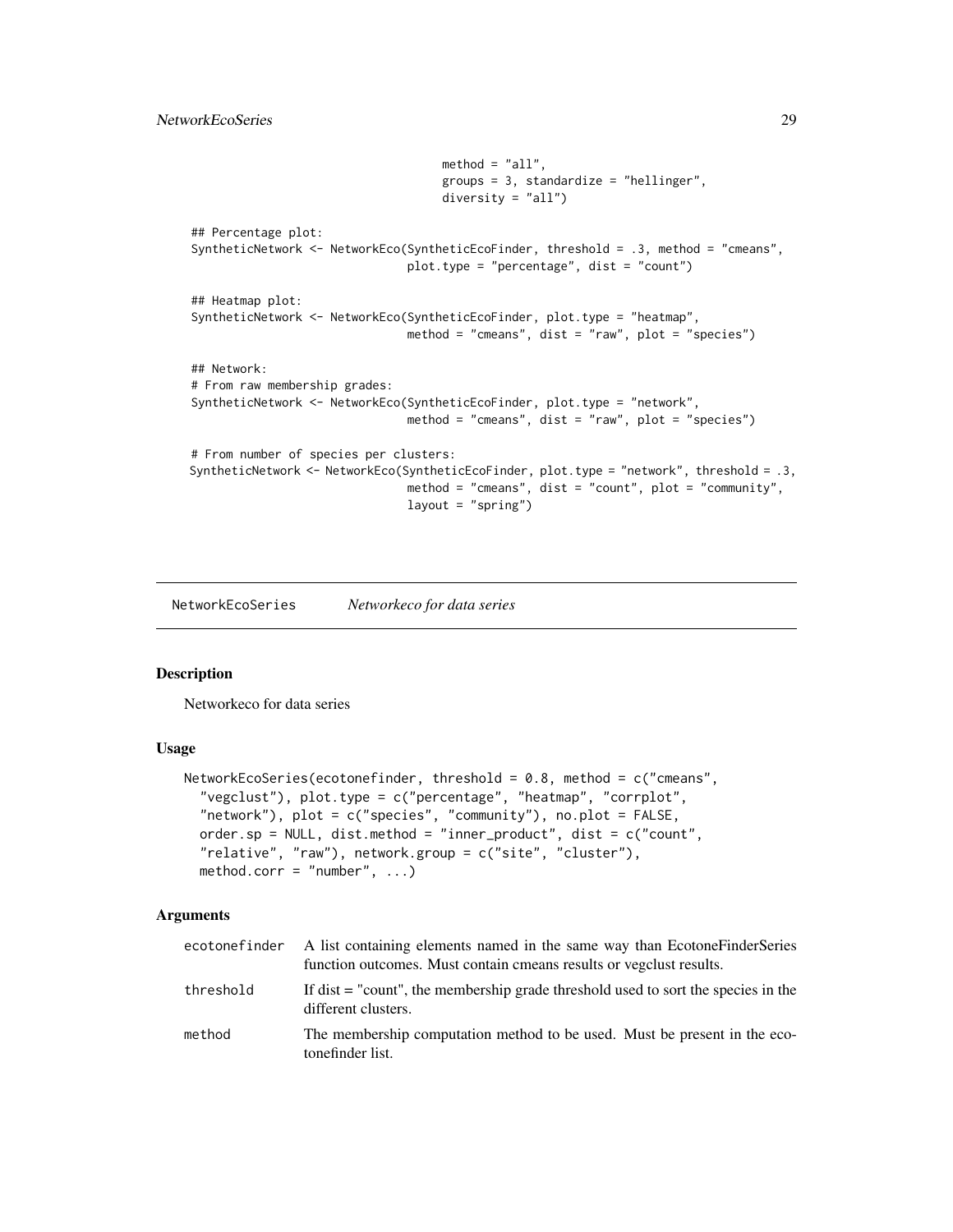| plot.type     | Which graphical representation to be plotted. Among "percentage", "corrplot",<br>"heatmap", "network"                                                                                                                                                                                                                                                                                                                                                                                                                            |
|---------------|----------------------------------------------------------------------------------------------------------------------------------------------------------------------------------------------------------------------------------------------------------------------------------------------------------------------------------------------------------------------------------------------------------------------------------------------------------------------------------------------------------------------------------|
| plot          | If plot = "species", the distances are computed between the species in the data. If<br>plot = "community", the distances are computed between the cluster centroids.                                                                                                                                                                                                                                                                                                                                                             |
| no.plot       | Logical. Should the plot be displayed?. Set to TRUE to gain computation time<br>with large community matrix.                                                                                                                                                                                                                                                                                                                                                                                                                     |
| order.sp      | Vector providing the order in which to arrange the species. If NULL, the column<br>order will be kept.                                                                                                                                                                                                                                                                                                                                                                                                                           |
| dist.method   | Distance method for the computation of a distance matrix, when dist = "raw" or<br>$dist = "percent".$                                                                                                                                                                                                                                                                                                                                                                                                                            |
| dist          | The type of data on which distance calculations are made from. If $dist = "raw",$<br>the distance matrix is computed from the membership matrix directly. if dist $=$<br>"relative", the distance matrix is computed from the relative memberships grades<br>of each species in the clusters (between 0 and 1). If dist $=$ "count", the species<br>are assigned to clusters according to the threshold and the distance matrix is<br>computed from the number of common species between the different clusters.<br>See details. |
| network.group | If network, group $=$ "site" the nodes of the networks will be colored according to<br>the different times or sites of the series. If network group = "cluster" the nodes<br>of the network will be colored according to the different fuzzy clusters. Can be<br>user defined (see qgraph documentation for details) but must be a factor of the<br>same lenght as the nodes of the graph.                                                                                                                                       |
| method.corr   | If plot, type $=$ "corrplot", the method to be used for the corrplot. Must be one<br>of "circle", "square", "ellipse", "number", "shade", "color", "pie". Default to<br>"number".                                                                                                                                                                                                                                                                                                                                                |
| .             | Additional arguments to be passed to the plotting functions, see details.                                                                                                                                                                                                                                                                                                                                                                                                                                                        |

NetworkEcoSeries is a generalisation of the NetworkEco function to analyses space/time series. The ... argument may be used to pass additional arguments to the plotting functions (for graphical purposes).

## Value

A list containing the percentage matrix, the distance matrix and the network object (depending of the arguments passed to the function)

```
SyntheticTrialSeries <- SyntheticDataSeries(CommunityPool = 40,
                                           CommunityNum = 4, SpCo = NULL,
                                           Length = 500, SeriesNum = 5,
                                           Parameters = list(a=rep(60, 4),b=c(0,200,350,500),
                                                           c=rep(0.03,4)),
```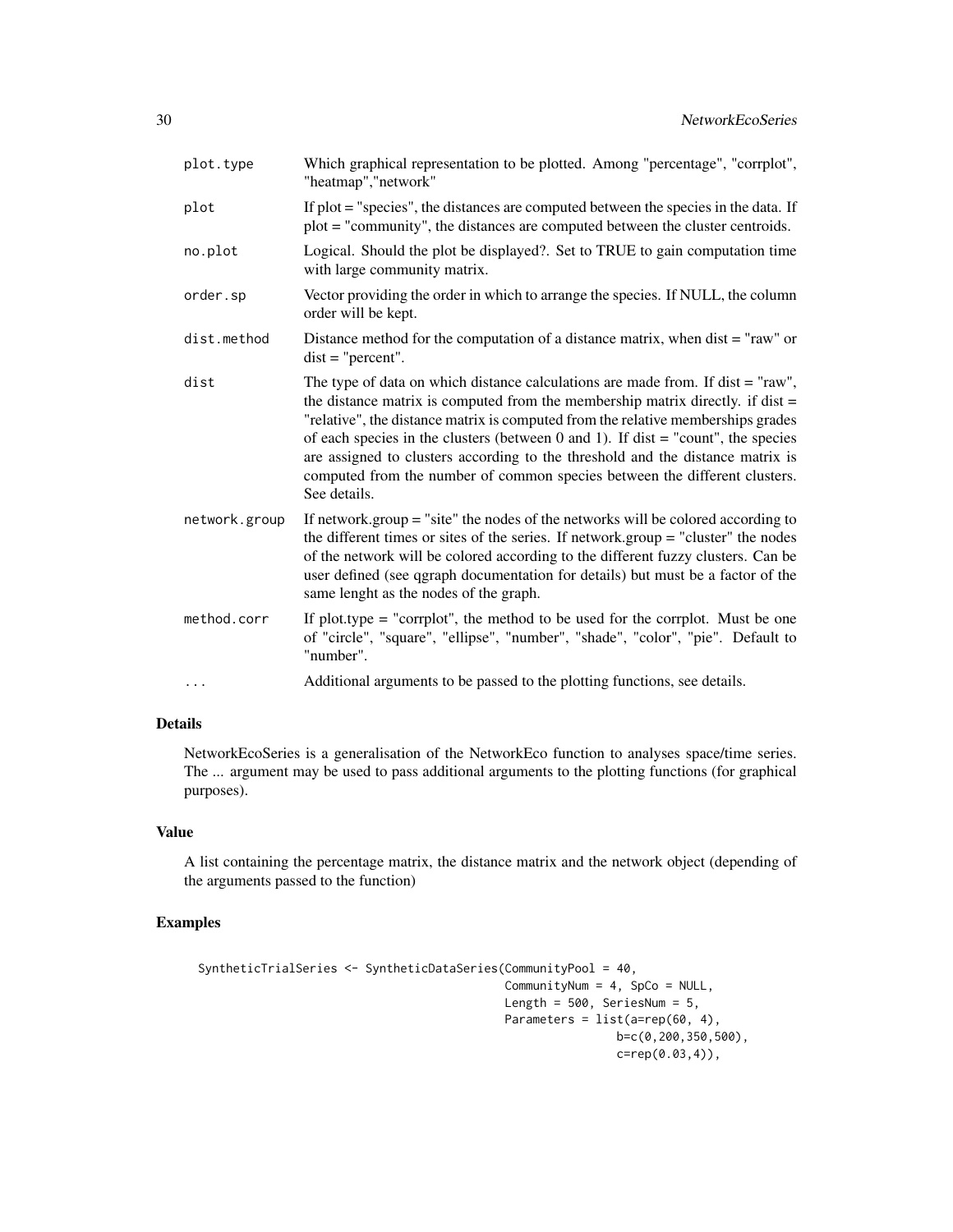```
pal = c("#008585", "#B8CDAE", "#E6C186", "#C7522B"),
                                              replacement = TRUE,
                                              Parameters.repl = TRUE)
 EcoTimeSeriesTrial <- EcotoneFinderSeries(data = SyntheticTrialSeries,
                                            dist = "Distance",
                                            method = c("cmeans","vegclust"),
                                            series = "Time", groups = 4,
                                            standardize = "hellinger", na.rm=TRUE)
#### Network from the common number of species above membership threshold between clusters:
 SyntheticNetworkSeries <- NetworkEcoSeries(EcoTimeSeriesTrial, threshold = .2,
                                              method = "cmeans", plot.type = "network",
                                              plot = "community", dist = "count",
                                             network.group = "cluster",
                                             dist.method = "inner_product",
                                             no.plot = FALSE, layout = "spring",
                                             shape = "ellipse",
                                             palette = "colorblind")
#### Network of relations between species from their raw membership values in each cluster:
 SyntheticNetworkSeries <- NetworkEcoSeries(EcoTimeSeriesTrial, threshold = .2,
                                             method = "cmeans", plot.type = "network",
                                             plot = "species", dist = "raw",
                                             dist.method = "inner_product",
                                             no.plot = FALSE, layout = "spring",
                                             shape = "ellipse",
                                             palette = "colorblind")
```
plotEco *Plotting component for EcotoneFinder*

### Description

Plotting component for EcotoneFinder

#### Usage

```
plotEco(ecotonefinder, plot.data = FALSE, plot.method = c("none",
  "dca", "fanny", "vegclust", "cmeans", "diversity"), axis.number = 1,
 magnification = 20, magnification.diversity = 5,
  col.data = "black", col.method = c("red", "blue"), title = NULL,ylab = "Species", xlab = "Gradient", na.rm = FALSE, alone = TRUE,
  ...)
```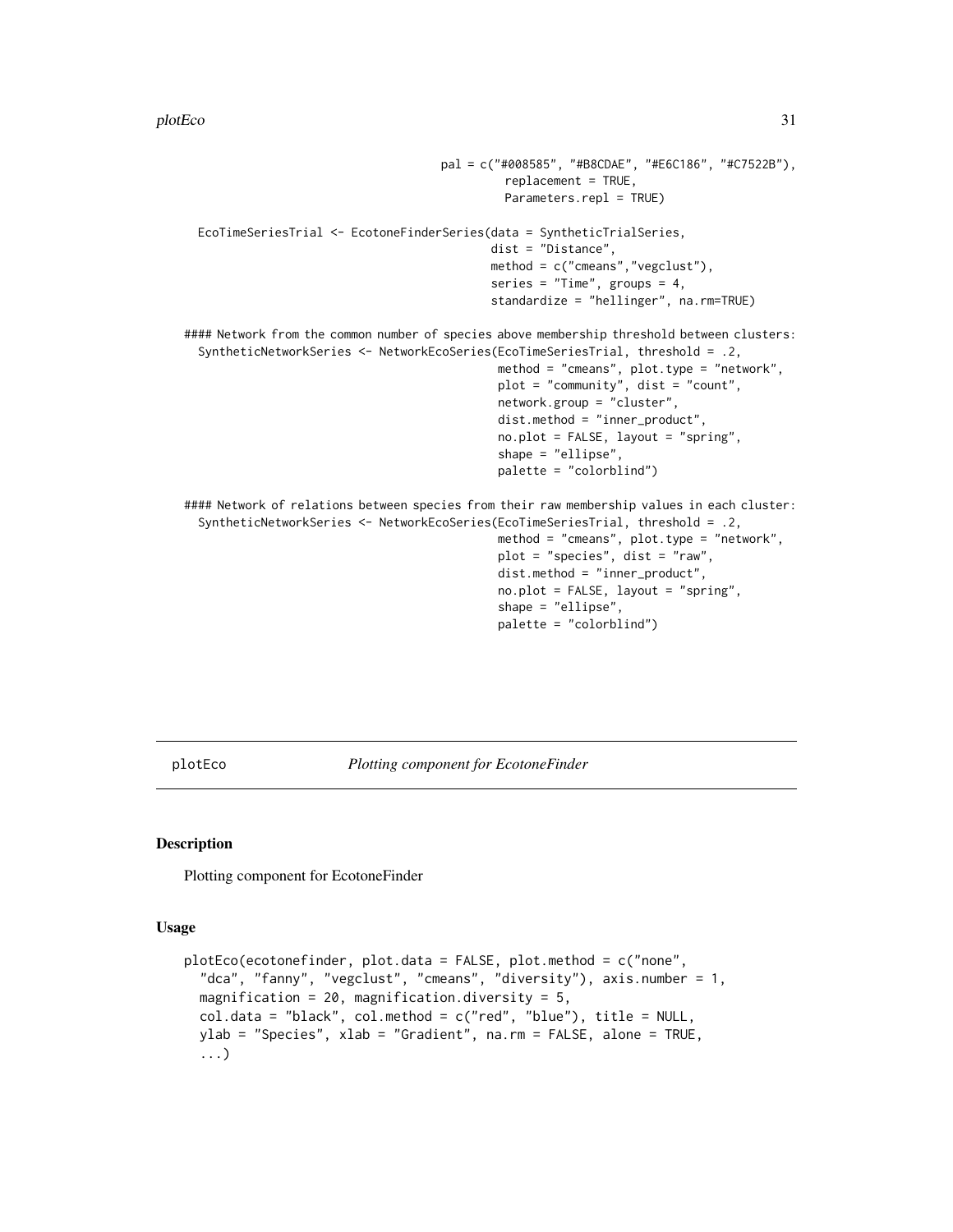#### Arguments

| ecotonefinder           | A list containing elements named in the same way than Ecotone Finder function<br>outcomes                                                             |  |  |  |
|-------------------------|-------------------------------------------------------------------------------------------------------------------------------------------------------|--|--|--|
| plot.data               | Logical. Should the data be plotted.                                                                                                                  |  |  |  |
| plot.method             | Analysis method to be plotted from the Ecotone Finder analyses. Must be one or<br>several of "none","dca","fanny","vegclust", "cmeans" or"diversity". |  |  |  |
| axis.number             | Number of axis to plot from the DCA.                                                                                                                  |  |  |  |
| magnification           | Magnification coefficient for the method. Usefull if the data are being plotted.                                                                      |  |  |  |
| magnification.diversity |                                                                                                                                                       |  |  |  |
|                         | Particular magnification for the diversity indices.                                                                                                   |  |  |  |
| col.data                | Colors to be used for the data. See Community Color function.                                                                                         |  |  |  |
| col.method              | Colors to be used for the methods.                                                                                                                    |  |  |  |
| title                   | An overall title for the plot. See plot.                                                                                                              |  |  |  |
| ylab                    | A title for the y-axis. See plot.                                                                                                                     |  |  |  |
| xlab                    | A title for the x-axis. See plot.                                                                                                                     |  |  |  |
| na.rm                   | Logical. Should NAs be removed.                                                                                                                       |  |  |  |
| alone                   | Logical. If FALSE, lines are added to an existing plot.                                                                                               |  |  |  |
| $\ddotsc$               | Additional argument to be passed to the plot function.                                                                                                |  |  |  |

#### Details

Internal component of the PlotEcotone function for the plotting of the EcotoneFinder analyses. Use PlotEcotone directly for more options.

## Value

A plot with the EcotoneFinder results along the gradient, and optionally, the data.

## Examples

```
######## Artificial dataset & analysis:
SyntheticTrial <- SyntheticData(SpeciesNum = 20, CommunityNum = 3,
                                SpCo = NULL, Length = 500,
                                Parameters = list(a=rep(60, 3),
                                                  b=c(0,250,500),
                                                  c=rep(0.03,3)),
                                dev.c = .015, pal = c("#008585", "#FBF2C4", "#C7522B"))
SyntheticEcoFinder <- EcotoneFinder(SyntheticTrial[,-1],
                                    dist = SyntheticTrial$Distance,
                                    method = "all", groups = 3,
                                    standardize = "hellinger",
                                    diversity = "all")
```
### Plot: require(colorspace)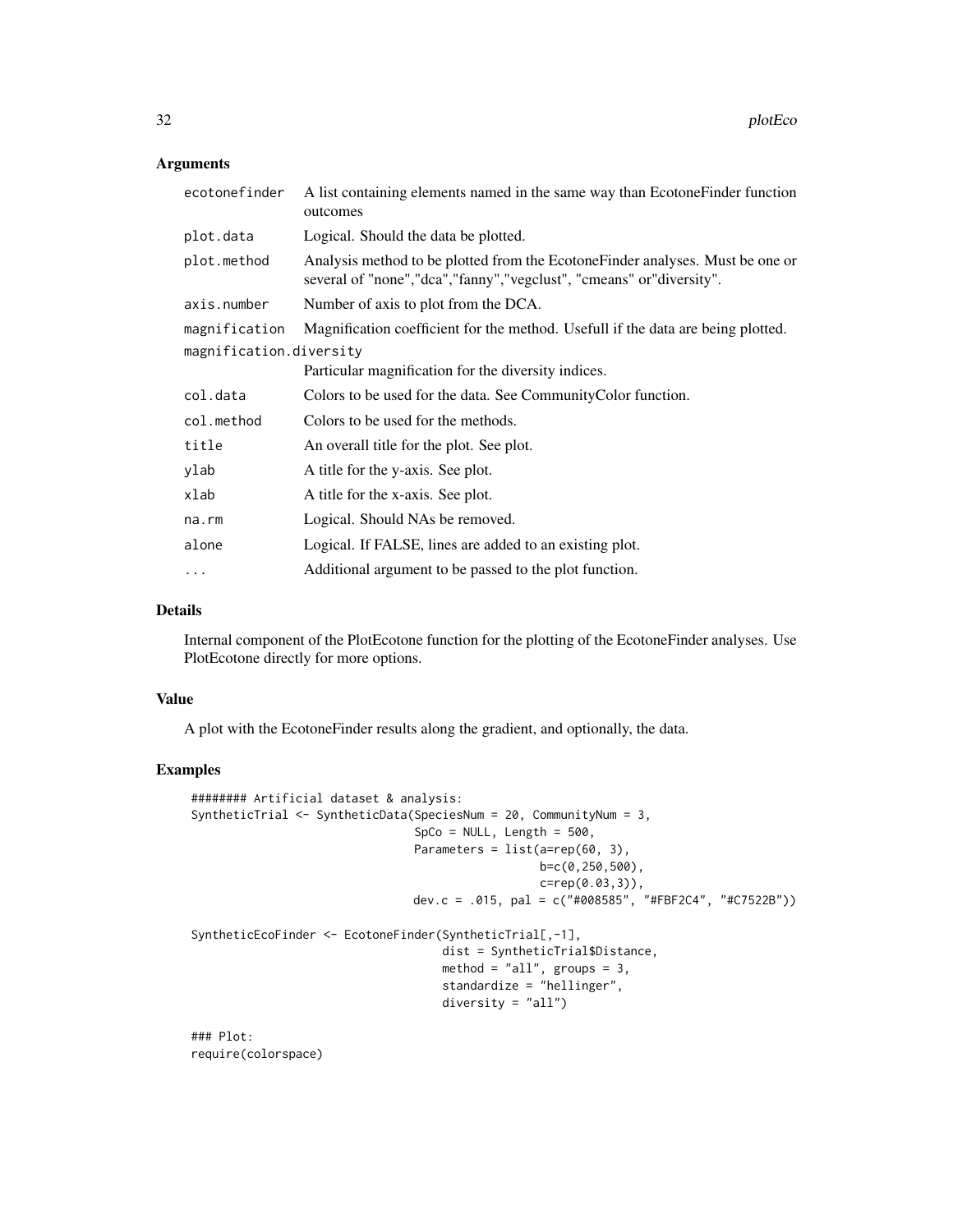## <span id="page-32-0"></span>plotEcotone 33

```
plotEco(SyntheticEcoFinder, plot.data = FALSE,
       plot.method = c("cmeans", "dca"),
       axis.number = 2, col.method = terrain_hcl(3))
```
plotEcotone *Plot method for EcotoneFinder*

## Description

Plot method for EcotoneFinder

## Usage

```
plotEcotone(data = NULL, slope = NULL, env = NULL,
 plot.data = FALSE, plot.method = c("none", "dca", "fanny",
  "vegclust", "cmeans", "diversity", "dca_slope", "fanny_slope",
  "vegclust_slope", "cmeans_slope", "diversity_slope"), axis.number = 1,
 magnification = 20, magnification.diversity = 5,
 magnification.slope = 500, col.data = "black",
 col.method = c("red", "blue"), col.slope = c("darkgreen", "green"),
 col.env = c("orange", "gold"), title = NULL, ylab = "Species",
 xlab = "Gradient", na.rm = FALSE, ...)
```

| data                    | A list containing elements named in the same way than Ecotone Finder function<br>outcomes                                                                                                                                                                                                                                                              |  |  |
|-------------------------|--------------------------------------------------------------------------------------------------------------------------------------------------------------------------------------------------------------------------------------------------------------------------------------------------------------------------------------------------------|--|--|
| slope                   | A list containing elements named in the same way than Slope function outcomes                                                                                                                                                                                                                                                                          |  |  |
| env                     | A list containing elements named in the same way than Ecotone Finder function<br>outcomes. Usefull if EcotoneFinder has been run on environmental data and the<br>outcomes are to be compared with the outcomes from the community matrix.<br>Can also be used to compare results from two different community matrices, if<br>the x-axis are similar. |  |  |
| plot.data               | Logical. Should the data be plotted.                                                                                                                                                                                                                                                                                                                   |  |  |
| plot.method             | Analysis method to be plotted from the EcotoneFinder results or the Slope re-<br>sults. Must be one or several of "none", "dca", "fanny", "vegclust", "cmeans", "diversity",<br>"dca_slope","fanny_slope","vegclust_slope", "cmeans_slope" or "diversity_slope".                                                                                       |  |  |
| axis.number             | Number of axis to plot from the DCA.                                                                                                                                                                                                                                                                                                                   |  |  |
| magnification           | Magnification coefficient for the method. Usefull if the data are being plotted.                                                                                                                                                                                                                                                                       |  |  |
| magnification.diversity |                                                                                                                                                                                                                                                                                                                                                        |  |  |
|                         | Particular magnification for the diversity indices.                                                                                                                                                                                                                                                                                                    |  |  |
| magnification.slope     |                                                                                                                                                                                                                                                                                                                                                        |  |  |
|                         | Magnification coefficient for the Slope.                                                                                                                                                                                                                                                                                                               |  |  |
| col.data                | Colors to be used for the data. See Community Color function.                                                                                                                                                                                                                                                                                          |  |  |
|                         |                                                                                                                                                                                                                                                                                                                                                        |  |  |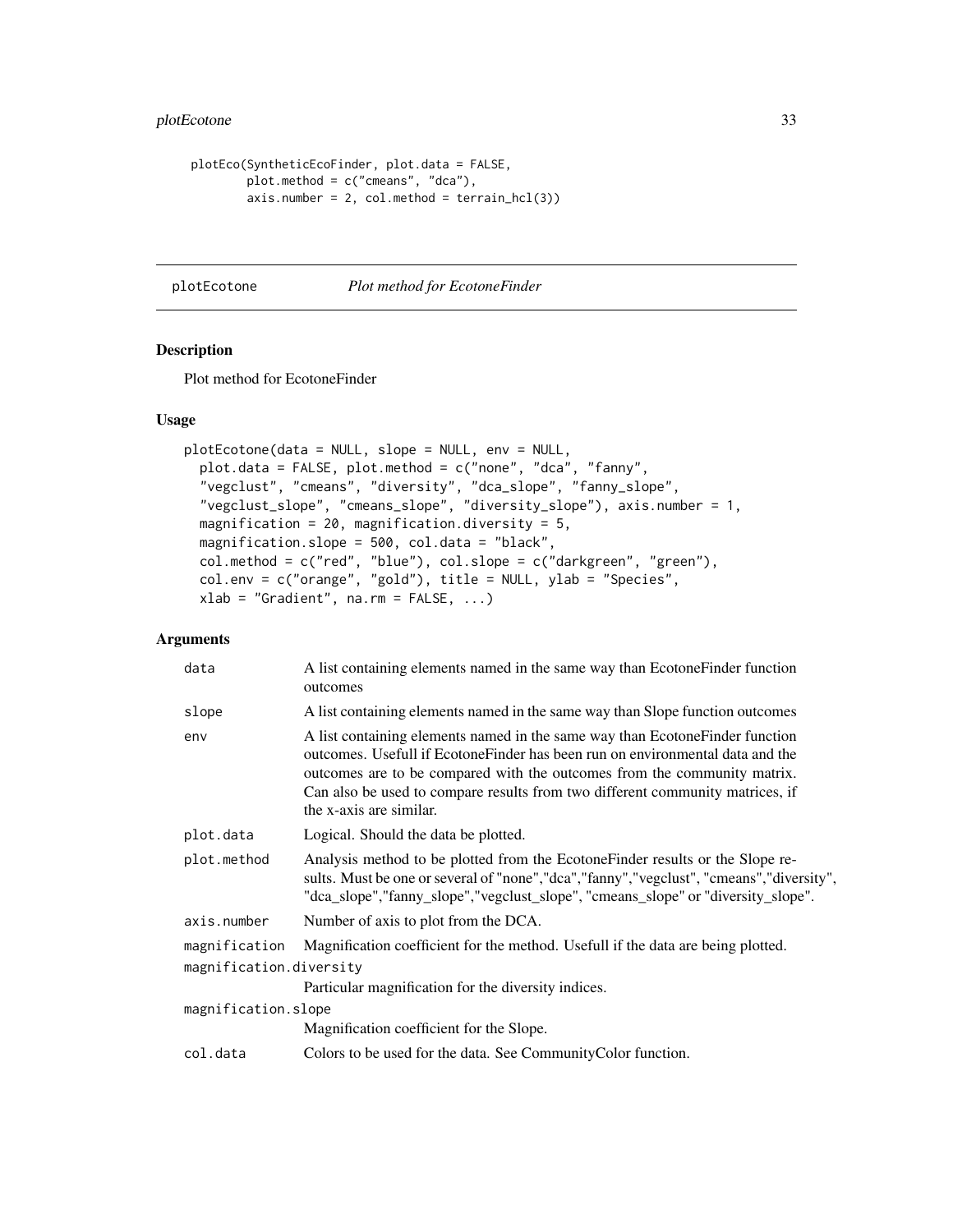| col.method | Colors to be used for the methods (for data).          |
|------------|--------------------------------------------------------|
| col.slope  | Colors to be used for the methods (for slope).         |
| col.env    | Colors to be used for the methods (for env).           |
| title      | An overall title for the plot. See plot.               |
| ylab       | A title for the y-axis. See plot.                      |
| xlab       | A title for the x-axis. See plot.                      |
| na.rm      | Logical. Should NAs be removed.                        |
|            | Additional argument to be passed to the plot function. |

The plotEcotone function is intended for easy visualisation of the results of the EcotoneFinder function and the Slope function along the sampling gradient. It also provide a way to plot the original species data - for comparison - along with magnification coefficients for the different method or slopes in order to facilitate visualization. Please note that large sets of species may be confusing to plot. The CommunityColor function is also provided to help with data coloring and easy visualisation.

#### Value

A plot corresponding to the plotEcotone arguments.

```
######## Artificial dataset & analysis:
SyntheticTrial <- SyntheticData(SpeciesNum = 20, CommunityNum = 3,
                                SpCo = NULL, Length = 500,
                                Parameters = list(a=rep(60, 3),
                                                  b=c(0,250,500),
                                                  c=rep(0.03,3)),
                                dev.c = .015, pal = c("#008585", "#FBF2C4", "#C7522B"))
SyntheticEcoFinder <- EcotoneFinder(SyntheticTrial[,-1],
                                    dist = SyntheticTrial$Distance,
                                    method = "all", groups = 3,
                                    standardize = "hellinger",
                                    diversity = "all")
##### Assigning colors to communities:
SyntheticColor <- CommunityColor(SyntheticEcoFinder, pal = "diverge_hcl",
                                 method = "cmeans")
###### Computing the derivatives:
SyntheticSlope <- Slope(SyntheticEcoFinder, method = "all",
                        axis.number = 2, diversity = "all")####### Plot the derivative of the FCM with the synthetic species data:
require(colorspace)
plotEcotone(slope = SyntheticSlope, plot.data = TRUE,
```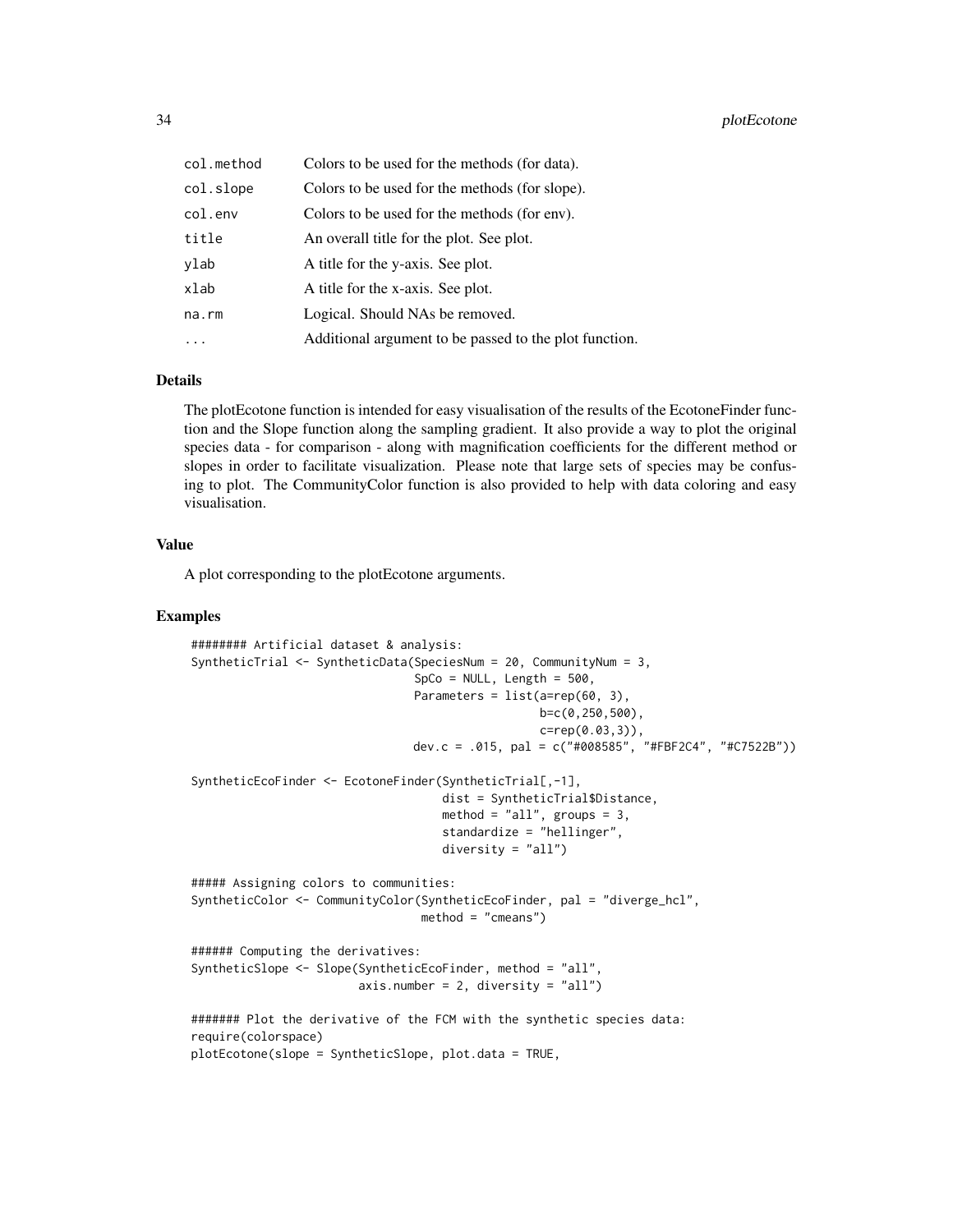#### <span id="page-34-0"></span>plotEnv 35

```
plot.method = c("cmeans_slope"), axis.number = 2,
            col.method = terrain_hcl(3), col.data = SyntheticColor)
####### Plot the derivative and the FCM:
require(colorspace)
plotEcotone(data = SyntheticEcoFinder, slope = SyntheticSlope,
           plot.data = TRUE,
           plot.method = c("cmeans", "cmeans_slope"),
            axis.number = 2, col.method = terrain_hcl(3),col.data = SyntheticColor)
```

| plotEnv |      |  | Plotting component for EcotoneFinder when run on environmental |  |  |
|---------|------|--|----------------------------------------------------------------|--|--|
|         | data |  |                                                                |  |  |

## Description

Plotting component for EcotoneFinder when run on environmental data

#### Usage

```
plotEnv(env, plot.data = FALSE, plot.method = c("none", "dca", "fanny",
  "vegclust", "cmeans", "diversity"), axis.number = 1,
 magnification = 20, magnification.diversity = 5,
  col.data = "black", col.method = c("red", "blue"), title = NULL,
 ylab = "Species", xlab = "Gradient", na.rm = FALSE, alone = TRUE,
  ...)
```

| env                     | A list containing elements named in the same way than Ecotone Finder function<br>outcomes.                                                                |  |  |  |
|-------------------------|-----------------------------------------------------------------------------------------------------------------------------------------------------------|--|--|--|
| plot.data               | Logical. Should the data be plotted.                                                                                                                      |  |  |  |
| plot.method             | Analysis method to be plotted from the Ecotone Finder analyses. Must be one or<br>several of "none", "dca", "fanny", "vegclust", "cmeans" or "diversity". |  |  |  |
| axis.number             | Number of axis to plot from the DCA.                                                                                                                      |  |  |  |
| magnification           | Magnification coefficient for the method. Usefull if the data are being plotted.                                                                          |  |  |  |
| magnification.diversity |                                                                                                                                                           |  |  |  |
|                         | Particular magnification for the diversity indices.                                                                                                       |  |  |  |
| col.data                | Colors to be used for the data. See Community Color function.                                                                                             |  |  |  |
| col.method              | Colors to be used for the methods.                                                                                                                        |  |  |  |
| title                   | An overall title for the plot. See plot.                                                                                                                  |  |  |  |
| ylab                    | A title for the y-axis. See plot.                                                                                                                         |  |  |  |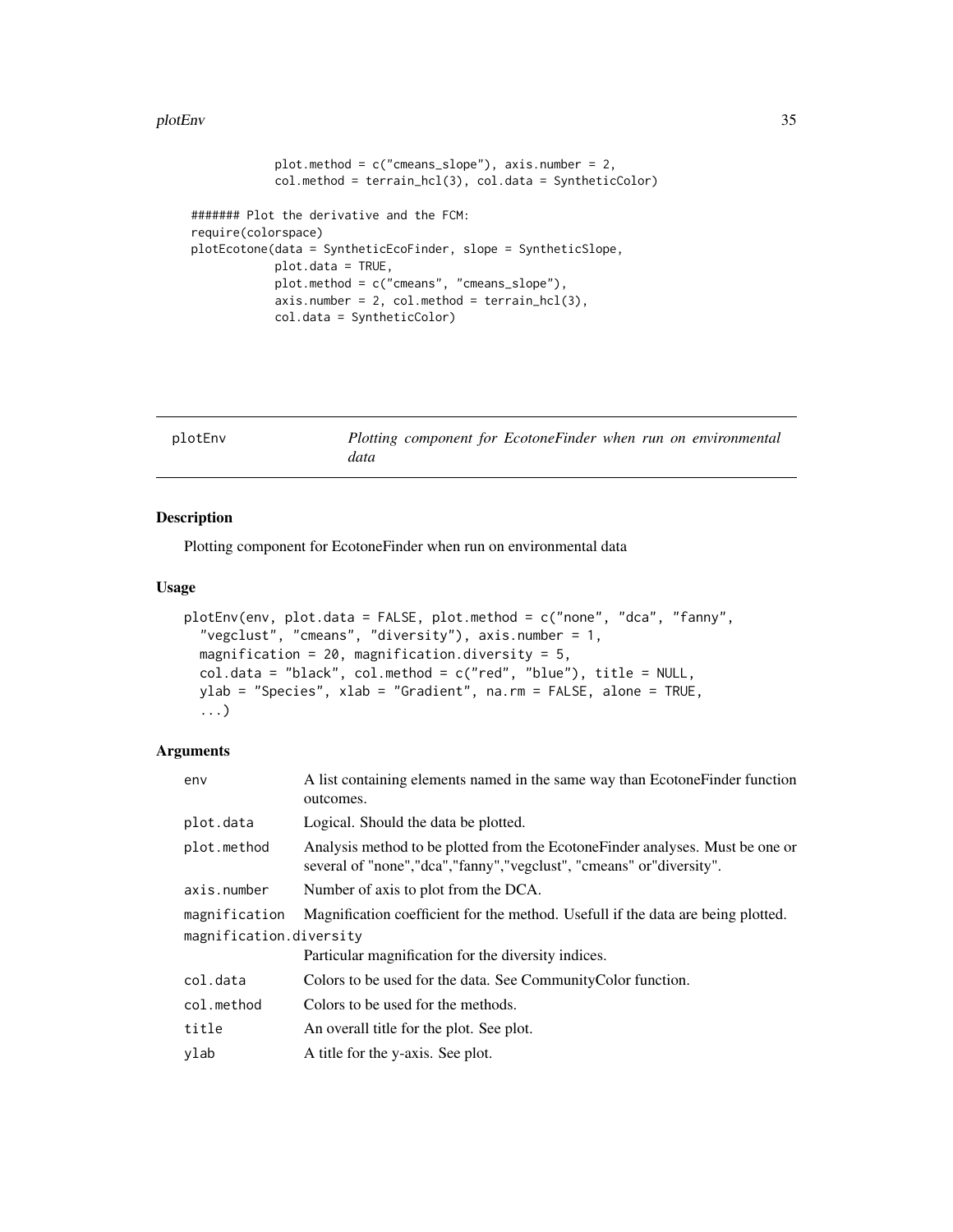<span id="page-35-0"></span>

| xlab  | A title for the x-axis. See plot.                       |
|-------|---------------------------------------------------------|
| na.rm | Logical. Should NAs be removed.                         |
| alone | Logical. If FALSE, lines are added to an existing plot. |
| .     | Additional argument to be passed to the plot function.  |

Internal component of the PlotEcotone function for the plotting of the EcotoneFinder analyses. Use PlotEcotone directly for more options. The "diversity" method is still implemented, but will send a warning as it may not be relevant for environmental data.

## Value

A plot with the EcotoneFinder results along the gradient, and optionally, the data.

## Examples

```
######## Artificial dataset & analysis:
SyntheticTrial <- SyntheticData(SpeciesNum = 20, CommunityNum = 3,
                                SpCo = NULL, Length = 500,
                                Parameters = list(a=rep(60, 3)),
                                                  b=c(0,250,500),
                                                  c=rep(0.03,3)),
                                dev.c = .015, pal = c("#008585", "#FBF2C4", "#C7522B"))
SyntheticEcoFinder <- EcotoneFinder(SyntheticTrial[,-1],
                                    dist = SyntheticTrial$Distance,
                                    method = "all", groups = 3,
                                    standardize = "hellinger",
                                    diversity = "all")
### Plot:
require(colorspace)
plotEnv(SyntheticEcoFinder, plot.data = FALSE,
       plot.method = c("cmeans", "dca"),
       axis.number = 2, col.method = terrain_hcl(3))
```
plotSlope *Plotting component for Slope*

#### Description

Plotting component for Slope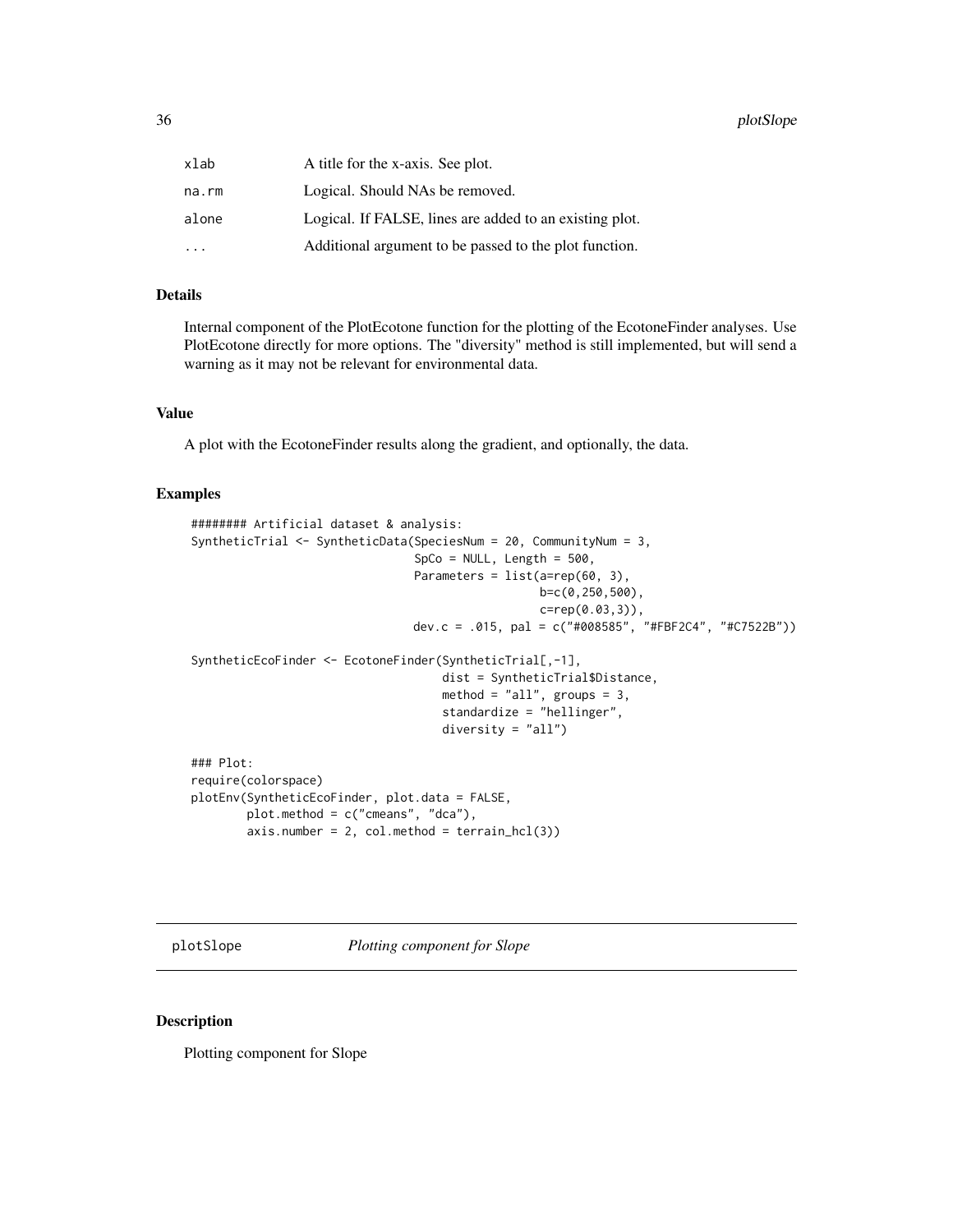#### plotSlope 37

#### Usage

```
plotSlope(ecotoneslope, plot.data = FALSE, plot.method = c("none",
  "dca_slope", "fanny_slope", "vegclust_slope", "cmeans_slope",
  "diversity_slope"), axis.number = 1, magnification = 500,
  col.data = "black", col.method = c("red", "blue"), title = NULL,
 ylab = "Species", xlab = "Gradient", na.rm = FALSE, alone = TRUE,
  ...)
```
## Arguments

| ecotoneslope  | A list containing elements named in the same way than Slope function outcomes                                                                                                      |
|---------------|------------------------------------------------------------------------------------------------------------------------------------------------------------------------------------|
| plot.data     | Logical. Should the data be plotted.                                                                                                                                               |
| plot.method   | Analysis method to be plotted from the Slope results. Must be one or several<br>of "none", "dca_slope", "fanny_slope", "vegclust_slope", "cmeans_slope" or "di-<br>versity slope". |
| axis.number   | Number of axis to plot from the DCA.                                                                                                                                               |
| magnification | Magnification coefficient for the method. Usefull if the data are being plotted.                                                                                                   |
| col.data      | Colors to be used for the data. See Community Color function.                                                                                                                      |
| col.method    | Colors to be used for the methods.                                                                                                                                                 |
| title         | An overall title for the plot. See plot.                                                                                                                                           |
| ylab          | A title for the y-axis. See plot.                                                                                                                                                  |
| xlab          | A title for the x-axis. See plot.                                                                                                                                                  |
| na.rm         | Logical. Should NAs be removed.                                                                                                                                                    |
| alone         | Logical. If FALSE, lines are added to an existing plot.                                                                                                                            |
| $\ddots$      | Additional argument to be passed to the plot function.                                                                                                                             |

## Details

Internal component of the PlotEcotone function for the plotting of the Slope analyses. Use PlotEcotone directly for more options.

## Value

A plot with the Slope results along the gradient, and optionally, the data.

#### Examples

```
######## Artificial dataset & analysis:
SyntheticTrial <- SyntheticData(SpeciesNum = 20, CommunityNum = 3,
                                SpCo = NULL, Length = 500,
                                Parameters = list(a=rep(60, 3)),
                                                  b=c(0,250,500),
                                                  c=rep(0.03,3)),
                                dev.c = .015, pal = c("#008585", "#FBF2C4", "#C7522B"))
```
SyntheticEcoFinder <- EcotoneFinder(SyntheticTrial[,-1],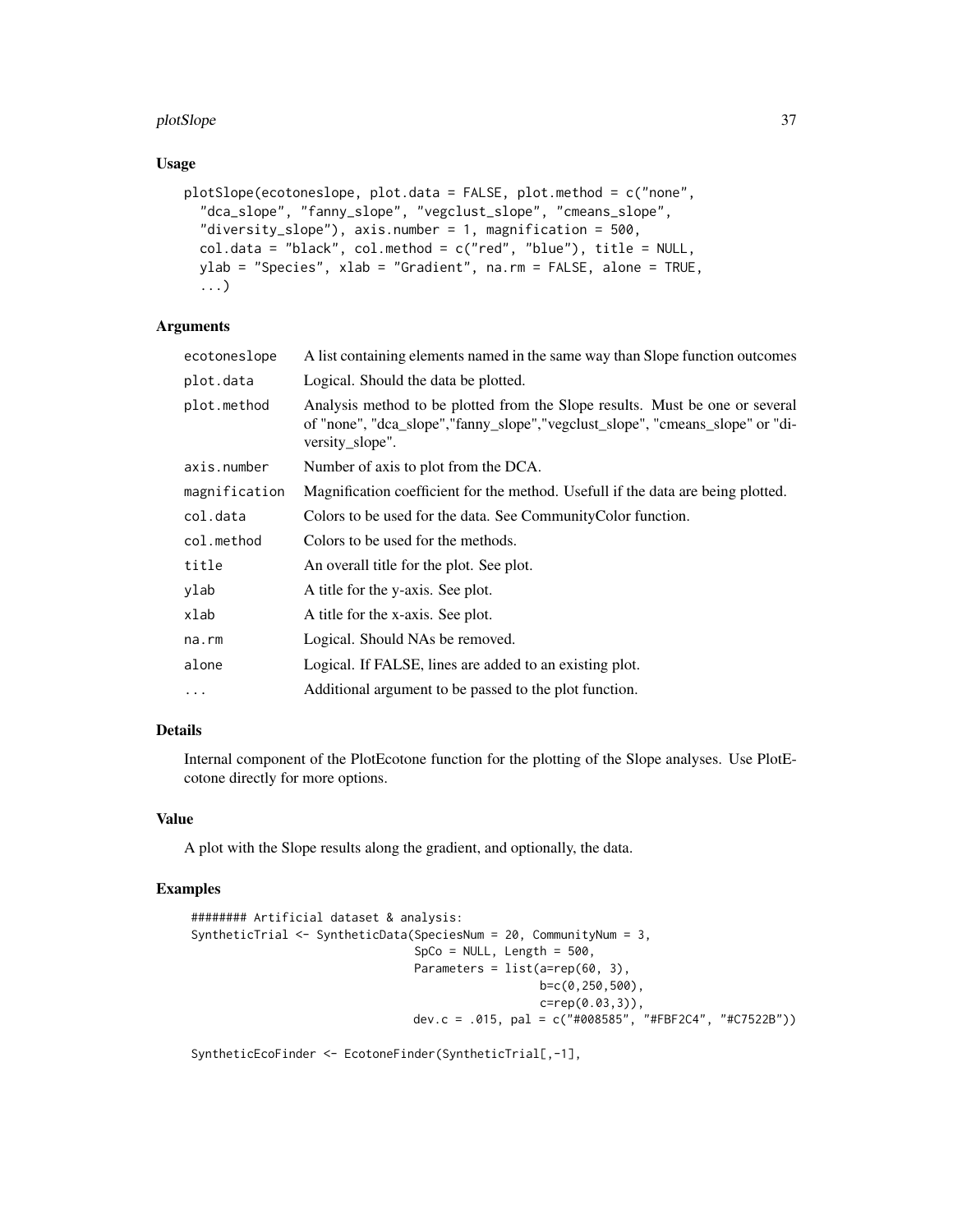```
dist = SyntheticTrial$Distance,
                                     method = "all", groups = 3,
                                     standardize = "hellinger",
                                     diversity = "all")### Derivatives:
SyntheticSlope <- Slope(SyntheticEcoFinder, method = "all",
                         axis.number = 2, diversity = "all")
### Plot:
require(colorspace)
plotSlope(SyntheticSlope, plot.data = FALSE,
         plot.method = c("cmeans_slope", "vegclust_slope"),
         col.method = terrain_hcl(3))
```
rbindna *qpcR rbind.na method.*

## Description

qpcR rbind.na method.

#### Usage

 $rbindna(..., deparse.level = 1)$ 

## Arguments

| $\cdot$ $\cdot$ $\cdot$ | (generalized) vectors or matrices. See base::rbind                                              |
|-------------------------|-------------------------------------------------------------------------------------------------|
|                         | deparse level integer controlling the construction of labels in the case of non-matrix-like ar- |
|                         | guments. See base::rbind                                                                        |

#### Value

a matrix combining the ... arguments row-wise.

```
### Vectors:
a \leftarrow c(rep(1, 5), NA, seq(1:5))b \leq c(\text{rep}(1, 4), \text{NA}, \text{seq}(1:7))# Complete shorter vector with NAs:
rbindna(a,b)
```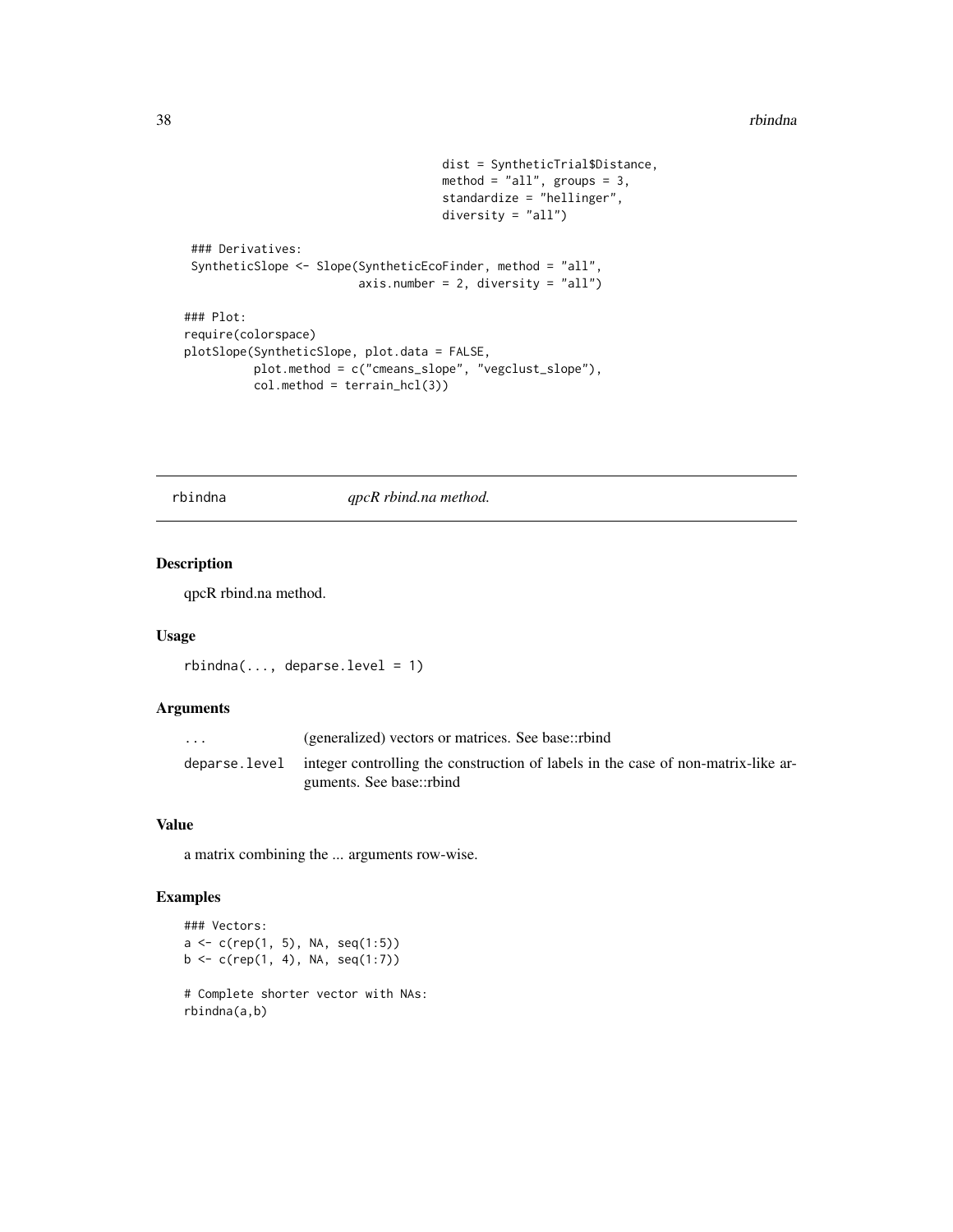<span id="page-38-0"></span>

#### Description

Method to calculate the derivative of irregular functions:

## Usage

```
Slope(ecotonefinder, method = c("dca", "fanny", "vegclust", "cmeans",
  "diversity", "all"), window = 3, axis.number = 1,
  groups = ecotonefinder$groups, diversity = c("shannon", "richness",
  "expShannon", "pielou", "all"))
```
#### Arguments

| ecotonefinder | A list containing elements named in the same way than Ecotone Finder function<br>outcomes                                                                                               |
|---------------|-----------------------------------------------------------------------------------------------------------------------------------------------------------------------------------------|
| method        | The name of the method for which the slopes should be calculated. Correspond<br>to the names of the list.                                                                               |
| window        | Must be an odd number. The interval to be used for slope calculation. The<br>bigger the window, the more averaged the slope will be.                                                    |
| axis.number   | If "dea" is chosen, indicate the number of axis over which to calculate the slope<br>(first axis, first and second axis)                                                                |
| groups        | If any clustering method is chosen, corresponds to the index of the cluster for<br>which the slope shold be calculated. If "all", the slope will be calculated for all<br>the clusters. |
| diversity     | If "diversity" is chosen in the method argument, define the diversity index for<br>which to calculate the slope. "all" can be chosen.                                                   |

#### Details

Slope calculations are done by moving window analysis. The width of the windows is defined by the window argument. For each window, the result of slope coefficient of a linear model (lm function of the stat package) is stored and used to draw the general slope along the gradient. The bigger the window, the more points will be used to compute the linear models, meaning the obtained slopes will be smoother. This also results in the addition of NAs at the ends of the gradient.

The first axis of DCA has been used as a beta-diversity index, and its derivative as a method to locate ecotones (see Brownstein et al., 2013). The Slope function provide the possibility of computing the slope of the other axis, to avoid the loss of information induced by the reduction of the dimentionality of the original data. Similarly, the slopes of the fuzzy clusters can be used to pinpoint the transitions between them. The value of the slopes can be an indicator of the relative sharpness of the transion area. Particularly, as the memberships of the fuzzy clusters range betwwen 0 and 1, these values can readilly be compared between studies and datasets. These values vary depending on the window width and can be very sensible to noise in the original data. A reliable method to mathematically identify breaks is still needed and careful interpretation by the user is still required.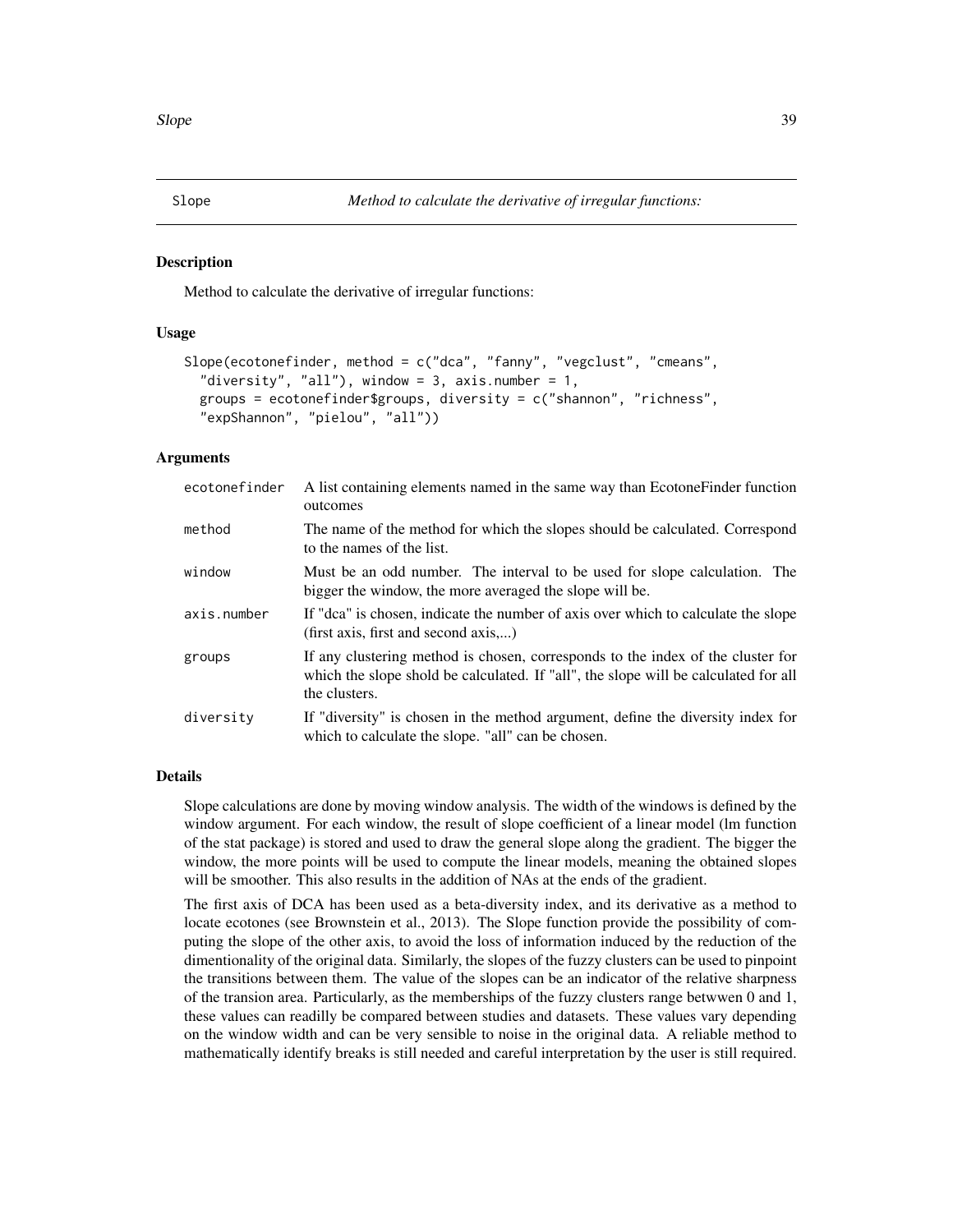## <span id="page-39-0"></span>Value

A list of dataframes containing the slope values for the specified methods and the original data.

## Examples

```
#### Artificial dataset:
SyntheticTrial <- SyntheticData(SpeciesNum = 21, CommunityNum = 3,
                                SpCo = NULL ,Length = 500,
                                Parameters = list(a=rep(60, 3),b=c(0,250,500),
                                                  c=rep(0.015,3)),
                                pal = c("#008585", "#FBF2C4", "#C7522B"))
## Analyses:
SyntheticEcoFinder <- EcotoneFinder(data = SyntheticTrial[,-1],
                                    dist = SyntheticTrial$Distance,
                                    method = "all", groups = 3,
                                    standardize = "hellinger", diversity = "all")
## Slope calculation:
SyntheticSlope <- Slope(SyntheticEcoFinder, method = "all", axis.number = 2,
                        diversity = "all")
```

| SyntheticData | Create synthetic gaussian-shaped species abundance data |  |
|---------------|---------------------------------------------------------|--|
|               |                                                         |  |

## Description

Create synthetic gaussian-shaped species abundance data

#### Usage

```
SyntheticData(SpeciesNum, CommunityNum, Length = 100, SpCo = NULL,
 Parameters = list(a = NULL, b = NULL, c = NULL), dev.a = 10,
 dev.b = 10, dev.c = 0, down.limit = 1, pal = NULL,
 xlab = "Gradient", ylab = "Synthetic species",
  title = "Synthetic data")
```

| SpeciesNum   | An integer giving the total number of species in the synthetic data. |
|--------------|----------------------------------------------------------------------|
| CommunityNum | An integer giving the number of communities to be synthetised.       |
| Length       | The lenght of the gradient. Corresponds to the x-axis in a plot.     |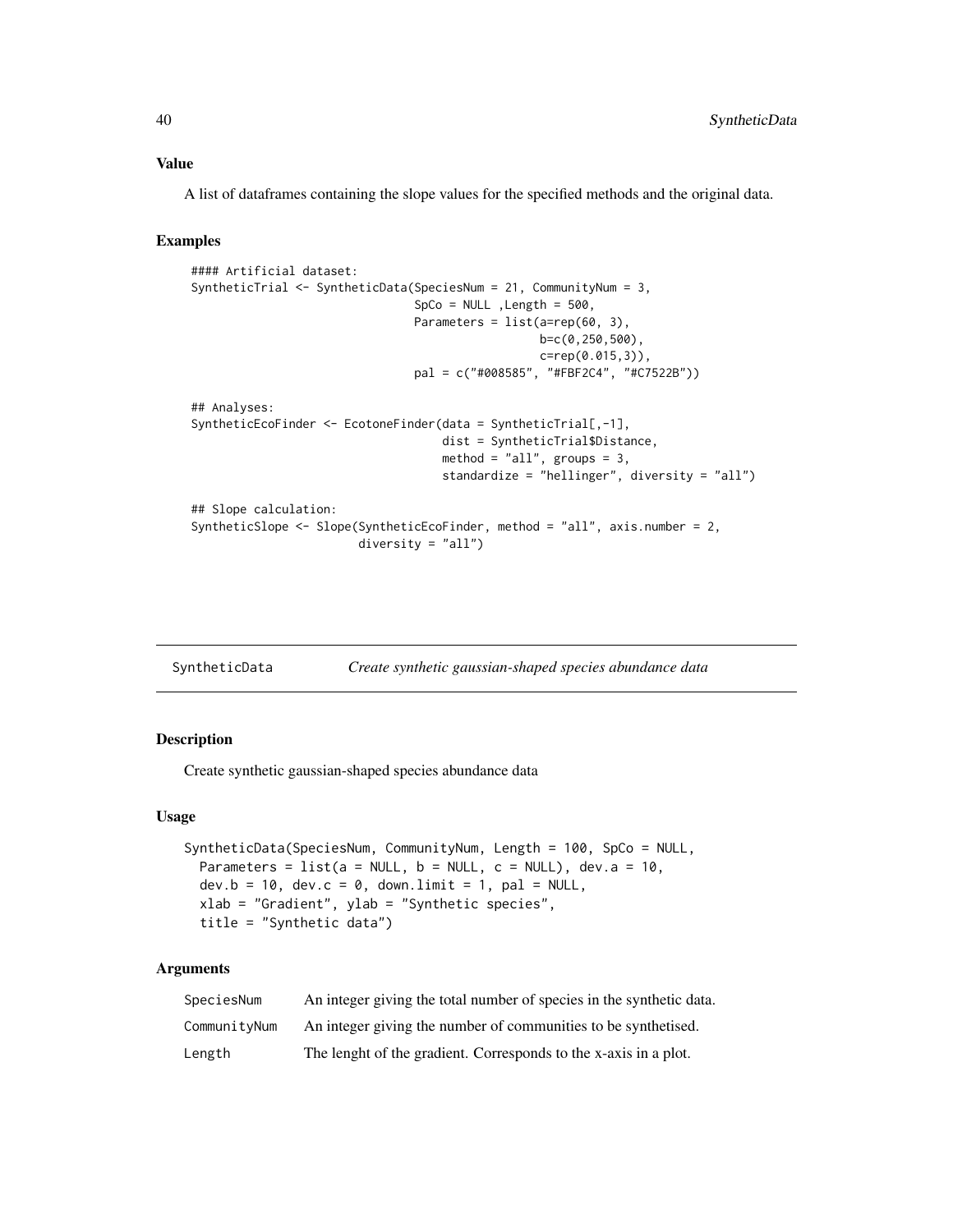| SpCo       | The ratio of species per communities. If NULL, species will be spread evenly<br>between communities with additional species in the last community if the quo-<br>tient is not an integer. When specified, SpCo must be a vector of lenght equal to<br>CommunityNum and whose sum is equal to SpeciesNum |
|------------|---------------------------------------------------------------------------------------------------------------------------------------------------------------------------------------------------------------------------------------------------------------------------------------------------------|
| Parameters | A list containing the parameters (a, b and c) for the gaussians. Each parameter<br>must be specified for each community. See Details.                                                                                                                                                                   |
| dev.a      | The deviation around parameter a for the gaussian in a community. If 0 all<br>species curve in the comunity will have the same a parameter.                                                                                                                                                             |
| dev.b      | The deviation around parameter b for the gaussian in a community. If 0 all<br>species curve in the comunity will have the same b parameter.                                                                                                                                                             |
| dev.c      | The deviation around parameter a for the gaussian in c community. If 0 all<br>species curve in the comunity will have the same c parameter.                                                                                                                                                             |
| down.limit | The limit under which the gaussian curve will be rounded down to 0. The default<br>$is1$ .                                                                                                                                                                                                              |
| pal        | The color palette to be used. Species curves are colored according to communi-<br>ties. Either a colorspace palette or a vector of the same lenght as the number of<br>species.                                                                                                                         |
| xlab       | A title for the x-axis. See plot.                                                                                                                                                                                                                                                                       |
| ylab       | A title for the y-axis. See plot.                                                                                                                                                                                                                                                                       |
| title      | An overall title for the plot. See plot.                                                                                                                                                                                                                                                                |
|            |                                                                                                                                                                                                                                                                                                         |

The SyntheticData function is intended for the creation of articficial dataset to test ecological patterns along gradients. The gaussian curves that it computes are of the form:  $a * exp(-(((x - b)^2)/2*)$  $(c<sup>2</sup>))$ ) The parameters can be interpreted as follow: a is the maximum height of the gaussian on the y-axis, b is the center of the gaussian on the x-axis and c is the steepness of the slopes on each side of the maximum. The gaussians create a set of continuous data that are akin to abundances. As gaussians of this type cannot reach 0, any value that is below the down.limit (default is 1) is rounded down to 0.

## Value

SyntheticData returns a dataset with numbered species (sp.1, sp.2, ...) as columns. It also plot the obtained data.

## Examples

```
### 3 distinct communities comprising a total of 21 species
SyntheticTrial <- SyntheticData(SpeciesNum = 21, CommunityNum = 3,
                                SpCo = NULL, Length = 500,
                                Parameters = list(a=rep(60, 3)),
                                                  b=c(0,250,500),
                                                  c=rep(0.03,3)),
                                pal = c("#008585", "#FBF2C4", "#C7522B"))
```
### 3 distinct communities with uneven species numbers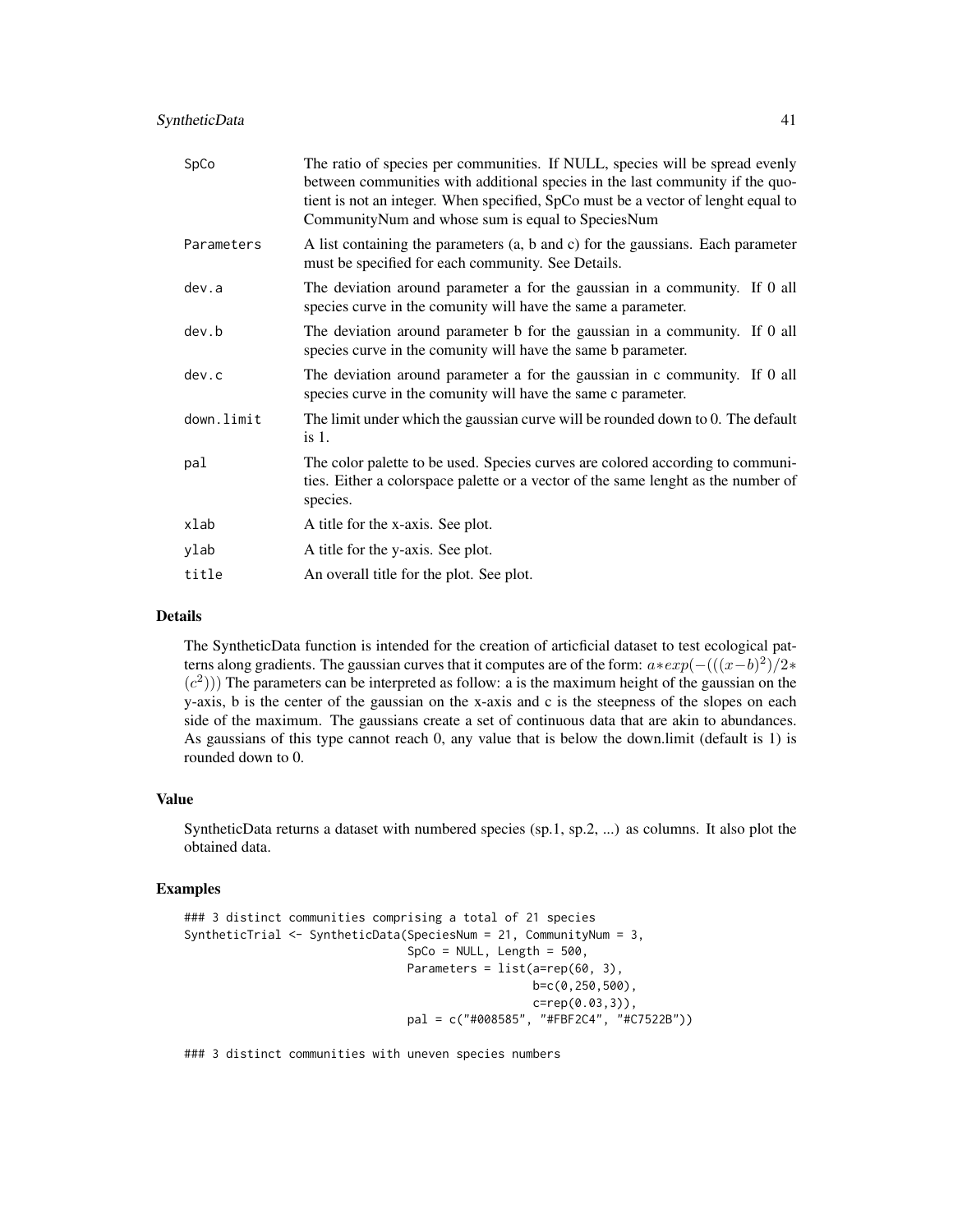```
SyntheticTrial <- SyntheticData(SpeciesNum = 21, CommunityNum = 3,
                                SpCo = c(5, 10, 6), Length = 500,
                                Parameters = list(a=rep(60, 3),
                                                  b=c(0,250,500),
                                                  c=rep(0.03,3)),
                                pal = c("#008585", "#FBF2C4", "#C7522B"))
```
SyntheticDataSeries *Synthetic data for Space/Time series*

#### Description

Synthetic data for Space/Time series

## Usage

```
SyntheticDataSeries(CommunityPool, CommunityNum, Length = 100,
  SpCo = NULL, SeriesNum, replacement = TRUE,
  range.repl = as.integer(CommunityPool/5), Parameters = list(a = NULL,
 b = NULL, c = NULL), Parameters.repl = TRUE, dev.a = 10,
  dev.b = 10, dev.c = 0, Parameters.range = 10,
  displacement = NULL, pal = NULL, xlab = "Gradient",
 ylab = "Synthetic species", title = "Synthetic data")
```
## Arguments

| CommunityPool   | Total number of species per series, must either be of length 1 (if the pool of<br>species is of the same length for all communities) or of length equal to Commu-<br>nityNum (specifying the species pool for each community) |
|-----------------|-------------------------------------------------------------------------------------------------------------------------------------------------------------------------------------------------------------------------------|
| CommunityNum    | An integer giving the number of communities.                                                                                                                                                                                  |
| Length          | The lenght of the gradient. Corresponds to the x-axis in a plot.                                                                                                                                                              |
| SpCo            | The ratio of species per communities. When replacement $= T$ , SpCo is computed<br>from CommunityPool and range.repl.                                                                                                         |
| SeriesNum       | The number of series to be synthetised.                                                                                                                                                                                       |
| replacement     | Logical. Should the species of a community in a given series be a sample of the<br>possible number of species in this community. See Details.                                                                                 |
| range.repl      | An integer. Gives the possible range of species turnover in a community.                                                                                                                                                      |
| Parameters      | A list containing the parameters (a, b and c) for the gaussians. Each parameter<br>must be specified for each community. See Details.                                                                                         |
| Parameters.repl |                                                                                                                                                                                                                               |

Logical. Sould the parameters vary between series.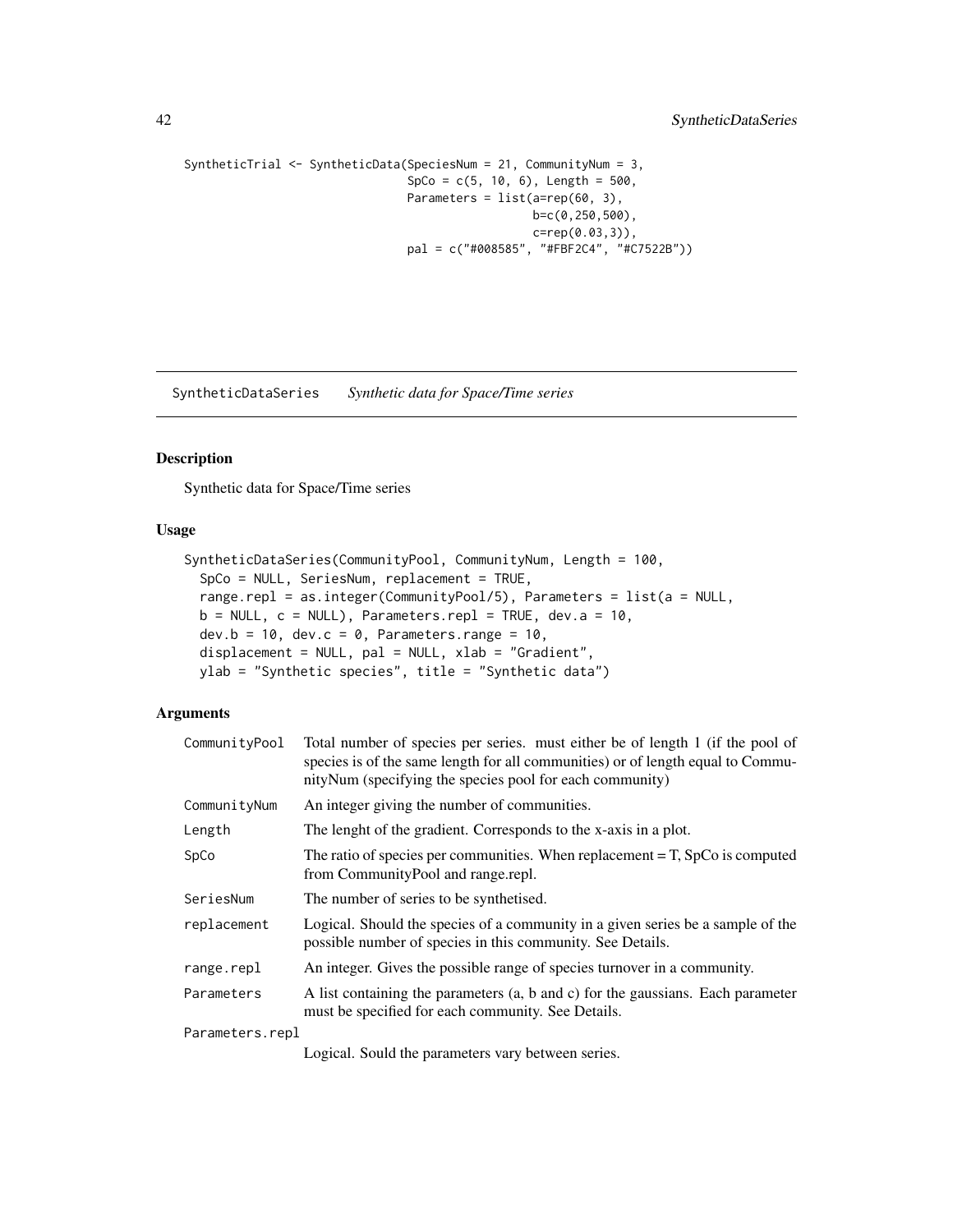| dev.a            | The deviation around parameter a for the gaussian in a community. If 0 all<br>species curve in the comunity will have the same a parameter.                                        |  |  |
|------------------|------------------------------------------------------------------------------------------------------------------------------------------------------------------------------------|--|--|
| dev.b            | The deviation around parameter b for the gaussian in a community. If 0 all<br>species curve in the comunity will have the same b parameter.                                        |  |  |
| dev.c            | The deviation around parameter a for the gaussian in c community. If 0 all<br>species curve in the comunity will have the same c parameter.                                        |  |  |
| Parameters.range |                                                                                                                                                                                    |  |  |
|                  | An integer. Gives the possible range of the parameter variations between two<br>series. The range of variation is the parameter diveded by the parameters range.<br>Default is 10. |  |  |
| displacement     | Numeric matrix to control the direction of the changes in the mean values of the<br>parameters over the series. See examples.                                                      |  |  |
| pal              | The color palette to be used. Species curves are colored according to communi-<br>ties.                                                                                            |  |  |
| xlab             | A title for the x-axis. See plot.                                                                                                                                                  |  |  |
| ylab             | A title for the y-axis. See plot.                                                                                                                                                  |  |  |
| title            | An overall title for the plot. See plot.                                                                                                                                           |  |  |

SyntheticDataSeries is a extention of the SyntheticData function and intended to produce easy and consistent space/time series of artificial ecological community datasets. The series of dataframes are stored in an object of class list. The replacement and Parameters.repl arguments allow the user to choose wether or not the number of species and their distribution curves should vary among the different series. range.repl is an integer that define the boundaries of the interval in which the number of species can vary - such as the number of species per community is : *sample([[CommunityPool/CommunityNum - range.repl ; CommunityPool/CommunityNum + range.repl]])* The number it takes is then used to define SpCo. Given the difference of scales between the 3 parameters a, b and c, the Parameters.range argument controls the variations of the parameters by divison so that they correspond to : *sample([[Parameters - Parameters/Parameters.range ; Parameters + Parameters/Parameters.range]])* The obtained parameters are then used by the internal Synthetic-Data function as base parameters for a given series, on which dev.a, dev.b and dev.c will apply. The other arguments are equivalent to those of SyntheticData.

#### Value

SyntheticDataSeries returns a list of datasets with numbered species (sp.1, sp.2, ...) as columns. The list has length = SeriesNum. It also plot the obtained data.

#### Examples

##### 5 datasets of 40 species spread on 4 communities without turnover ##### on the number of species nor variations in their distribution:

```
SyntheticTrialSeries <- SyntheticDataSeries(CommunityPool = 40,
                                            CommunityNum = 4, SpCo = NULL,
                                            Length = 500, SeriesNum = 5,
```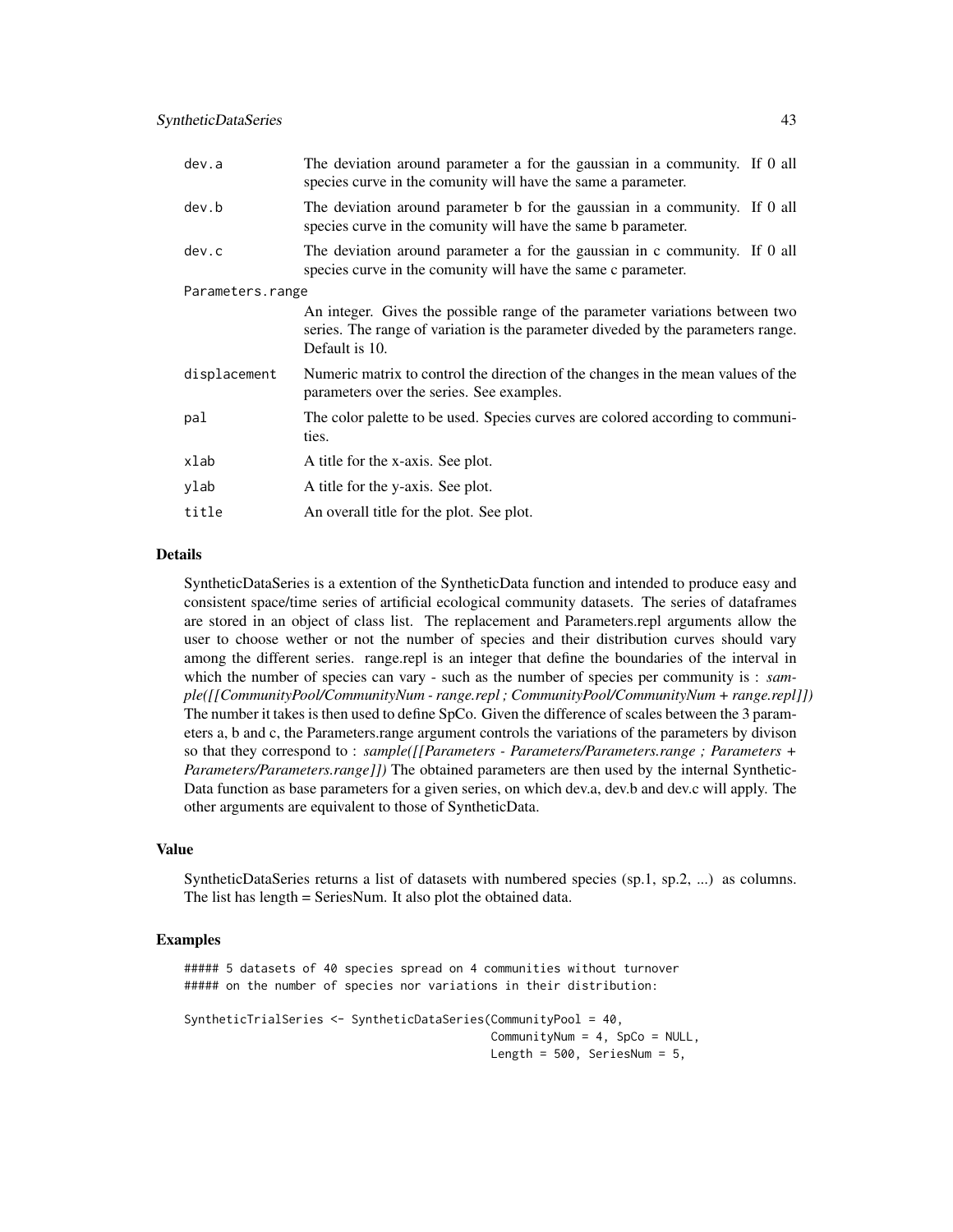```
Parameters = list(a=rep(60, 4),b=c(0,200,350,500),
                                                               c=rep(0.03,4)),
                                     pal = c("#008585", "#B8CDAE", "#E6C186", "#C7522B"),
                                            replacement = FALSE,
                                            Parameters.repl = FALSE)
##### 5 datasets of 40 species spread on 4 communities with species turnover
##### and variations in their distributions along the gradient:
SyntheticTrialSeries <- SyntheticDataSeries(CommunityPool = 40,
                                            CommunityNum = 4, SpCo = NULL,
                                            Length = 500, SeriesNum = 5,
                                            Parameters = list(a=rep(60, 4),b=c(0,200,350,500),
                                                               c=rep(0.03,4)),
                                     pal = c("#008585", "#B8CDAE", "#E6C186", "#C7522B"),
                                            replacement = TRUE,
                                            Parameters.repl = TRUE)
##### With a displacement matrix to control the direction of the changes
##### between series:
# Dispalcement matrix (Parameters x Communities):
disp <- matrix(data=c(0,0,0,
                      0,35,-0.0007,
                      0,10,0), nrow = 3, ncol = 3)
Series <- SyntheticDataSeries(CommunityPool = 60, CommunityNum = 3, Length = 500,
                               SeriesNum = 5, replacement = FALSE, SpCo = c(15,15,30),
                               Parameters = list(a = c(60, 60, 60),
                                                 b = c(-50, -50, 400),
                                                 c = c(0.01, 0.01, 0.01),
                               dev.a=30, dev.b=40, dev.c=0,
                               displacement = disp,
                               pal = c(rep("#008585",15), rep("#FBF2C4",15),
```
rep("#C7522B",30)))